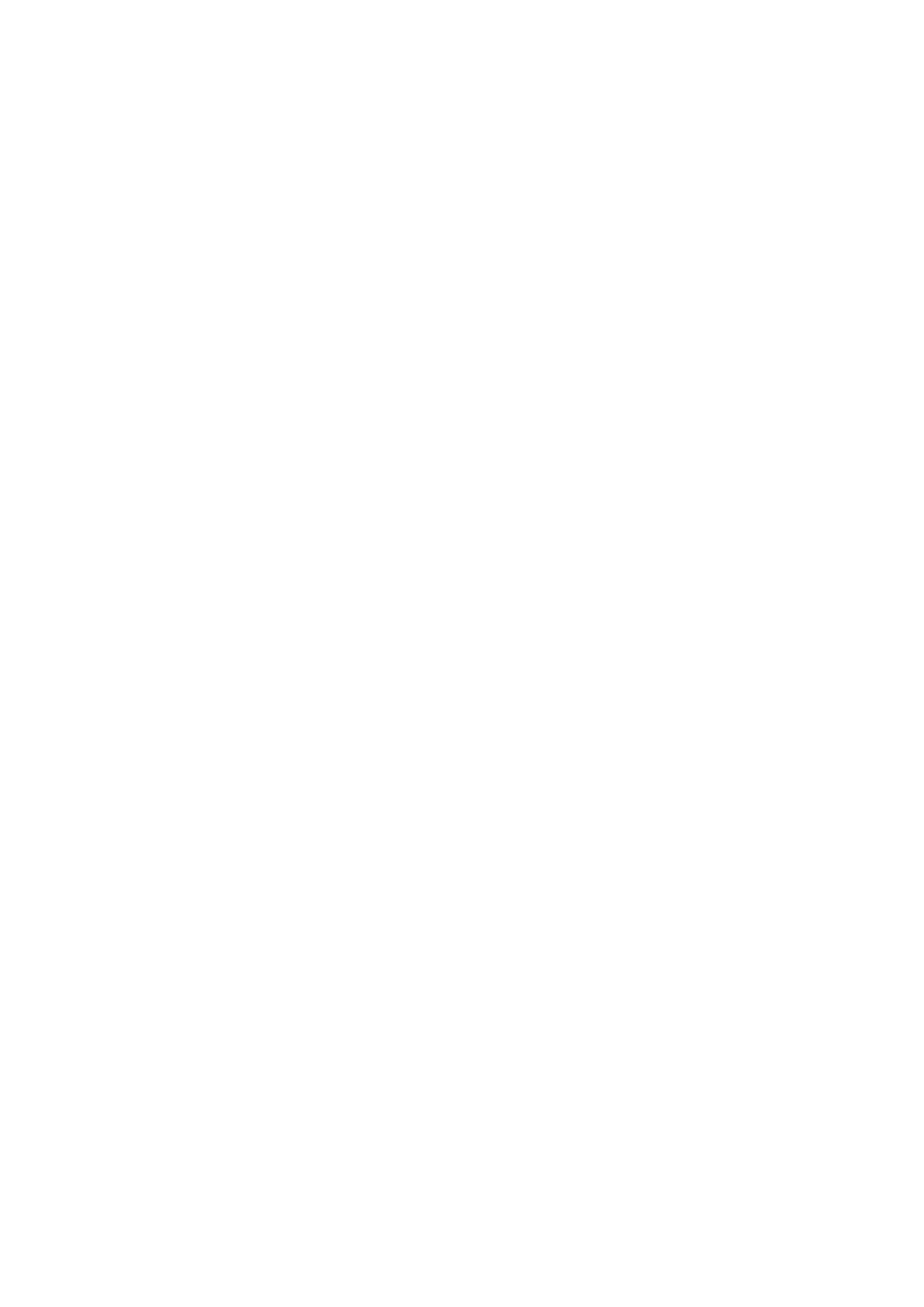## <span id="page-2-0"></span>1. Executive summary

- 1.1 This actuarial investigation of the insurance arrangements of the Triple S Scheme is required by Section 17 of the Southern State Superannuation Act 2009 (the Act). This is the seventh actuarial investigation; the previous investigation having been carried out by Catherine Nance in a report dated February 2017 (2016 review).
- 1.2 We were provided with electronic data by Super SA. We adjusted the data to include allowance for claims which had been incurred prior to 30 June 2019, but which had not been finalised.
- 1.3 The change of administration system (from Superb to Bluedoor) in May 2018 meant that additional data items were available for this investigation, which enabled us to update our approach, particularly in relation to incurred but not reported (IBNR) assumptions. This is discussed further in the report.
- 1.4 The change in administration system posed challenges for the fund in compiling a complete and consistent record of insurance member data and claims for the four-year period to 30 June 2019. We are aware the transition has meant information has been extracted from both systems (Superb and Bluedoor) for this investigation. We have observed data inconsistencies, however we do not believe these would fundamentally change the conclusions of this review. If the information provided is subsequently determined to be substantially inaccurate, you may need to seek advice as to whether this would materially impact on the findings of this investigation.
- 1.5 We are aware that Super SA is currently considering the future delivery model for insurance in superannuation, one option of which is to outsource the insurance arrangements to a registered life insurer. This report is based on the self-insurance arrangements in place at the valuation date.

#### *Overall conclusions*

- 1.6 The industry is continuing to experience significant increases to total and permanent disablement (TPD) and income protection claims. This is due to increased member engagement and awareness of superannuation related insurance benefits, and a continued presence of legal firms in claims.
- 1.7 A number of product changes occurred in September 2018 as part of "Project Protect", including:
	- a. the introduction of age-based premiums for income protection
	- b. introduction of a new fixed benefit product
	- c. removal of the subsidy on voluntary cover
	- d. extension of cover ages for 5 years for death and TPD (ages 65 to 70) and income protection (ages 60 to 65).
- 1.8 The premium subsidy for standard default cover only on death and TPD was \$4.4 million at 30 June 2019. We believe this is sufficiently supported by free reserve of \$42.1 million and could continue to be supported for the next three years.
- 1.9 As a result of changing to age-based premiums, income protection premiums are expected to exceed claims cost by \$0.5 million in 2020, based on the average claims rate over the four-year period from 2016 to 2019, including an allowance for expenses. This contrasts with the expected ongoing depletion of income protection reserves observed in the previous investigation.
- 1.10 A reserve of \$10 million in respect of the legacy fixed cover product was established at the 2013 review to allow for the expected future subsidy it required. Although members can no longer apply for this product there are approximately 5,000 members who retain this type of cover. Legacy fixed cover claims are still expected to exceed premiums and we believe the current reserve of \$10 million continues to be appropriate.
- 1.11 Given the analysis presented in this report, we do not believe there is an immediate need to change the premium structure at this time, as the existing premiums remain appropriate given the current membership profile and claims experience for 2016-19.
- 1.12 If, before the next review is due to be completed (as at 30 June 2022), any of the following events occur whilst the fund continues to self-insure we recommend the ongoing appropriateness of the self-insurance arrangements and premiums be reassessed:
	- a. A significant change in the insured membership profile (e.g. 20% increase/decrease)
	- b. A significant change to the benefit design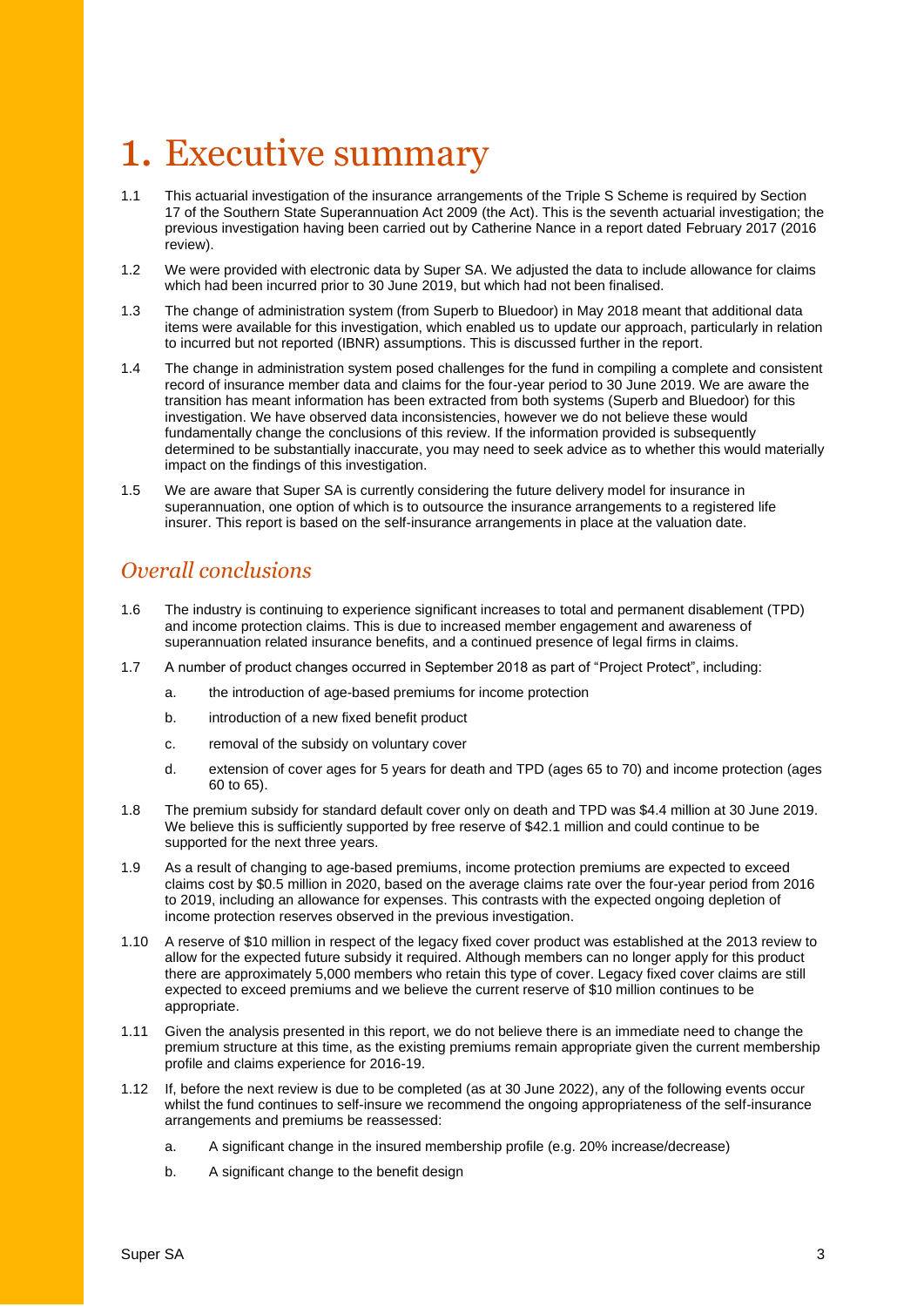- c. The Board assesses that there has been a significant change in the cost of administrating the insurance arrangements that could potentially impact on the premiums of all members
- d. There is subsequently determined to be material changes in the data on which this investigation has been based (where that information would have been known at the date of this investigation).

#### **Death and TPD**

- 1.13 The average cost of standard cover (claims plus expenses) remains approximately \$1 per unit per week, but this is lower for younger members.
- 1.14 If standard default cover premiums remain at \$0.75 per unit per week in order to subsidise default premiums for Triple S members, the expected premium subsidy is \$4.4 million per annum. The reserves remain sufficient to cover the premium subsidy.
- 1.15 Members can no longer apply for the previous fixed cover benefit (legacy fixed cover) at a fixed premium. However, members who already have legacy fixed cover prior to the cessation retain their current level of cover. Expected claims exceed the fixed cover premiums by \$0.7 million, or 18%. A reserve of \$10 million was established in 2013 to allow for the expected future subsidy required for fixed cover, and we believe this remains appropriate. If the current relationship between claims and premiums continues, it is expected the fixed cover reserve will be sufficient for approximately 10 years.

#### **Income protection**

1.16 The cost of cover over the review period (2016-19) has increased to 0.40% of salary after expenses (0.31% over 2013-16), which is slightly below the current premium (weighted average of 0.43% of salary). The amount of premiums collected in 2019 exceeded benefits paid during the year for the first time since 2013. Allowing for IBNR and IBNER it is expected that premiums will exceed claims by approximately \$2.0 million for 2020, based on claim rates for 2016-19.

#### **Reserves**

- 1.17 The insurance reserves remain substantial at \$165.2 million at 30 June 2019 (compared to \$141.3 million at 30 June 2016).
- 1.18 Free reserves increased from \$36.8 million to \$42.1 million due to strong investment returns, offset by the increased prudential reserves (\$48.3 million to \$50.5 million) required to cover increasing levels of expected claims.
- 1.19 We believe the Board is entitled to take the view that the free reserves remain adequate to support the current premium subsidy of death and TPD claims for the next three years. Based on the change to agebased premiums and 2019 claims experience the projected profitability of income protection is more favourable than in prior years. However, as income protection claims continue to increase it is important to note this will require ongoing monitoring.
- 1.20 Contingency reserves are held in respect of the risk of exceptional events. These reserves are particularly important for Triple S, as the self-insurance risk of the fund ultimately rests with the South Australian government and there is no formal reinsurance arrangement in place. In addition to self-insurance risk, the scheme also bears the following risks:
	- a. Catastrophe
	- b. Asset fluctuation
	- c. Underestimation of claim rates
- 1.21 With the current level of free reserves estimated to cover an additional ~1,000 claims (or an increase in the claims for one year of five times) the existing reserves will likely be sufficient to protect against any impacts of the current COVID -19 pandemic, especially given Australia's low infection/mortality rate to date. However, the nature of "one in 100 year" events is that they are generally independent of the length of time since the last event, so it is prudent to ensure a suitable catastrophe reserve allowance is maintained for future events.

#### **Post 30 June 2019 events**

- 1.22 The ongoing financial position of Triple S scheme is impacted both by the investment performance of the reserves and the claims experience. The recent investment market downturn and impact of the COVID-19 pandemic on the scheme's claims experience may reduce the level of free reserves available since 30 June 2019.
- 1.23 Given the low level of COVID-19 infection rates reported in South Australia to date it is unlikely that Triple S has experienced many claims relating to COVID-19, although it is possible this may change in the future.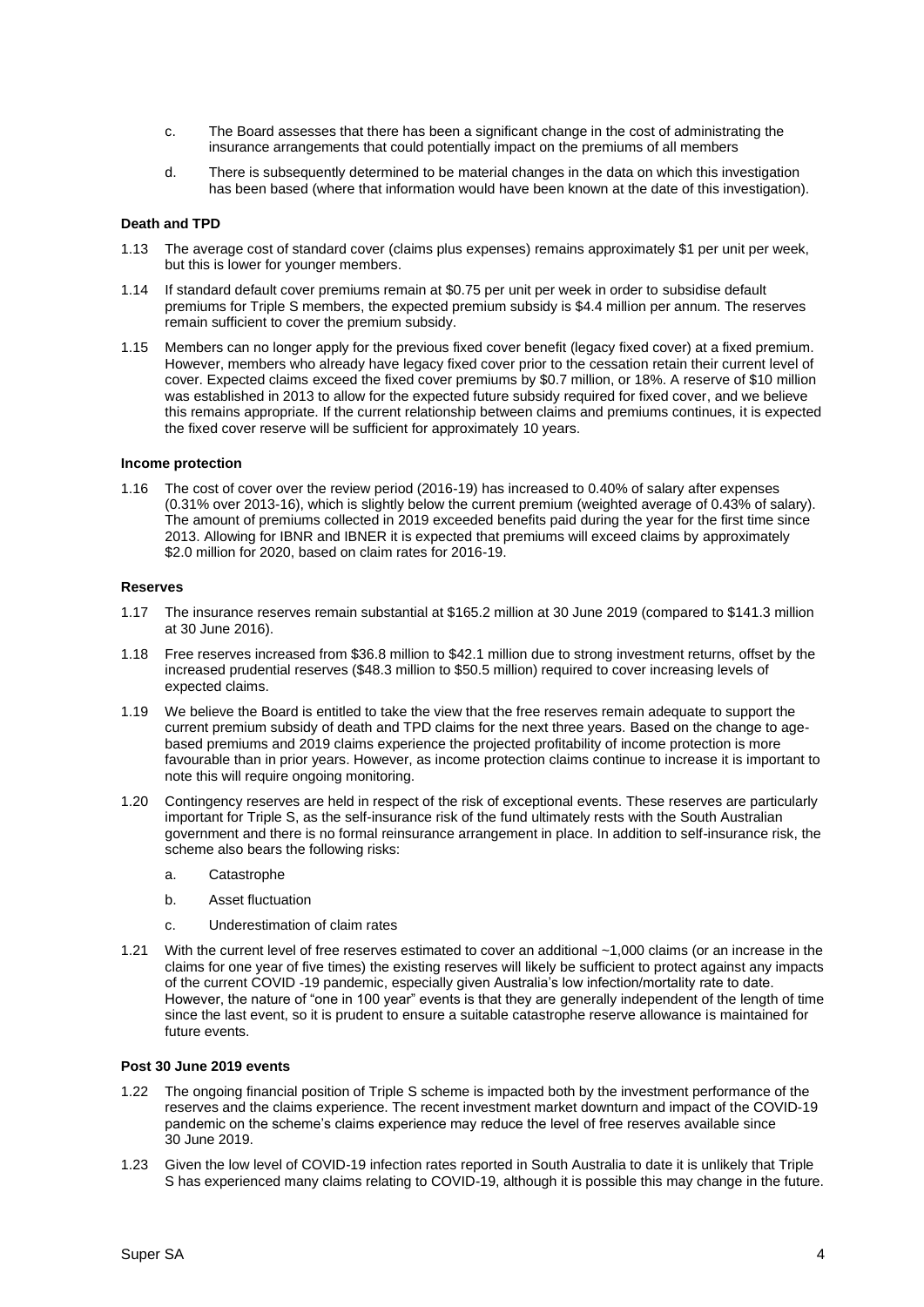- 1.24 Experience for income protection is expected to worsen as ongoing claimants may have to be extended as there are few jobs available to prove on-going capacity to work. Also, due to lockdown regulations across Australia it is expected there will be an increase in claims relating to mental illnesses conditions
- 1.25 We note that the since the valuation date the reserves are likely to have reduced, with Super SA's Balanced fund (where the reserves are invested) reporting a -7.2% return from 30 June 2019 to 31 March 2020. This would have reduced the free reserves by approximately \$12 million, from \$42.1 million to \$30 million.

#### *Death and TPD*

- 1.26 As at 30 June 2019, 116,887 members held death and TPD cover, with the amount of cover totalling \$19.8bn.
- 1.27 The death and TPD claim cost (including IBNR) increased from 0.09% of sum insured for 2013-16 to 0.11% for 2016-19.

|                        | Claims as % of sum insured |       |       |       |                      |  |  |  |
|------------------------|----------------------------|-------|-------|-------|----------------------|--|--|--|
| $2013 - 16^*$<br>total | 2016 <sup>1</sup>          | 2017  | 2018  | 2019  | $2016 - 19$<br>total |  |  |  |
| 0.09%                  | $0.09\%$                   | 0.12% | 0.08% | 0.13% | $0.11\%$             |  |  |  |

\* The 2013-16 and 2016-19 totals are four-year averages and are inclusive of 2013 and 2016 respectively. All references to 2013- 16 and 2016-19 throughout this report reflect the respective four-year period.

- 1.28 Observations of TPD claim experience are that:
	- a. TPD claims are continuing to increase across the industry
	- b. There remains a strong presence of legal firms in claims and an increase in mental health claims
	- c. The previous claim experience may reflect apathy of members and may not be the case in the future.
- 1.29 The cost of standard cover remains approximately \$1 per unit per week but is lower for younger members (i.e. they are paying more than the cost of claims given the current premium rates). For example, the cost of claims ranges from approximately \$0.21 per unit per week at ages 20 to 25 up to approximately \$1.15 per unit per week for ages 35 to 40, compared to the subsidised premium of \$0.75 per unit per week.
- 1.30 If standard cover premiums remain at \$0.75 per unit per week for the member's first 3 standard units (6 for police and ambulance members), the expected premium subsidy is \$4.4 million per annum. Given free reserves of \$43.5 million, a subsidised premium is sustainable.
- 1.31 A new fixed cover product was launched in September 2018. Members can purchase units of death & TPD cover of \$10,000. As there is a limited number of members with this cover (345 members at 30 June 2019) and premium rates are based on standard cover, we have included these members in the results of standard members.
- 1.32 Legacy fixed cover is no longer available to new members. However, members covered prior to the cessation retain their current level of cover. The expected claims exceed the current fixed cover premiums by \$0.7 million, or 18%. Claims are expected to increase further as these members age. Therefore, the excess premium should be considered as a contribution to reserves and hence, a reserve (\$10 million as at 30 June 2016) has been maintained for this group.

 $1$  This figure is different to the 2016 claim rate in February 2017 report (which showed a claim rate of 0.11%). It is based on actual claims reported for 2016 (rather than estimates for Incurred But Not Reported claims) and incorporates any updates to insured member information since the last review.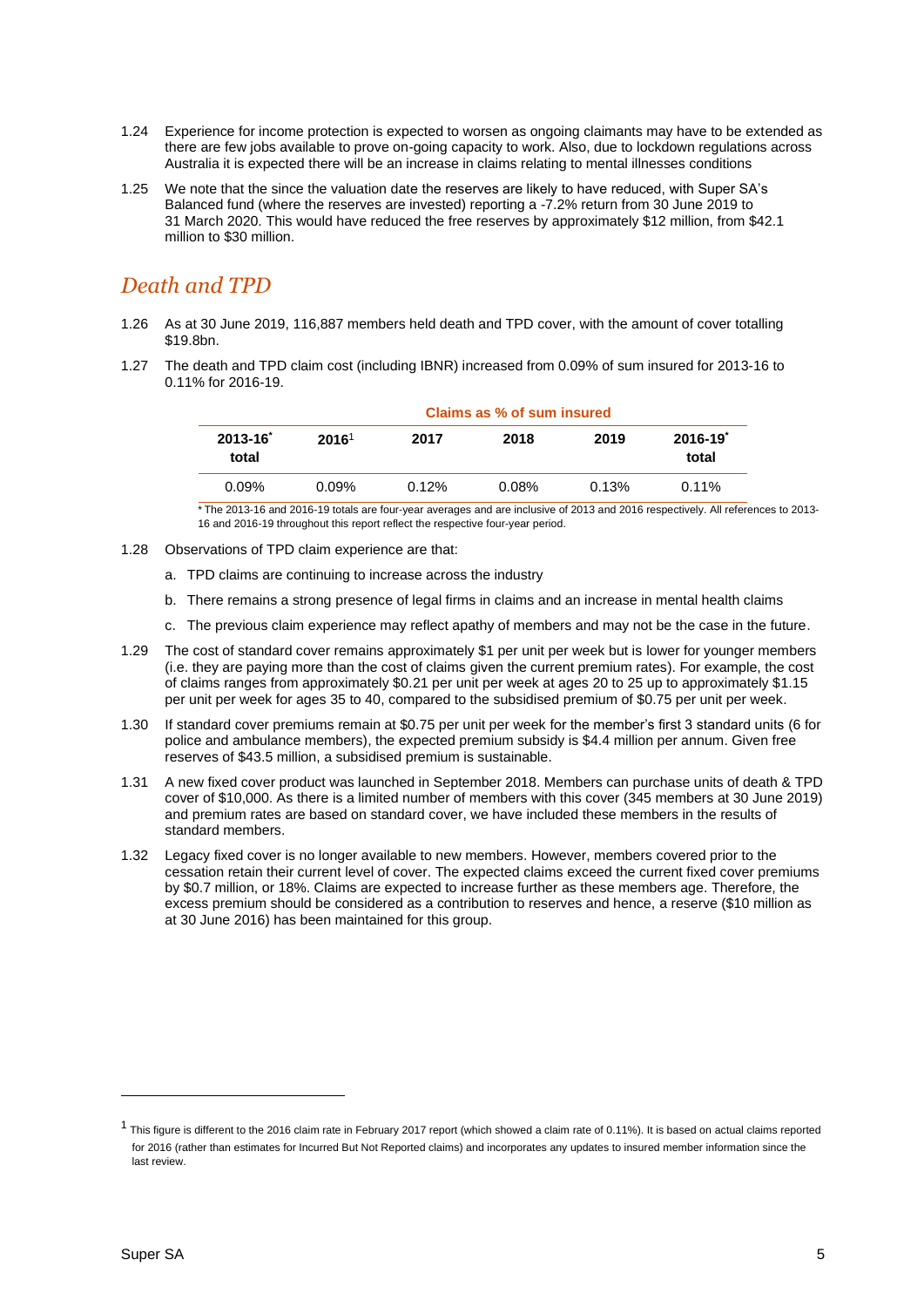### *Income protection*

- 1.33 As at 30 June 2019, 92,543 members had income protection cover, with a total salary of \$7.3bn.
- 1.34 The rate of income protection claims has been steadily increasing from 2016 to 2019, with the claim rate as a percentage of insured members as below:

|               | Claims as % of members |          |       |       |       |         |  |  |  |
|---------------|------------------------|----------|-------|-------|-------|---------|--|--|--|
|               | 2013-16                | $2016^2$ | 2017  | 2018  | 2019  | 2016-19 |  |  |  |
| <b>Claims</b> | 1.699                  | 456      | 500   | 542   | 534   | 2.032   |  |  |  |
| Claim rate    | 0.55%                  | 0.54%    | 0.59% | 0.63% | 0.60% | 0.59%   |  |  |  |

- 1.35 The cost of income protection claims has been increasing and this is consistent with experience across the industry.
- 1.36 Claims as a percentage of salary insured was 0.33% for 2016-19 but has been increasing through 2016- 19. The claim as a percentage of salary insured experience is lower than the claim rate experience (shown above) mainly due to low average duration of claims (including adjustment for Incurred But Not Enough Reported, IBNER<sup>3</sup>).

|                                  | Claims as % of salary insured |       |          |       |       |          |  |  |  |
|----------------------------------|-------------------------------|-------|----------|-------|-------|----------|--|--|--|
|                                  | 2013-16                       | 20164 | 2017     | 2018  | 2019  | 2016-19  |  |  |  |
| Claims as % of<br>salary insured | 0.25%                         | 0.27% | $0.30\%$ | 0.35% | 0.39% | $0.33\%$ |  |  |  |
| Average<br>duration (yrs.)       | 0.65                          | 0.68  | 0.68     | 0.79  | 0.85  | 0.75     |  |  |  |

1.37 The cost of income protection benefits for 2013-16 was 0.25% of salaries (after allowing for IBNER and IBNR). Since 2016, claims experience has continued trending upwards, averaging 0.33% for 2016-19, and reaching 0.39% for 2019. The claims costs were 0.40% for 2016-19 and 0.44% for 2019 after allowing for insurance administration fees<sup>5</sup>.

#### *Reserves*

- 1.38 The insurance reserves increased by 17% from 2016 to 2019 to \$165.2 million (5.4% per annum). This was mainly due to favourable investment returns, which averaged 9.5% per annum for 2016 to 2019 (11.0% in 2017, 9.5% in 2018 and 8.1% in 2019).
- 1.39 Premiums were less than payments and expense outflows for each of the past 3 years. Most notably total insurance expenses have increased considerably from \$2.4m in 2016 to \$8.7m in 2019 (230%) mainly due to non-operational project costs (\$5.1m for 2019).

 $^2$  This figure is different to the 2016 claim rate in February 2017 report (which showed 471 claims and a claim rate of 0.55%). It is based on actual claims reported for 2016 (rather than estimates for Incurred But Not Reported claims and Incurred But Not Enough Reported claims) and incorporates any updates to insured member information since the last review.

<sup>3</sup> Incurred But Not Enough Reported allows for additional payments to be made for income protection claims in progress.

<sup>4</sup> This figure is different to the 2016 claim rate in February 2017 report (which showed claims cost of 0.29%). It is based on actual claims reported for 2016 (rather than estimates for Incurred But Not Reported claims and Incurred But Not Enough Reported claims) and incorporates any updates to insured member information since the last review.

<sup>5</sup> Estimated based on operational cost estimate as at 30 June 2019 advised by Super SA (\$3.2m for 2019).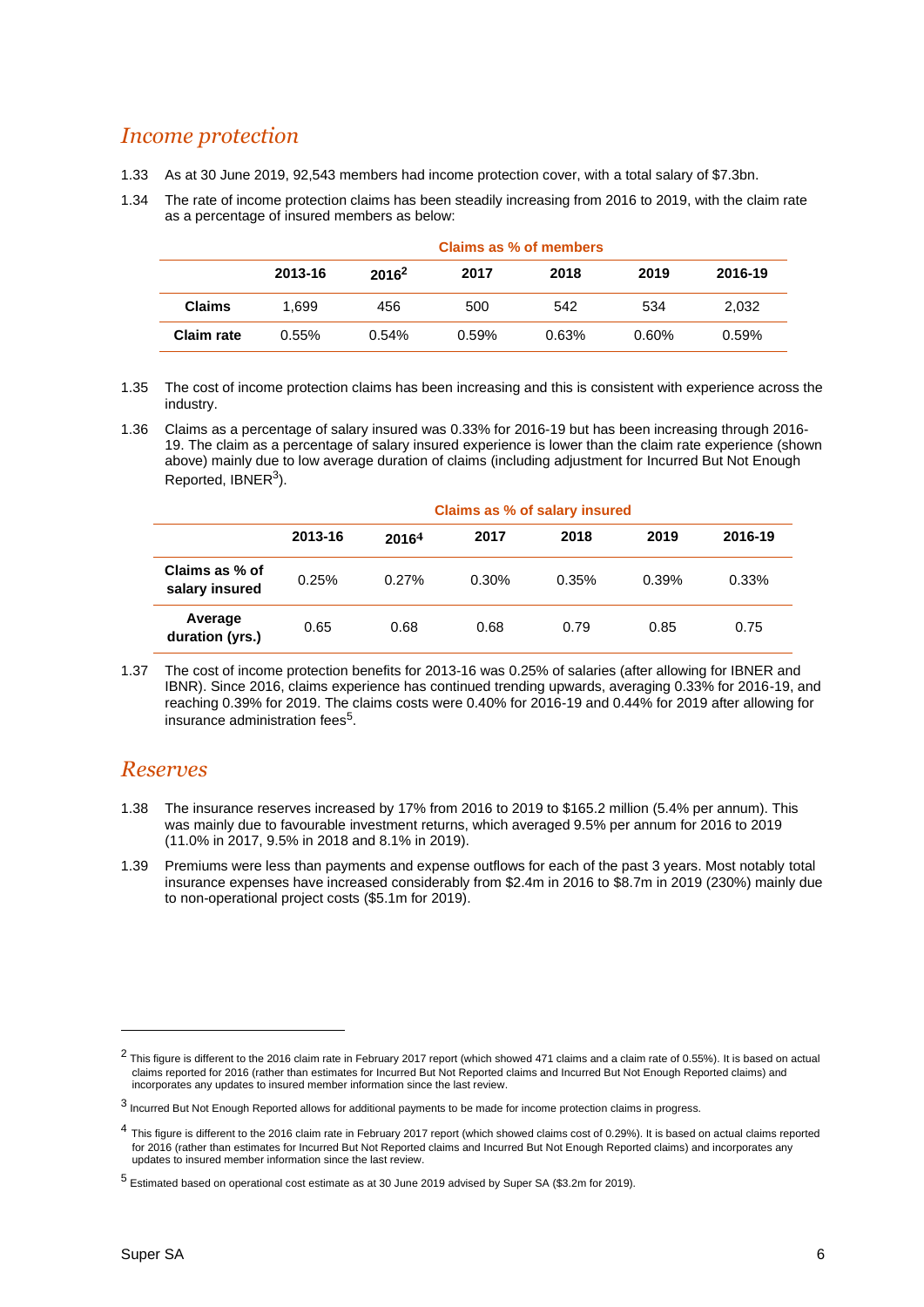

1.40 The level of recommended Prudential Reserves (\$50.5 million) and self-insurance reserves (\$72.6 million) leave free reserves of \$42.1 million, increased from \$36.8 million in 2016. Going forward, free reserves will meet the cost of the death, and TPD premium subsidies, and any additional costs in the event that prudential and self-insurance reserves are insufficient.

| \$ million                                                    | Death and<br><b>TPD</b> | <b>Income</b><br><b>Protection</b> | <b>Total at</b><br>30/06/19 | <b>Total at</b><br>30/06/16 |
|---------------------------------------------------------------|-------------------------|------------------------------------|-----------------------------|-----------------------------|
| Insurance reserve <sup>1</sup>                                | 159.6                   | 5.6                                | 165.2                       | 141.3                       |
| <b>Prudential Reserves</b>                                    |                         |                                    |                             |                             |
| IBNR & IBNER <sup>2</sup>                                     | 13.1                    | 17.4                               | 30.5                        | 28.3                        |
| <b>Fluctuation reserve</b>                                    | 5.0                     | 5.0                                | 10.0                        | 10.0                        |
| Fixed Cover Reserve <sup>3</sup>                              | 10.0                    | 0.0                                | 10.0                        | 10.0                        |
| <b>Total Prudential Reserves</b>                              | 28.1                    | 22.4                               | 50.5                        | 48.3                        |
| <b>Self-insurance Reserves</b>                                |                         |                                    |                             |                             |
| Asset resilience reserve                                      | 4.2                     | 3.4                                | 7.6                         | 7.2                         |
| Contingency reserve                                           | 26.3                    | 38.7                               | 65.0                        | 49.0                        |
| <b>Total Self Insurance</b><br><b>Reserves</b>                | 30.5                    | 42.1                               | 72.6                        | 56.2                        |
| <b>Total Prudential and Self</b><br><b>Insurance Reserves</b> | 58.6                    | 64.5                               | 123.1                       | 104.5                       |
|                                                               |                         |                                    |                             |                             |
| <b>Expected 'free reserves'</b>                               | 101.0                   | (58.9)                             | 42.1                        | 36.8                        |
| <b>Total subsidy</b>                                          | 4.4                     |                                    | 4.4                         | 7.7                         |

<sup>1</sup>Insurance reserve of \$141.3m was split into death and TPD and income protection based on Triple S accounts (audited).

 $2$  Includes allowance for higher than expected IBNR & IBNER at 50%.

<sup>3</sup> Estimated based on current member cohort.

1.41 The insurance reserves remain substantial, at \$165.2 million at 30 June 2019. With free reserves of \$42.1 million, we believe they remain adequate to support the current premium subsidy of death and TPD claims for at least the next three years.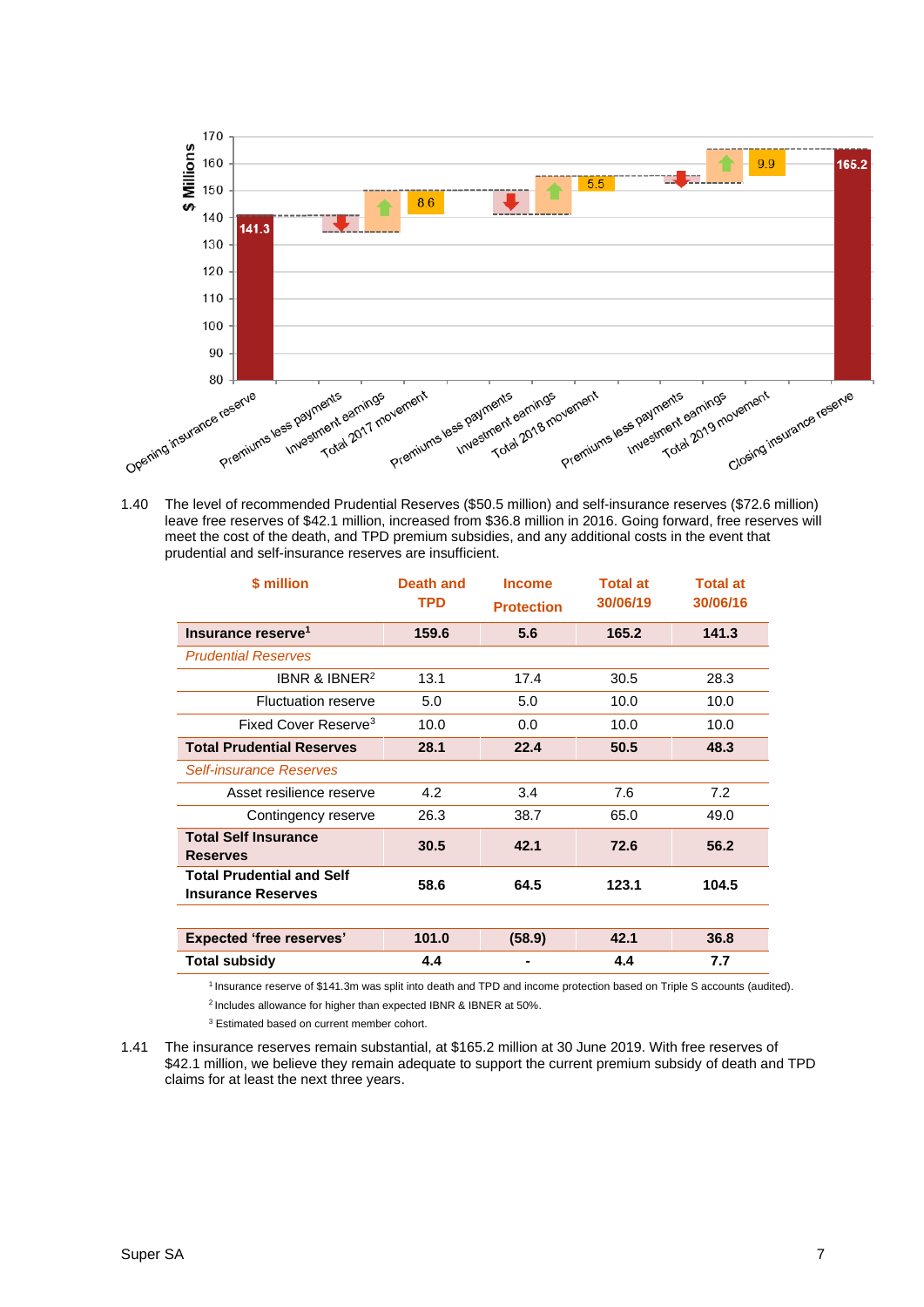1.42 In light of market returns since 30 June 2019 (Super SA's balanced fund fell 7.2% to 31 March 2020), the ability of the free reserve to support the subsidy remains sustainable.

 $\overline{\mathcal{A}}$ 

Catherine Nance FIAA Retirement Incomes and Asset Consulting *Authorised Representative (#265248) of PricewaterhouseCoopers Securities Ltd*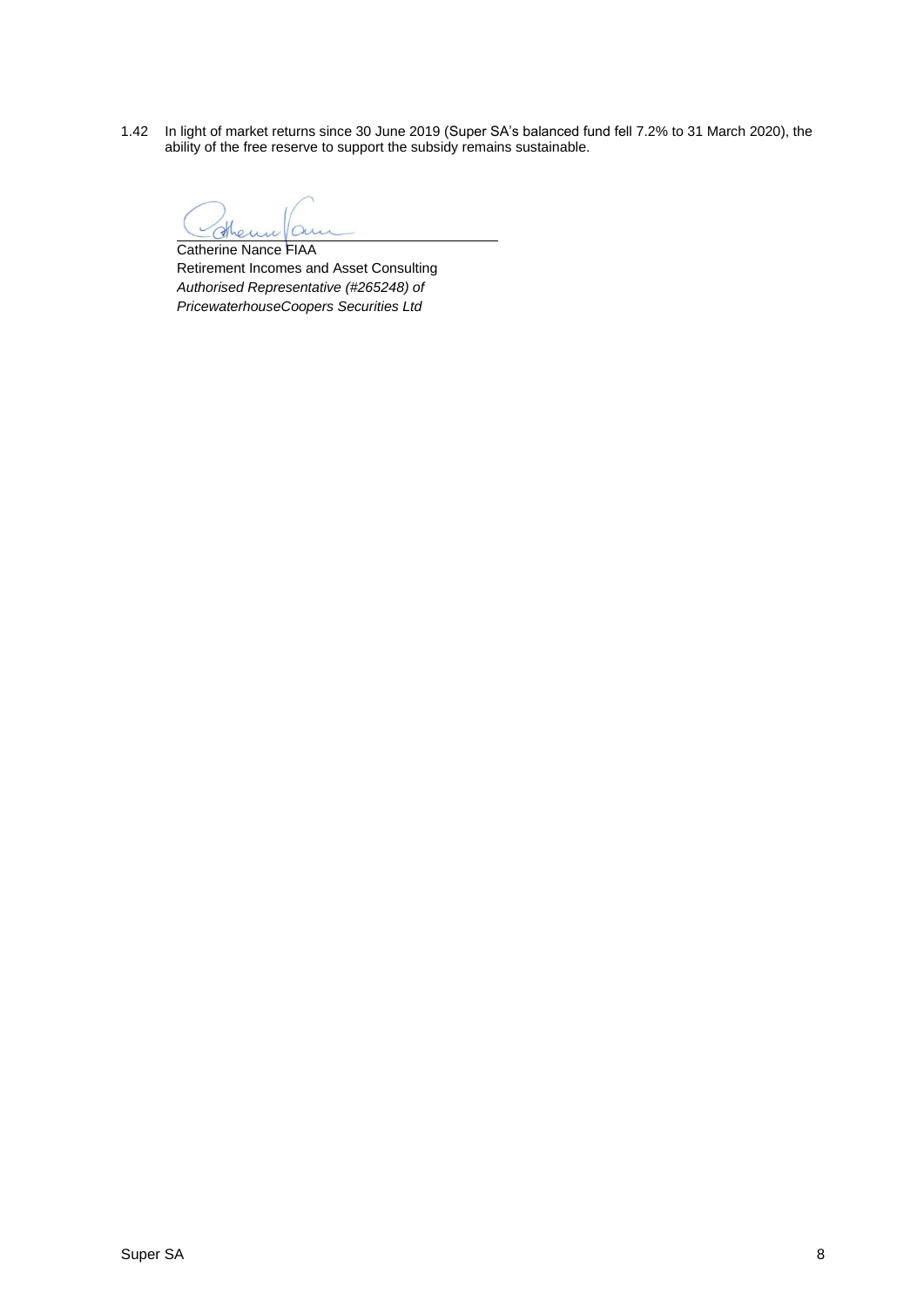## **Contents**

| 1.         | Executive summary |                                                     | 3  |  |
|------------|-------------------|-----------------------------------------------------|----|--|
| 2.         | Introduction      |                                                     | 10 |  |
| 3.         | Data              |                                                     | 13 |  |
| 4.         |                   | Death and TPD experience analysis                   | 18 |  |
| 5.         |                   | Income protection experience analysis               | 25 |  |
| 6.         | Profitability     |                                                     |    |  |
| 7.         | Reserves          |                                                     | 33 |  |
| 8.         |                   | Reliance and limitations                            | 37 |  |
| Appendix A |                   | IBNR calculations for death and TPD insurance       | 40 |  |
| Appendix B |                   | Death and TPD insurance cover tables                | 42 |  |
| Appendix C |                   | Summary of 2018 product changes                     | 45 |  |
| Appendix D |                   | Extract from Southern State Superannuation Act 2009 | 49 |  |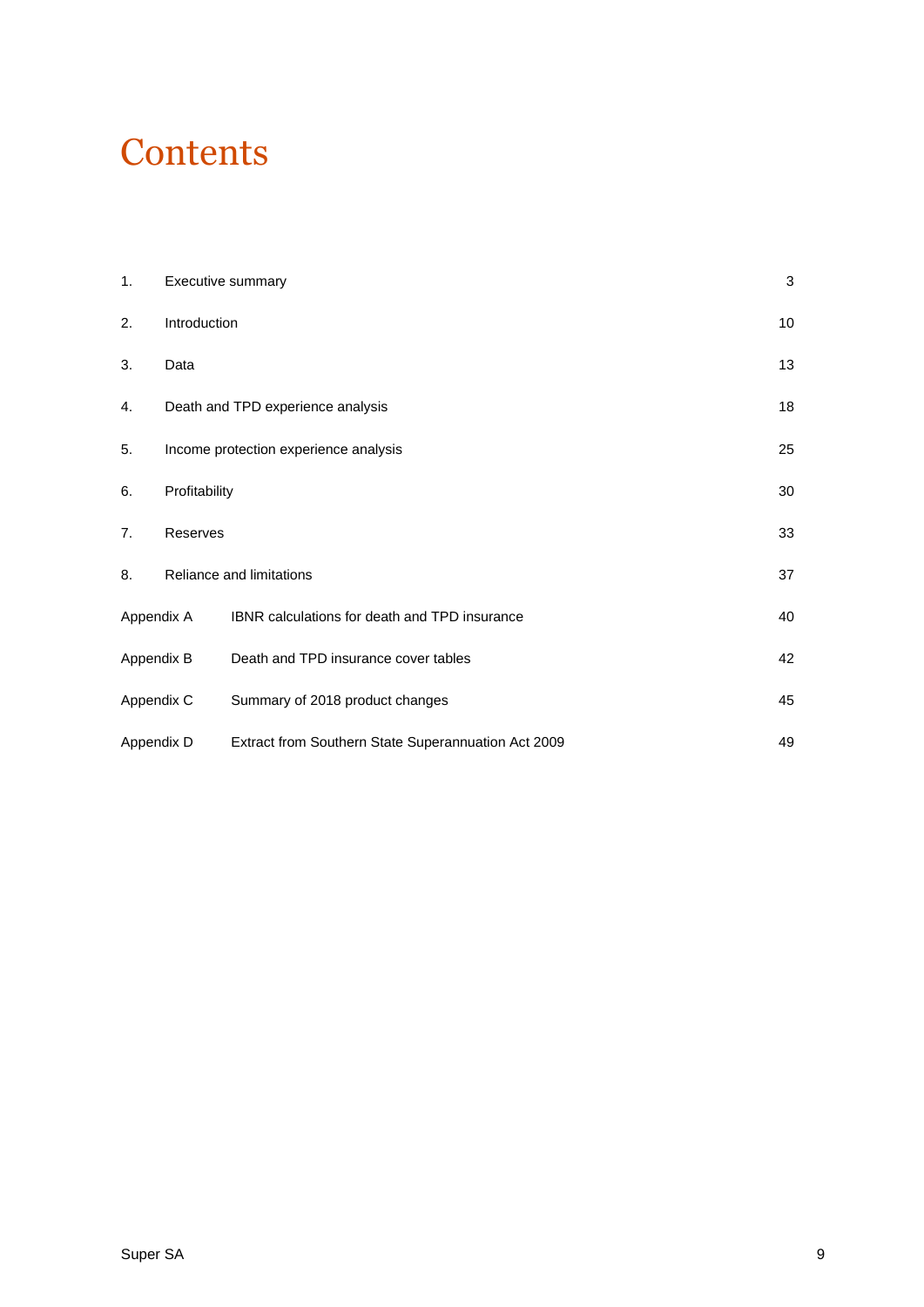## <span id="page-9-0"></span>2.Introduction

### *Purpose and scope of report*

- 2.1 This report has been prepared at the request of the Department of Treasury and Finance of South Australia, acting on behalf of Super SA as required by Section 17 of the *Southern State Superannuation Act 2009* (see Appendix A).
- 2.2 The valuation date for this report is 30 June 2019.
- 2.3 The previous triennial report was prepared as at 30 June 2016 by Catherine Nance of PwC, dated February 2017.

### *Changes since the last investigation*

- 2.4 A new administration system, Bluedoor, was implemented in May 2018 replacing Superb. As a result, for this investigation we have received more information compared to that available for previous investigations (e.g. the "incident date" for many death and TPD claims is now available). We have therefore adjusted our approach to analysing the insurance experience, including making fewer assumptions, and have been able to refine our IBNR approach compared to the previous investigations. We also observed some inconsistencies with the data, discussed in section 3.
- 2.5 A number of product changes have been implemented since the 2016 review. Extensive changes recently took place in September 2018 as part of the "Project Protect" changes. The key changes in respect of Project Protect include (see appendix C for more details):
	- a. The number of default death and TPD units was increased from 2 standard units to 3 (excluding Police and Ambulance members who remain with 6 default units).
	- b. The age for standard cover increased from age 65 to 70.
	- c. The subsidy of \$0.25 per unit per week now applies to the default cover only, any additional units are purchased at the full rate of \$1 per unit per week.
	- d. A new fixed death and TPD benefit option was launched which provides cover in units of \$10,000, with aged based premiums.
	- e. Terms and conditions were updated to better align with Superannuation Industry (Supervision) Regulations 1994.
	- f. The income protection benefit was increased to include a contribution replacement benefit (at 9.5% of insured income); cover was extended to age 65 and the option of a 90-day waiting period was introduced. Income protection premiums are also now based on the member's age.
	- g. All members (except police or ambulance members) can reduce or cancel their cover at any time. Police and ambulance members can opt-out of death and TPD after age 65, and out of income protection after age 60.

### *Insurance arrangements provided by Triple S*

#### **Death and total and permanent disablement**

- 2.6 Triple S provides death and total and permanent disablement insurance (with TPD including terminal illness) paid as a lump sum. All members, including those who work part time or who are employed on a casual basis, are entitled to insurance cover. All members may choose not to have insurance, with the exception of police and ambulance members who can only cancel their cover from age 65.
- 2.7 There are two types of cover:
	- a. Standard cover which comprises:
		- i. Default benefits for a fixed weekly premium of \$1 per unit per week (which is subsidised from reserves such that the member only pays \$0.75 per unit per week), the insurance is a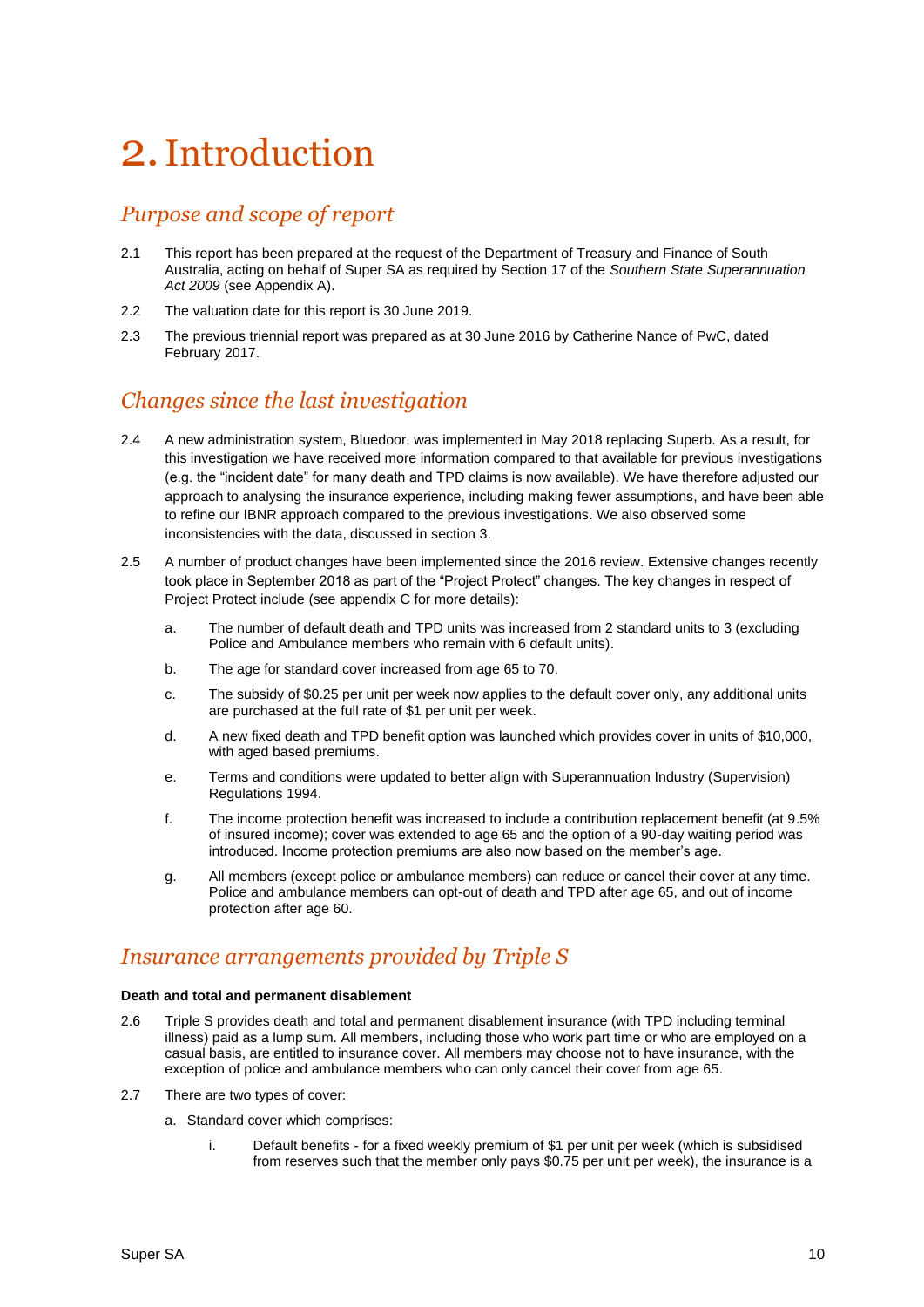specific dollar amount of insurance which varies with age, up to age 70. The default insurance is three units of standard cover (6 units for police and ambulance members).

- ii. Additional/voluntary benefit members may apply for units in addition to their default cover, subject to evidence of good health. The insurance is a specific dollar amount of insurance which varies with age, up to age 70; premiums are a fixed \$1 per unit per week, without any subsidy applied.
- b. Fixed cover which comprises:
	- i. Fixed benefit cover as part of Project Protect, a new fixed benefit option was introduced. Members can select a fixed level of cover, in units of \$10,000, with premiums based on the member's age, up to age 70. Premiums are in line with the standard cover rates.
	- ii. Legacy fixed cover this fixed cover offers insurance up to age 65, in units of \$75,000 each. The premium is also fixed and is based on the age at which the cover is taken out. Since 13 November 2014 members are no longer able to apply for fixed units of cover at a fixed premium. Members can only increase their level of cover by opting out of this product.
- 2.8 The maximum insurance cover a member can hold is \$1,500,000 or \$750,000 if the member is employed on a casual basis.
- 2.9 Police and ambulance members, who are also members of Triple S, automatically receive six units of standard cover. Police and ambulance members can opt-out of death and TPD after age 65, and out of income protection after age 60.
- 2.10 Spouse members have the option of applying for voluntary death insurance cover, subject to evidence of good health. The maximum insurance cover a spouse member can hold is \$1,500,000.
- 2.11 The insurance cover and premiums for standard and fixed cover are included in Appendix C.
- 2.12 Death and TPD insurance does not cover medical conditions that existed at the time of joining Triple S, for a period of six months.
- 2.13 Approval of a TPD benefit is based on the Superannuation Industry (Supervision) Act 1993 definition, however the member must still terminate employment. TPD claims must be lodged within two years of terminating employment.

#### **Income protection insurance**

- 2.14 Triple S provides income protection insurance, payable as a fortnightly income for a limited period following temporary disablement.
- 2.15 The benefit is:
	- a. 75% of salary plus a contribution replacement benefit (CRB, benefits payable from 3 September 2018 only), bringing the total benefit to 82.125% of pre-disability income (i.e. 75% multiplied by  $(1 + 9.5\%)$  for the CRB),
	- b. Payable for a period of up to 24 months, or for the equivalent of 24 months during a 48 month period,
	- c. Payable up to age 65, and
	- d. Subject to a waiting period of 30 days (default) or 90 days.
- 2.16 Premiums for income protection benefits are based on the member's age (previously 0.2% of salary for all members prior to September 2018). The premiums for income protection are included in Appendix C.
- 2.17 Income protection insurance is provided automatically to most members of Triple S. Casual members are not automatically provided with income protection insurance but can elect to be covered (subject to evidence of good health), and members with income protection elsewhere may opt out of income protection insurance (excluding police and ambulance members until age 60).

#### *Future changes to insurance offering and experience*

- 2.18 We are aware that Super SA is currently considering the future delivery model for insurance in superannuation, one option of which is to outsource the insurance arrangements to a registered life insurer. This report is based on the current products and self-insurance arrangements as at 30 June 2019.
- 2.19 Effective 1 July 2019, the government introduced the Protecting Your Super (PYS) Package. This package was intended to protect members' superannuation accounts from being eroded by fees and insurance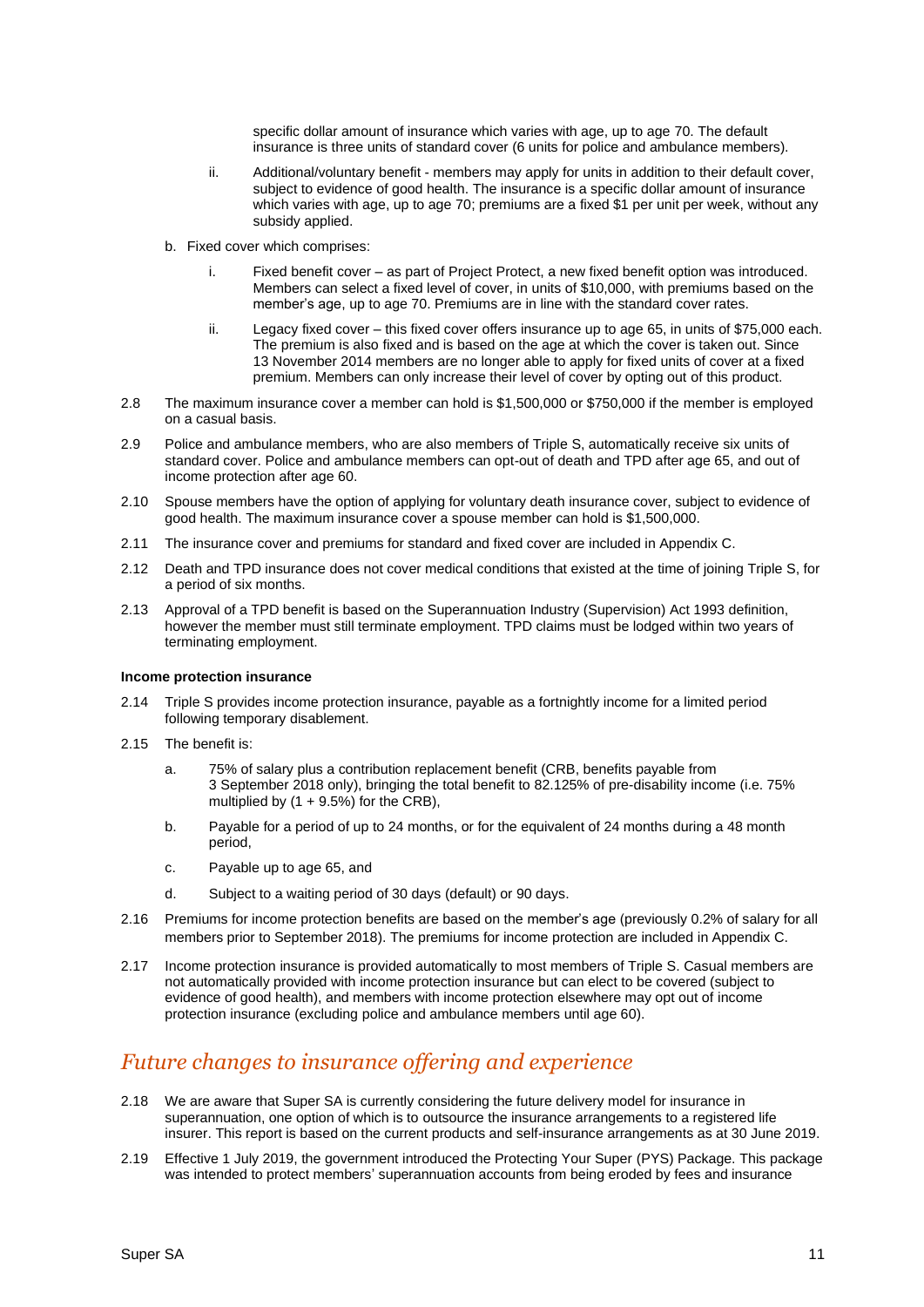costs. The key change to insurance was that inactive accounts (inactive greater than 16 months) must have their insurance cover cancelled.

- 2.20 The government added further measures, effective 1 April 2020, when they introduced the Putting Members' Interests First (PMIF) legislation. PMIF requires that members can only be automatically provided basic cover if they are age 25 or over, have an account balance of \$6,000 or greater and are receiving employer contributions. RSE Licensees may exclude members from these if they have been certified with a dangerous occupation certificate.
- 2.21 If Super SA were to implement the PYS and PMIF changes, any impacts would not have been observable in this review as they come into effect after the valuation date. However, the broad impact across the industry has been that these measures have resulted in increased premiums and reduced cross-subsidies as the risk pooling ability of funds has diminished due to younger members not being provided with insurance cover until much later (or until they actively opt-in to cover).
- 2.22 There is likely to be significant impacts and losses to the life insurance industry as a result of the COVID-19 pandemic, including indirect effects. Given the low level of infection rates experienced in South Australia it is unlikely that Triple S has experienced many claims relating to COVID-19 to date, although this may change in the future. In the wider insurance industry there will likely be an increase of death and disability claims as a direct result the virus and as a result of the rising unemployment and economic slowdown. Studies have shown that the level of disability claims are correlated with the unemployment rate and with an expected economic slowdown the number of claims is expected to increase.
- 2.23 Similarly, experience for income protection is expected to worsen as ongoing claimants may have to be extended as there are few jobs available to prove on-going capacity to work. Also, due to lockdown regulations across Australia it is expected there will be an increase in claims relating to mental illnesses conditions.
- 2.24 With ongoing uncertainty in the economy, the life industry expects an increase in applications for cover as a result of community concern around the future impacts of COVID-19. It remains unclear what the impact of pandemic exclusions (or absence of) will be on premium rates, and any flow-on effects such as to the availability and affordability of reinsurance.
- 2.25 As the COVID-19 pandemic occurred after 30 June 2019, the impacts of this are not covered in this investigation. However, it is likely that there will be an increase in insurance claims as a result of either the virus or resulting economic environment for FY2020 at least, though the extent of this is too early to determine. We note that the associated investment market downturn has already impacted reserves. Since 30 June 2019 Super SA's balanced fund (where the reserves are invested) has fallen 7.2% to 31 March 2020.

#### *Next review*

- 2.26 The next review will take place at a date no later than 30 June 2022, to be completed within 12 months as required by the Act .
- 2.27 If, before the next review is due to be completed, any of the following events occur whilst the fund continues to self-insure we recommend the ongoing appropriateness of the self-insurance arrangements be reassessed:
	- a. A significant change in the insured membership profile (e.g. 20% increase/decrease)
	- b. A significant change to the benefit design
	- c. The Board assesses that there has been a significant change in the cost of administrating the insurance arrangements that could potentially impact on the premiums of all members
	- d. There is subsequently determined to be material changes in the data on which this investigation has been based (where that information would have been known at the date of this investigation).

#### *Statement of compliance*

2.28 The report has been prepared in accordance with the Code of Conduct and having consideration for Professional Standard 400, issued by the Institute of Actuaries of Australia.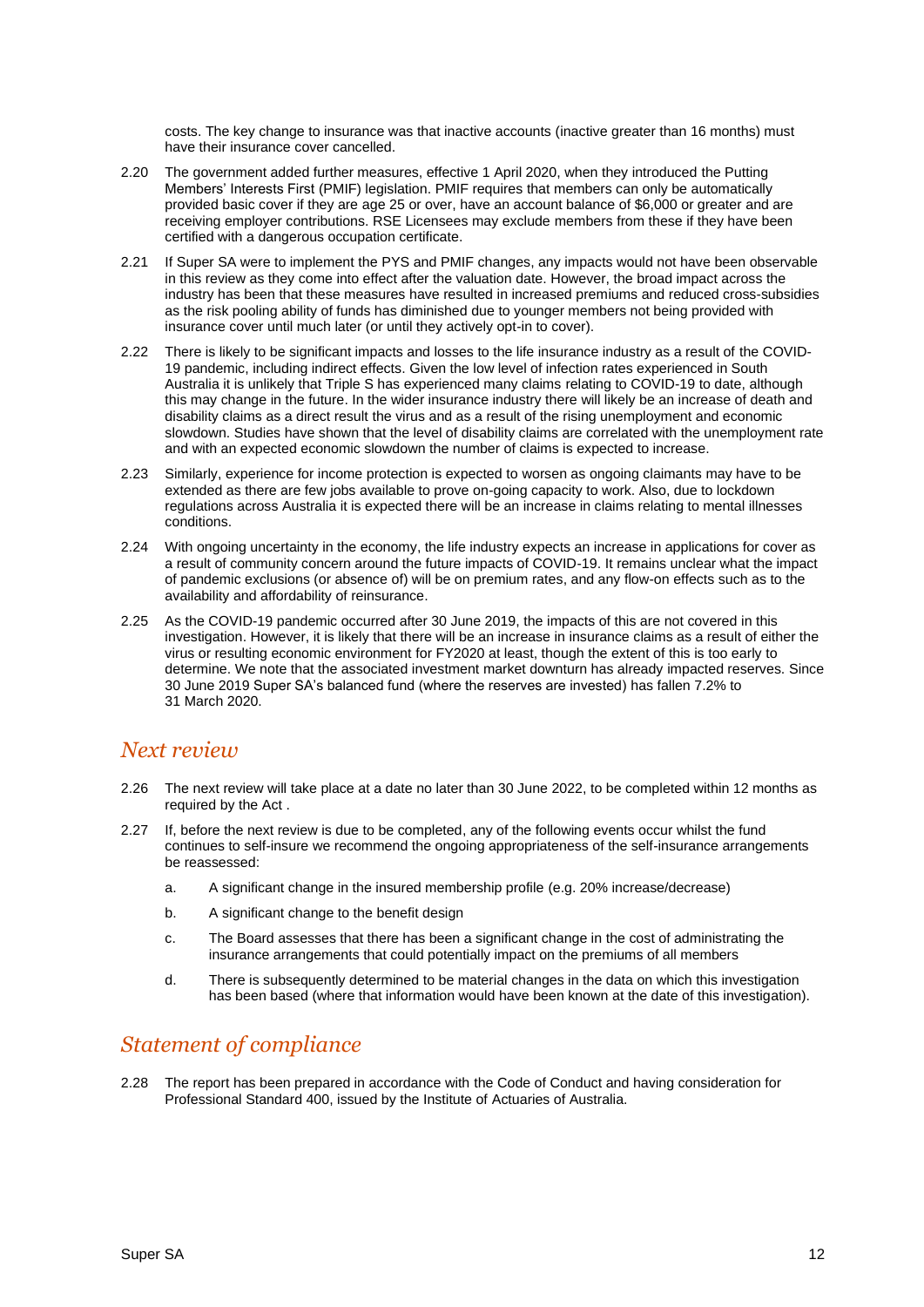## <span id="page-12-0"></span>3. Data

### *Data provided*

- 3.1 The data was provided by Super SA via excel files, containing details of all members of Triple S who were covered for insurance between 1 July 2014 and 30 June 2019, as well as claims that were incurred (or commenced in the case of income protection benefits) since 1 July 2014.
- 3.2 The change of administration system (from Superb to Bluedoor) in May 2018 meant that additional data was available for this investigation compared to that from prior years. This additional information enabled us to refine our analysis approach, particularly in relation to IBNR assumptions. This is discussed further in the next section.
- 3.3 The change in administration system posed challenges for the fund in compiling a complete and consistent record of insurance member data and claims for the four-year period to 30 June 2019. We are aware the transition has meant information has been extracted from both systems (Superb and Bluedoor) for this investigation. We have observed data inconsistencies, however we do not believe these would fundamentally change the conclusions of this review. If the information provided is subsequently determined to be significantly inaccurate, you may need to seek advice as to whether this would materially impact on the findings of this investigation.
- 3.4 The claims data was advised to contain details of all members who claimed between 1 July 2014 and 30 June 2019 and were paid up to when the data was received (March 2020). In addition, we received claims management data in January 2020 which contained information for claims in various stages of processing (including approved but not paid, pending and declined claims).
- 3.5 We carried out some high-level data validation checks and note some possible data inconsistencies as follows:
	- a. The death and TPD claims data<sup>6</sup> for the year to 30 June 2015 showed 146 claims, compared with 151 claims in the data received for the 2016 investigation (before an allowance for incurred but not reported claims). We are not aware of a reason for claim numbers in 2015 to have reduced retrospectively. The 2015 claims data has not been used to determine the claims experience for this investigation (we have used a four-year period 2016-19) so this has not had an impact on the results of the investigation
	- b. The death and TPD claims data for the year to 30 June 2018 showed 130 incurred claims. This compares to 182 claims in 2016, 171 claims in 2017 and 131 claims which have already been reported to the fund for 2019 (noting there will be a delay for 2019 claims which can be reported up to 2 years following an incident so this figure will increase). We are not aware of a reason for this dip in claims in 2018, however we note claims can be expected to fluctuate from year to year.
- 3.6 Subject to the comments above, we believe that the data used for the investigation is reasonable. However we do not assume any responsibility for the accuracy or completeness for the data provided to us.
- 3.7 If the information provided for this investigation is subsequently determined to be substantially inaccurate, you may need to seek advice as to whether this would materially impact on the findings of this investigation.

## *Approach*

- 3.8 This investigation covered the four-year period to 30 June 2019 (investigation period). The previous investigation covered the four-year period up to 30 June 2016, so the investigations overlap by one year. We considered this useful as a way of checking on the consistency of the two investigations.
- 3.9 We note that some information provided for the period before 30 June 2016 has been updated since the previous investigation, and hence the 2016 results have been updated from those in the February 2017 report. We don't believe this will have a material impact to the overall results and consider the update to be a refinement on the 2016 results as it is based on more up-to-date information.

 $6$  Note: references to "TPD claims" throughout this report include terminal illness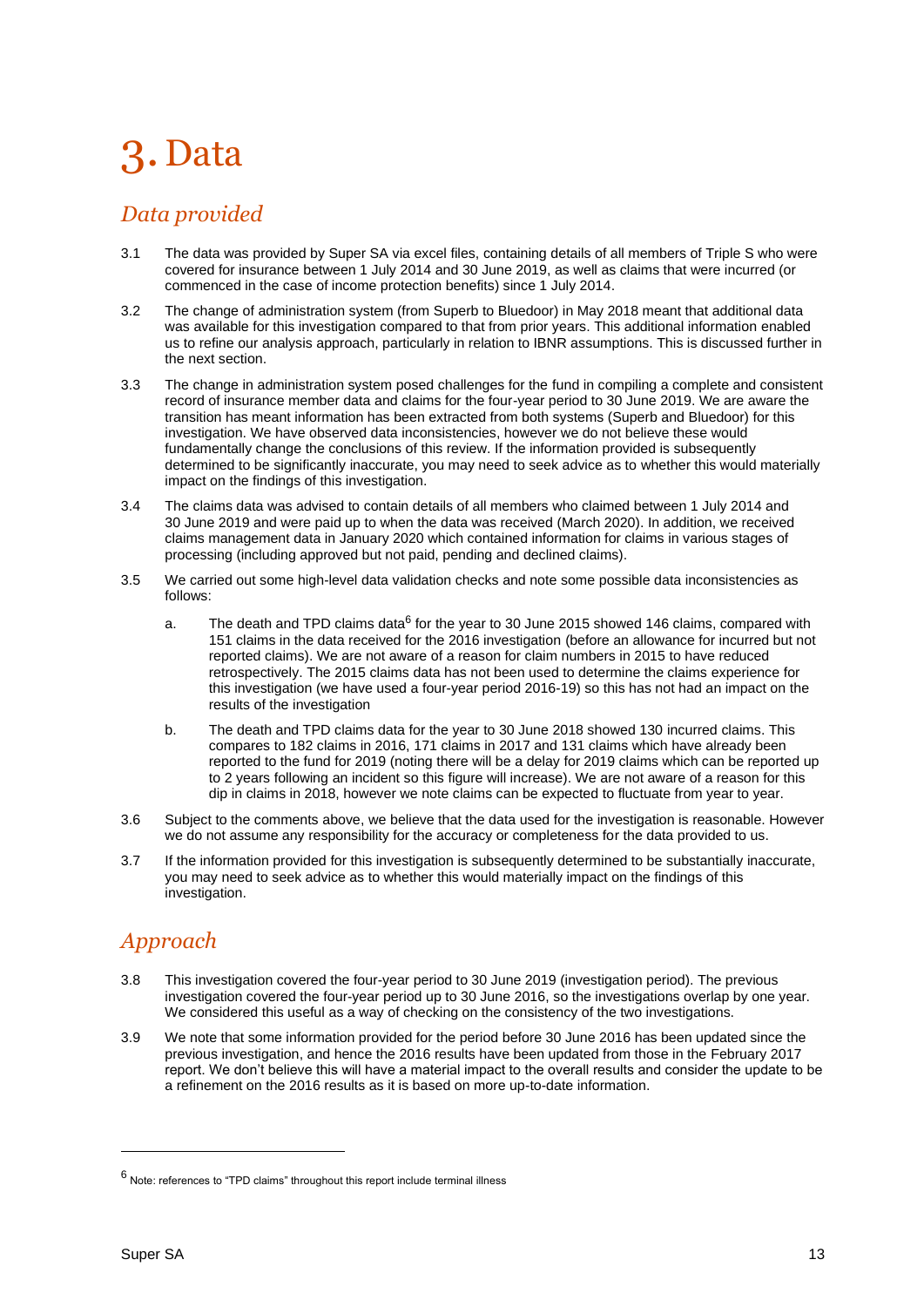- 3.10 We extracted relevant data from the information provided and analysed the claims experience separately for death and TPD insurance and income protection, for each of the four years of the investigation, and for the whole period.
- 3.11 We compared the claims management data with the paid claims data in order to make an allowance for pending and approved but not paid claims in the analysis.
- 3.12 As mentioned above, Bluedoor stores two key date fields in relation to death and TPD claims which were not previously available; claim incident date and claim notification date.
- 3.13 In previous investigations we estimated incident date based on the last date of employer contributions or insurance premiums paid. For this investigation we have used the incident date provided in the claims data and, where not available, we have used the earliest date recorded in relation to the claim (e.g. notification date, date of last contribution received).
- 3.14 The availability of the claim notification date has allowed us to refine our IBNR approach, where we previously used payment date as a proxy for reported date. This is discussed in more detail with section 4.
- 3.15 As data extracted from Bluedoor is per policy (e.g. default cover and voluntary cover is separated), rather than per member (as was the case with Superb), we have combined members with multiple policies for 2018 and 2019 (for both membership and claims data) so that it is consistent with previous years. We believe this is appropriate as it is likely when a member is eligible for a claim that the claim will cover all of the member's policies (e.g. default and voluntary cover).
- 3.16 Members with "Death Cover ##" of more than zero in the data are considered insured members for death and TPD for the applicable year (where "##" refers to the applicable financial year and "Death Cover ##' contains the amount of cover). This resulted in the exclusion of 8,989 members where their "Death Cover ##" was zero for the four year period to 30 June 2019.
- 3.17 Members with a salary of more than zero and an income protection flag of "Y" (based on the "cl\_ttd##" data field) are considered insured members for income protection for the applicable year. This resulted in the exclusion of 1,276 members for at least one year who were covered for income protection over the four-year period to 30 June 2019, where their salary was nil. We note that the number of members excluded for this reason has reduced significantly since moving to Bluedoor in 2018 (631 in 2016 down to 21 in 2019)
- 3.18 We have assumed death and TPD claims without a benefit type are death benefits (1 claim).
- 3.19 We have analysed the income protection data together for both waiting periods (30 and 90 days) as the number of policies with 90 day waiting periods was not large enough to warrant separate analysis – out of a total of 92,447 members as at 30 June 2019 only 67 members had a policy with a 90 day waiting period.
- 3.20 Similarly, as there is a limited number of members with the new fixed benefit cover (345 members at 30 June 2019), and premium rates are based on standard cover, we have included these members in the analysis of standard cover members.
- 3.21 We grouped the data into five yearly age groups, as in the previous investigations, because there is insufficient data to produce meaningful results for individual ages.
- 3.22 We have examined the experience both by number of claims, and by amounts of insurance.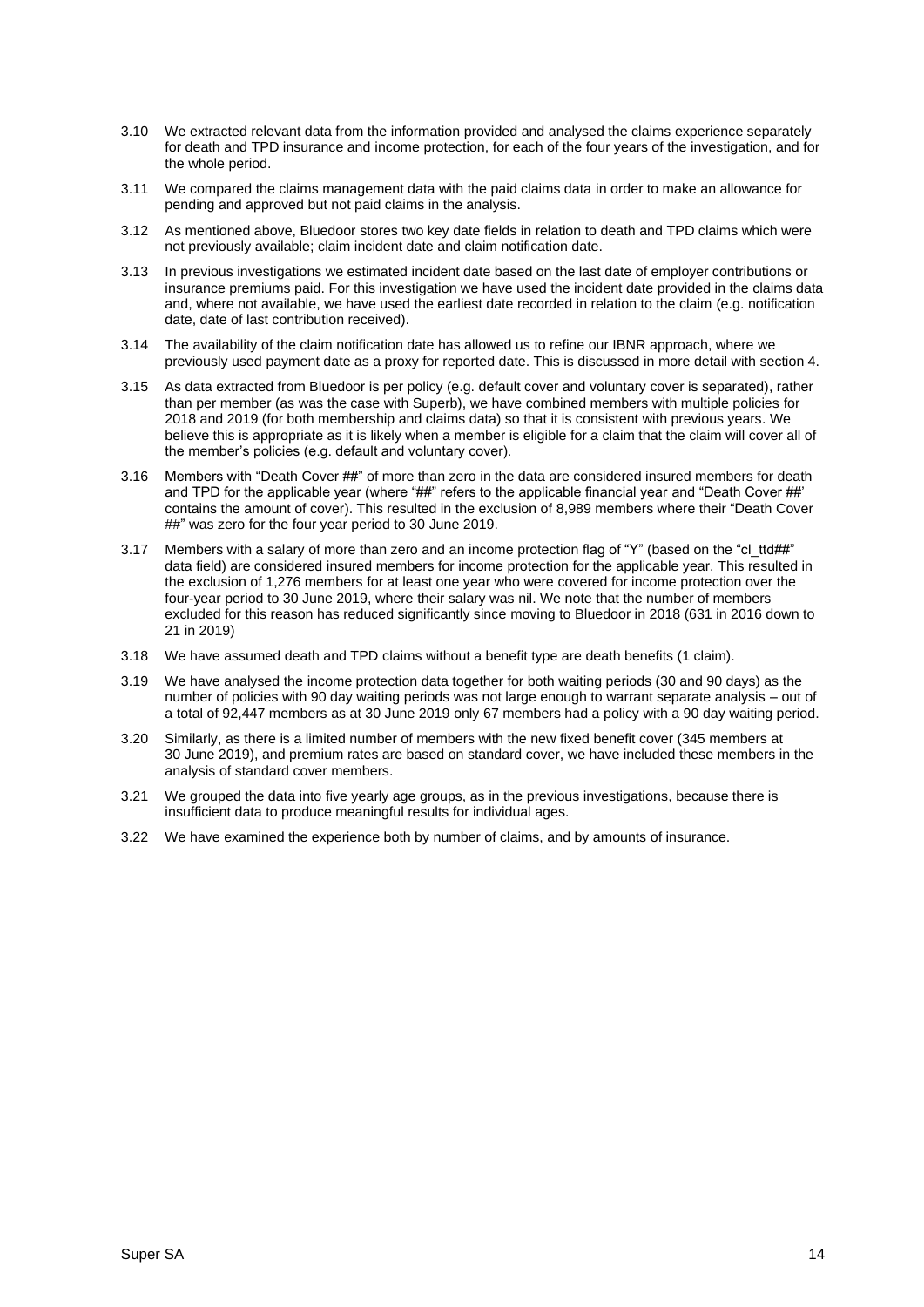### *Death and TPD*

3.23 A summary of the data as 30 June 2019 in respect of death and TPD insurance is set out below, separated by cover type.

|                                   | <b>Standard default only</b> |                                             |                                    |                  |                          |                       | Legacy         |                       |  |
|-----------------------------------|------------------------------|---------------------------------------------|------------------------------------|------------------|--------------------------|-----------------------|----------------|-----------------------|--|
|                                   | 3 Units                      | <b>Police and</b><br>ambulance <sup>1</sup> | <b>Other</b><br>units <sup>2</sup> | <b>Voluntary</b> | <b>Total</b><br>standard | <b>Fixed</b><br>cover | fixed<br>cover | <b>Total</b><br>cover |  |
| Number of<br>members <sup>3</sup> | 95,707                       | 4,016                                       | 3,136                              | 8,539            | 111,398                  | 345                   | 5,153          | 116,887               |  |
| <b>Total cover</b><br>\$m\$       | 13.289                       | 1.370                                       | 240                                | 2.340            | 17.239                   | 188                   | 2.406          | 19,833                |  |
| Average<br>cover (\$)             | 138.854                      | 341.053                                     | 76.461                             | 274.086          | 154.753                  | 543.623               | 466.976        | 169,664               |  |
| <b>Total units</b>                | 287,121                      | 24.096                                      | 6,306                              | 74.417           | 391,940                  | 18,755                | 32,109         | 442,804               |  |

<sup>1</sup> Police and Ambulance members are automatically covered for 6 units of death & TPD.

<sup>2</sup> Other units have been taken as default cover (and therefore eligible for subsidy) where these have been labelled as "BASSDDTPD" (i.e. base standard death & TPD) policies in the data provided.

<sup>3</sup> The number of members in each category do not sum to the total due to 9 members having both standard and fixed cover policies.

- 3.24 The number of insured members increased to 116,887 as at 30 June 2019, compared to 103,112 at 30 June 2016. We note that the number of insured members at 30 June 2016 for the previous review was 106,291 (3,179 higher), which is potentially due to the processing delay for resignations. A similar decrease in the number of insured members may be expected as at 30 June 2019 as updated data becomes available, although due to the delay in receiving the insured member data for this investigation the extent of this decrease is likely to be less pronounced.
- 3.25 The overall age distribution has remained relatively unchanged, noting the addition of insured members aged 65 to 70 at 30 June 2019, as shown below.



Number of members in each age group at 30 June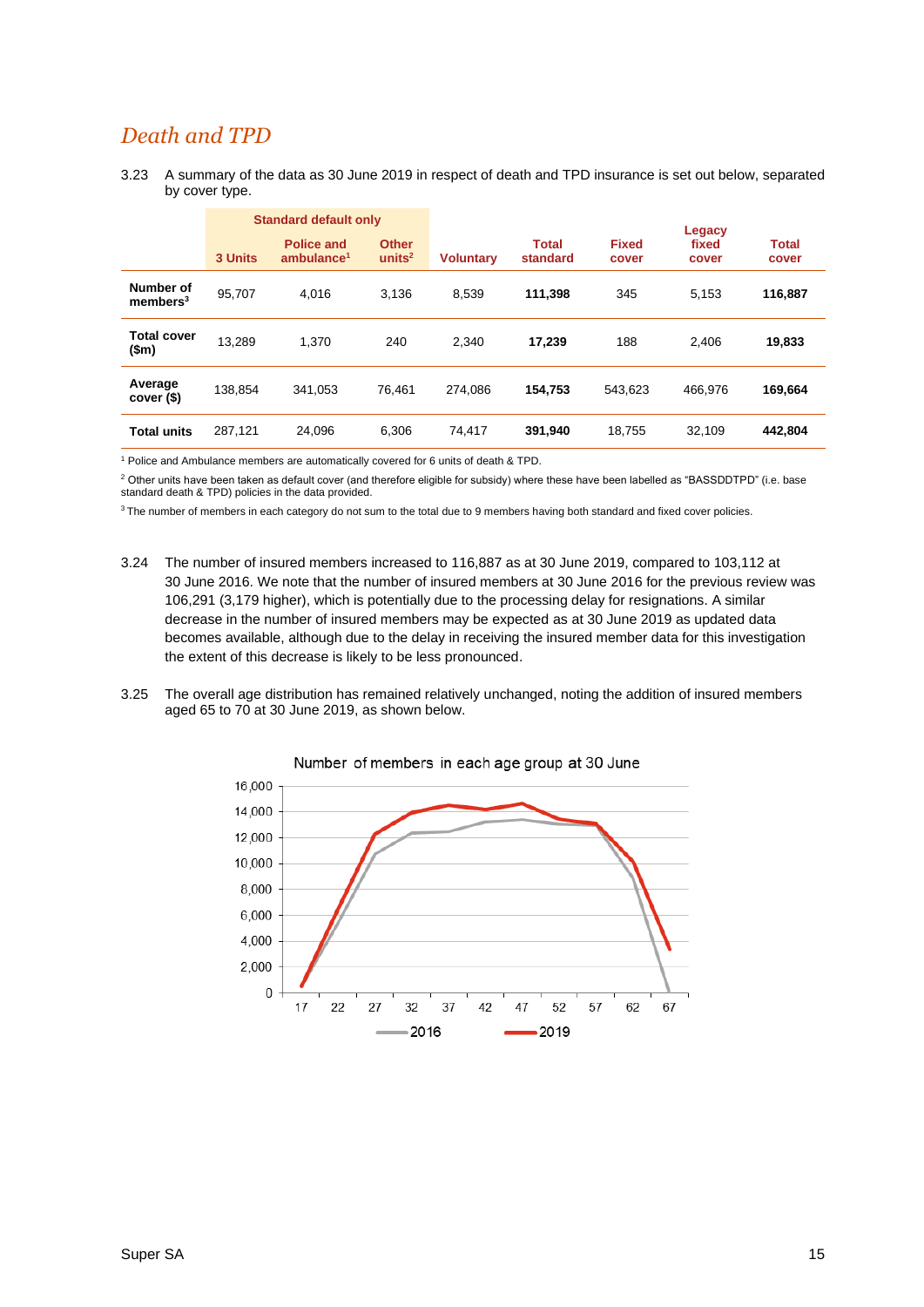3.26 In contrast, the sum insured by age has increased significantly over the period, as shown below, from an average of \$135,376 at 30 June 2016 to \$169,677 at 30 June 2019 (25%).



- 3.27 The total sum insured increased 42% to \$19.8 billion as at 30 June 2019, from \$14.0 billion as at 30 June 2016:
	- a. The increase is largely due to a 30% increase in total sum insured from 2018 to 2019, due to default death and TPD increasing from 2 to 3 units
	- b. A small proportion of the increase is due to cover being extended to members aged 65 to 70 from September 2018 onwards.

#### **Breakdown of cover types**

- 3.28 Standard cover:
	- a. Represents 95% of total members (95% in 2016)
	- b. Default members represent 75% of sum insured (61% sum insured in 2016), whereas voluntary represents 12% of sum insured (20% sum insured in 2016)
	- c. Accounted for 568 claims (93% of total number and 69% of total claim amount) during the investigation period
- 3.29 Legacy Fixed cover members:
	- a. Represent 4% of total members, but 12% of the total sum insured (6% of total members, 19% of total sum insured in 2016)
	- b. Accounted for 47 claims (7% of total number and 31% of total claim amount) during the investigation period (37 claims and 6% of total number and 26% of total claim amount in 2016).
- 3.30 New fixed benefit members:
	- a. Represents close to 1% of total members and 1% of sum insured
	- b. Accounted for no claims during the investigation period.
- 3.31 The Triple S Insurance Scheme consists mainly of active members in the Triple S fund (approx. 99%). Other groups include:
	- a. Flexible rollover product
	- b. Spouses
	- c. Salary sacrifice
	- d. SA Select.
- 3.32 Throughout the report, the claims experience refers to all members unless stated, as the number of members (and claims) in each subgroup (fixed, voluntary and other groups) is too small to be statistically significant if analysed separately.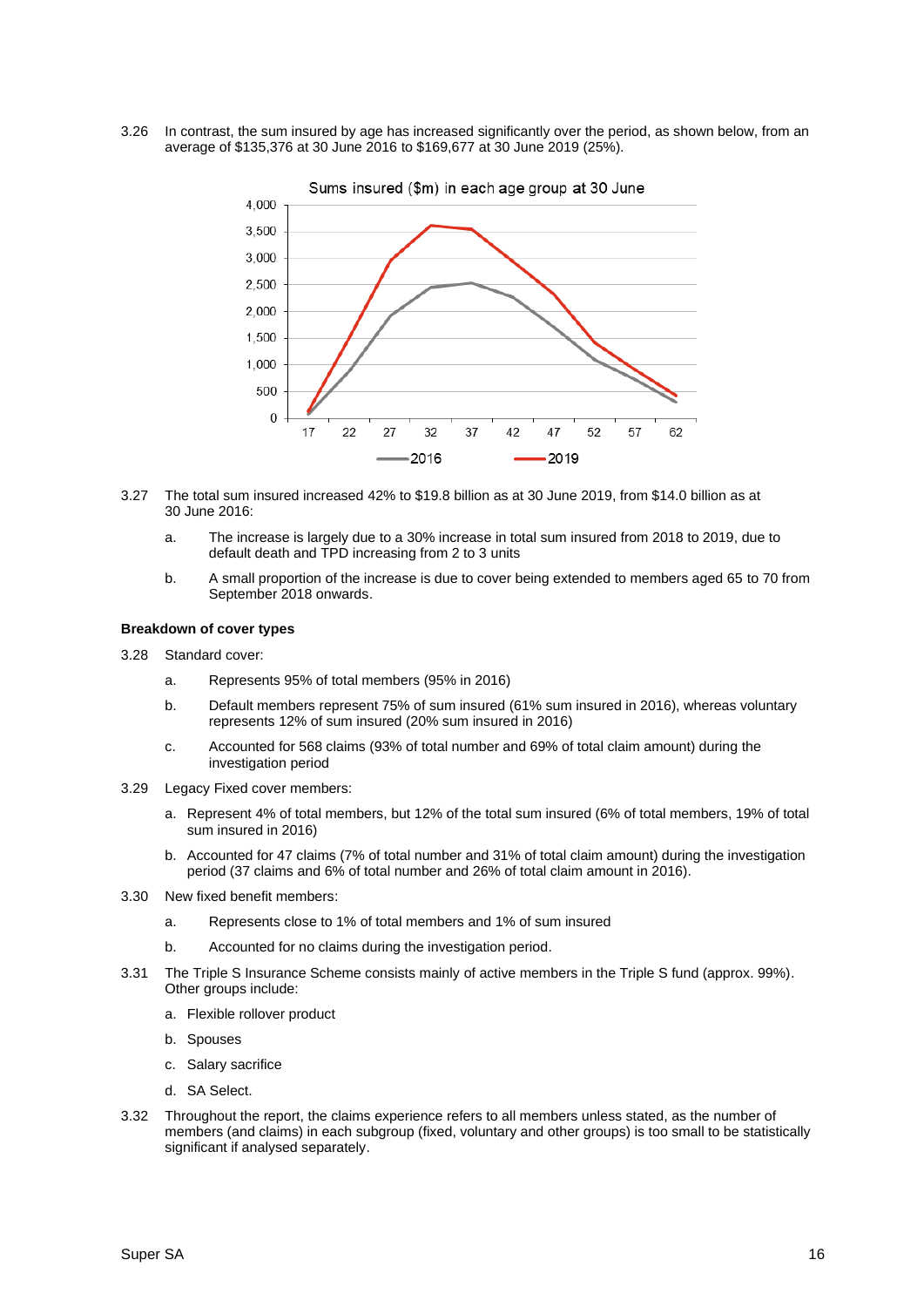### *Income protection*

- 3.33 The number of members with income protection cover has increased 9% from 84,588 members as at 30 June 2016 to 92,543 members as at 30 June 2019; the total salary of members with cover increased 24% (from \$5.9bn to \$7.3bn). A small proportion of this increase is due to the extension of cover to members up to age 65 from September 2018, previously age 60 (total of 1,884 members as at 30 June 2019)
- 3.34 We note that the number of insured members at 30 June 2016 for the previous review was 87,516 (2,928 higher) which is potentially due to the processing delay for resignations. A similar decrease in the number of insured members may be expected as at 30 June 2019 as updated data becomes available, although due to the delay in receiving the insured member data for this investigation the extent of this decrease is likely to be less pronounced.



3.35 The average income protection benefit for insured members is \$64,848 per annum as at 30 June 2019, based on 82.125% of the average salary of \$78,963. This has increased 4.3% per annum from 30 June 2016 when the average benefit (based on 75% of salary) was \$52,175 (average salary \$69,566). Part of this increase is due to the introduction of the contribution replacement benefit .

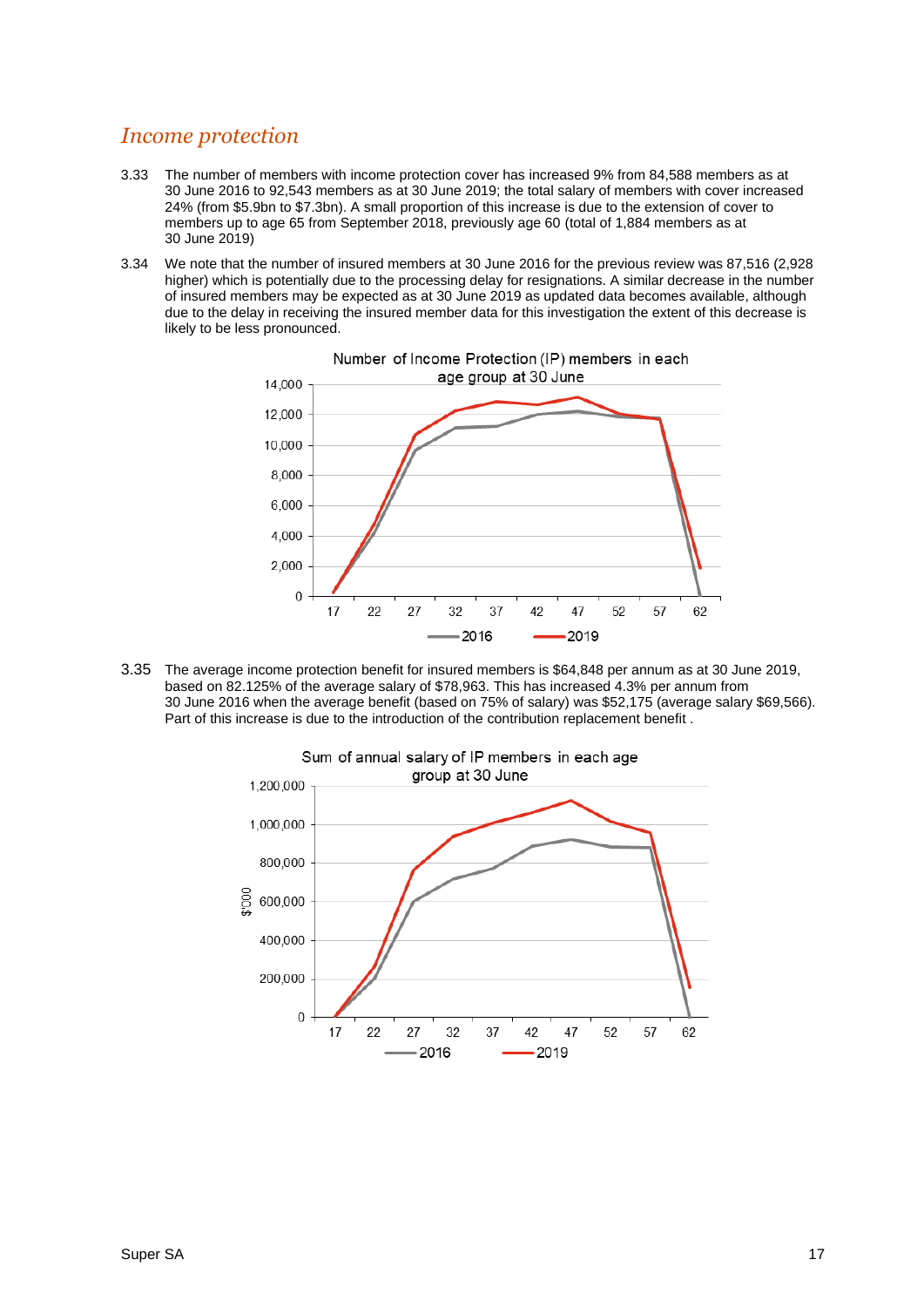## <span id="page-17-0"></span>4.Death and TPD experience analysis

## *Adjustment for incurred but not reported (IBNR) claims*

- 4.1 The data provided was effective at 30 June 2019 and was produced in April 2020. This means that a number of claims which occurred prior to 30 June 2019 are not included in the data, because they have yet to be reported, or are still being processed. We need to estimate and include the value of these claims, to ensure we capture all claims occurring in the period under review. This is similar to the way in which accounts need to include expenses which have been accrued but not yet incurred.
- 4.2 The claims data included claims which were incurred prior to 30 June 2019, that were not known at this date, but had been reported by the time the data was produced in April 2020. As a result, when setting our IBNR allowance we have assumed that the claims data provided includes all claims reported to 31 December 2019, to avoid double counting the claims over this period. This is a conservative approach as the claims data also includes some claims to 31 March 2020. The reason for using 31 December 2019 rather than 31 March 2020 is that some claims may be delayed in being transferred from the claims management data to Bluedoor (e.g. claims with longer processing times due to delays or disputes). The exact implications of this approach are discussed in more detail below.
- 4.3 We analysed the historic delay between the date a claim was incurred and the date it was reported to the fund, using the notification date held in Bluedoor. This is an update to the previous approach, which used date of payment as a proxy for reported date, as notification date was not available. This means that the claim processing time is no longer included in the delay period used for IBNR and overall this change has resulted in a lower IBNR allowance.
- 4.4 Funds are continuing to receive more late claims, particularly for TPD. This is due in part to increased member engagement and awareness, and a continued presence of legal firms in claims. Triple S has a unique "sunset" condition regarding the delay with which TPD claims can be reported to the fund (two years) which limits the notification period for these claims.
- 4.5 A 2016 study of group risk insurance undertaken by Rice Warner showed that the average delay in reporting a TPD claim for a Public Sector fund was 15 months, and over 20 months across Industry funds. For income protection claims the study found that the average notification delay was over 3 months for Public Sector funds and 11 months for Industry funds.
- 4.6 Super SA's experience mirrors this, as we have seen TPD and death claim delays indicating an increasing number of late claims in more recent years. The results are summarised in Appendix B.
- 4.7 A review of claims advised to have been incurred in 2016 (based on data in 2019) showed the potential claims (23 claims) and IBNR (84 claims or 66% of claims) allowance that was included for the 2016 investigation was higher than the resulting experience (85 claims in addition to the 97 already notified at 2016, resulting in 182 actual claims for 2016).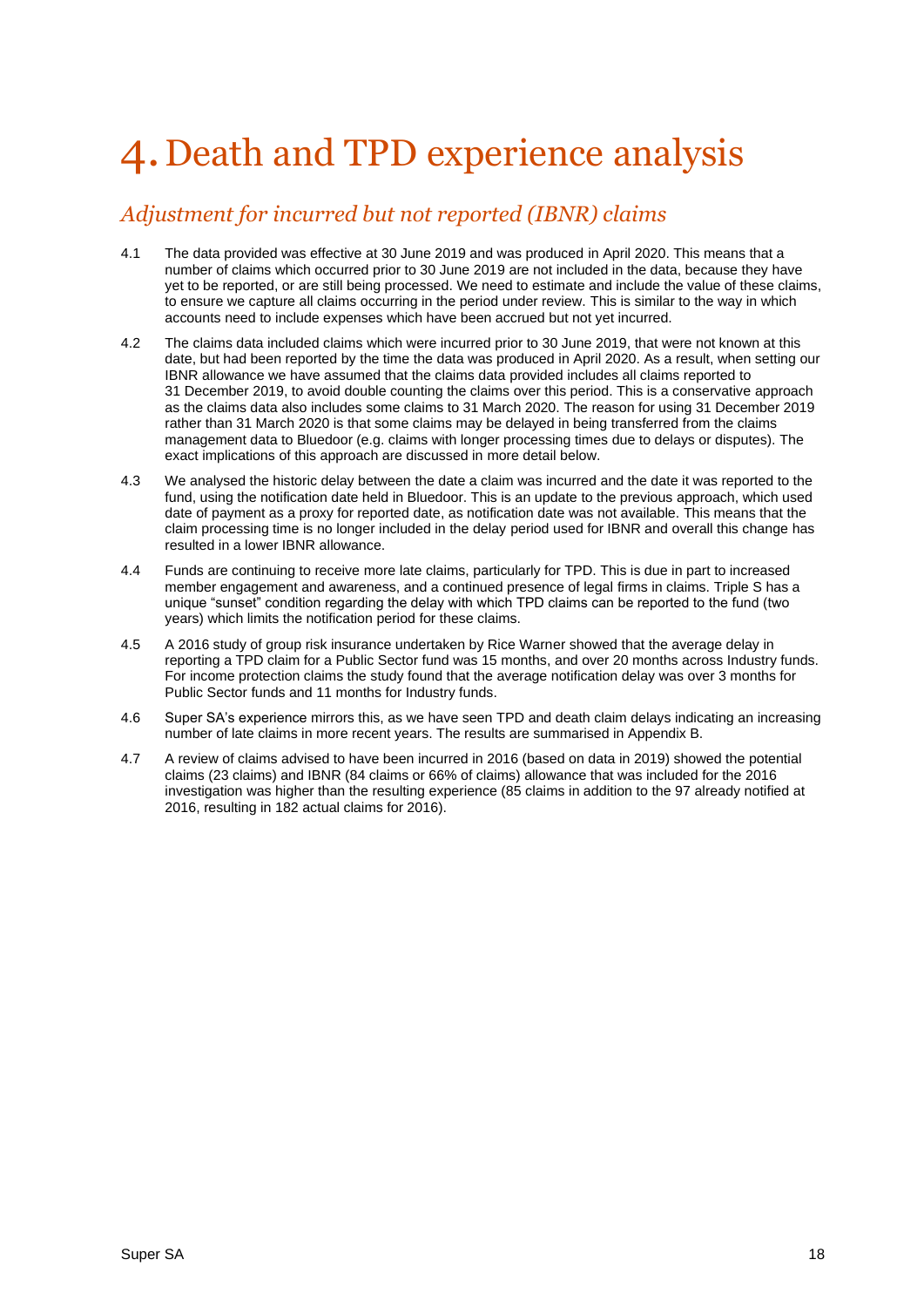|                                              | 2015  | 2016   | <b>Total</b> |
|----------------------------------------------|-------|--------|--------------|
| Claims in 2016 data<br>(unadjusted for IBNR) | 151   | 97     | 248          |
| Potential claims <sup>1</sup>                | 4     | 23     | 27           |
| (% of claims in 2016 data)                   | (3%)  | (24%)  |              |
| <b>IBNR</b> claims <sup>2</sup>              | 23    | 84     | 107          |
| (% of claims with potential)                 | (15%) | (70%)  |              |
|                                              |       |        |              |
| Number of expected claims <sup>3</sup>       | 179   | 204    |              |
| (% increase of unadjusted claims)            | (18%) | (110%) | 383          |
|                                              |       |        |              |
| Actual claims in 2019 data <sup>4</sup>      | 146   | 182    | 328          |

<sup>1</sup>Potential claims are claims arising from pending and declined claims at 30 June 2016, assuming 90% of all TPD claims will be approved. 18 claims that were declined or pending to 30 June 2016 were subsequently approved. This compares to an allowance of 27 potential claims. <sup>2</sup> IBNR claims are determined as 70% of the known 2016 claims and 15% of 2015 claims, after allowing for potential claims, e.g. for 2016: (97 + 23) x 70% = 84 IBNR claims.

<sup>3</sup> Totals may not add due to rounding as IBNRs not applied as whole numbers

<sup>4</sup> Note that 2015 claims in the 2019 data were lower than in the 2016 data (see section 3.4)

- 4.8 Overall, after allowing for potential and IBNR, actual claims were 18% lower than expected in 2015 and 11% lower in 2016.
- 4.9 As mentioned previously, we allow for claims incurred but not reported for up to two years prior to the investigation date. As the data was extracted sometime after 30 June 2019 a number of claims incurred prior to and reported after 30 June 2019 are already known and included in the claims data. Therefore, our IBNR allows for claims with delays of 6 to 24 months for 2018 and 2019 (as opposed to 0 to 24 months for previous investigations when data was extracted closer to 30 June)<sup>7</sup>.
- 4.10 Based on the observed delay pattern, review of 2016 IBNR allowance and industry trends, the IBNR allowance for 2019 has been determined as follows:

| % of known claims           | 2018 | 2019 |
|-----------------------------|------|------|
| Death potential claims      | 0%   | 22%  |
| <b>TPD potential claims</b> | 24%  | 43%  |
| Death IBNR                  | 2%   | 15%  |
| <b>TPD IBNR</b>             | 11%  | 30%  |

4.11 So for TPD claims for 2019, allowances for pending and declined claims which may be approved in the future is estimated at 43% of claims known at 30 June 2019, and claims which have been incurred but not reported are assumed to be 30% of the claims known at 30 June 2019.

<sup>7</sup> We note that claims must be reported within two years of the incident occurring.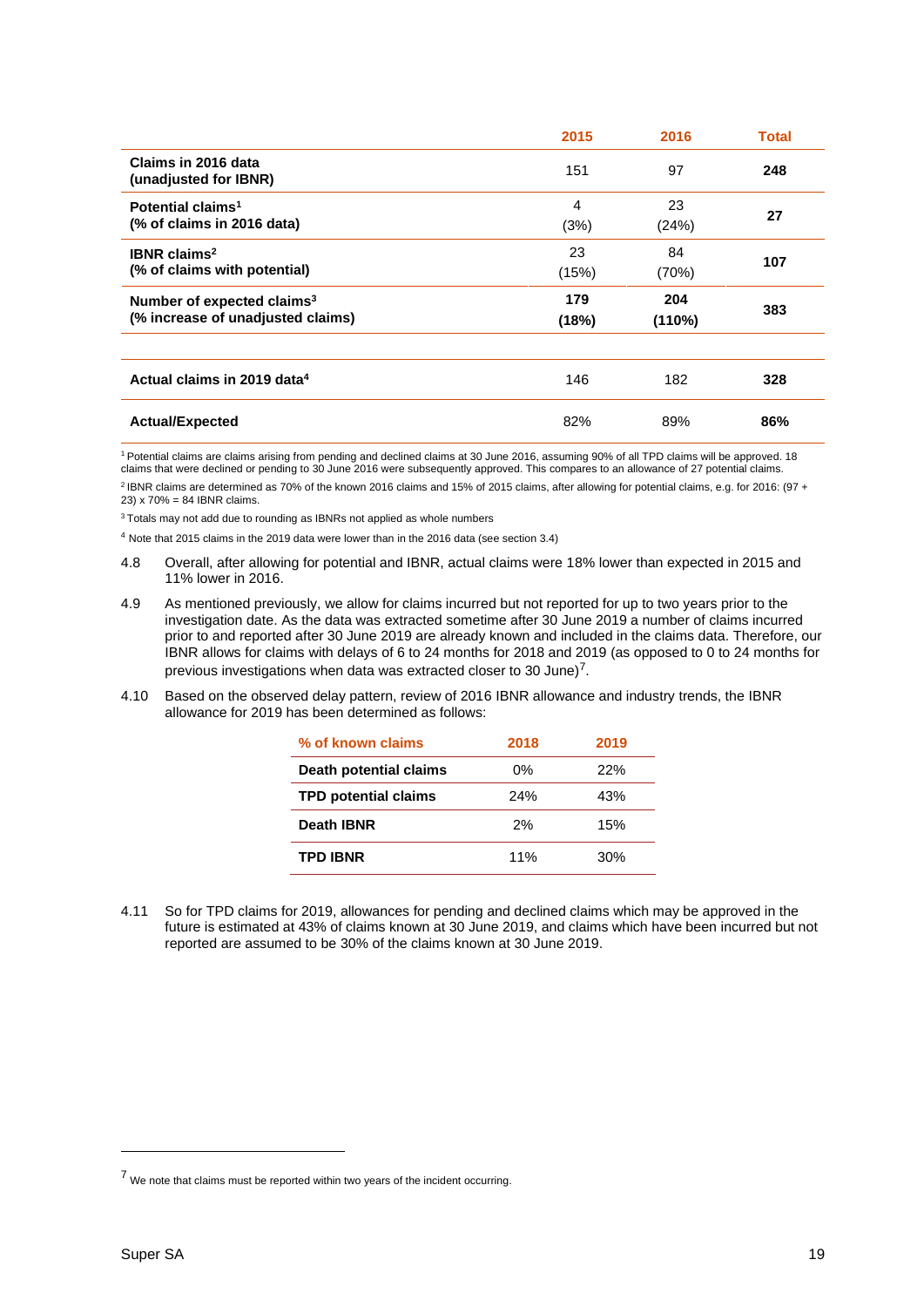4.12 The following table shows the impact of potential claims and IBNR assumptions on total death and TPD claim amounts over the review period:

| <b>Claims known at 2019 (\$'000)</b>                       | 2016   | 2017   | 2018   | 2019   | Total  |
|------------------------------------------------------------|--------|--------|--------|--------|--------|
| Amount of claims<br>(unadjusted)                           | 12.792 | 17.304 | 10.002 | 13.658 | 53,755 |
| Amount of potential claims <sup>1</sup>                    | 0      | 0      | 1.470  | 5.145  | 6,615  |
| <b>Amount of IBNR claims</b>                               | 0      | 0      | 700    | 3.582  | 4,283  |
| Amount of claims <sup>2</sup><br>(with potential and IBNR) | 12.792 | 17.304 | 12.172 | 22.385 | 64,652 |
| <b>Total potential and IBNR</b><br>allowance               |        | -      | 22%    | 64%    |        |

<sup>1</sup> Potential claims are claims arising from pending and declined claims at 30 June 2019, assuming 95% of all claims will be approved, based on the average claims size (\$105,000).

 $2$  Totals may not add due to rounding as IBNR not applied as whole numbers

- 4.13 We have increased the average claim size assumption to \$105,000 (previously \$80,000 for the 2016 investigation) for death and TPD claims when allowing for potential and IBNR claims. This is in line with the increase in average claim size to 2019 and reflects the increase in default cover.
- 4.14 The potential claim amount of \$5.1 million in 2019 is based on 49 potential claims and an average claim size of \$105,000. Similarly, the estimated IBNR of \$3.6 million in 2019 is determined based on approximately 28 IBNR claims. Please refer to Appendix B for more details on the number of death and TPD claims and allowances for 2016-19.
- 4.15 The overall claims amount (including potential and IBNR) has increased from \$12.8 million for 2016 to \$22.4 million for 2019 (75% increase or 21% p.a.). This is somewhat due to the increase in default units which has driven an increase in total sum insured of 42% from 2016 to 2019, or 12% p.a. (from \$14.0 bn to \$19.8 bn). The remaining increase is due to increased number of insured members and higher claim rate in 2019 compared to 2016 (see [4.29 below\)](#page-21-0).
- 4.16 The frequency of claims has remained unchanged since the 2016 investigation, with 0.17% of members claiming over 2013-16, the same as over 2016-19.
- 4.17 The allowance for IBNR claims is \$4.3 million of known claims incurred in 2018 and 2019, which is significantly lower than the \$8.6 million allowance in 2016, for three main reasons:
	- a. The claim data has been provided much later for this investigation than for previous investigations, meaning a significant proportion of delayed claims are already known so do not need to be allowed for in the IBNR estimate. The 2019 claims which were notified after 30 June 2019 represent \$2.0 million, which would otherwise be allowed for via the IBNR allowance if the data was available closer to the investigation date
	- b. The IBNR allowance is therefore based on the proportion of claims with longer reporting delays (6+ month delays)
	- c. The data changes discussed above have meant we now have a more accurate measure of the claim notification delay (based on the period from the date of incident to date of notification to the fund), as opposed to the previous approach which included some time for claim processing also. The effect has been to reduce the delay period and therefore IBNR allowance all other things equal.
- 4.18 The actual IBNR could still be higher than \$4.3 million (which is based on past experience). As the results are sensitive to this key assumption it is prudent to acknowledge this amount may vary in practice. If it was 50% higher the IBNR allowance would increase by \$2.2 million. We have made an allowance equal to this in the IBNR under-estimation reserve. We note this does not represent the upper range of all possible outcomes.
- 4.19 The number of claims and amount of claims following this point in the report include the IBNR and potential claims allowances (unless advised otherwise).
- 4.20 The effect of the IBNR on the actual number of claims for death and TPD Insurance for 2016-19 is detailed in Appendix B.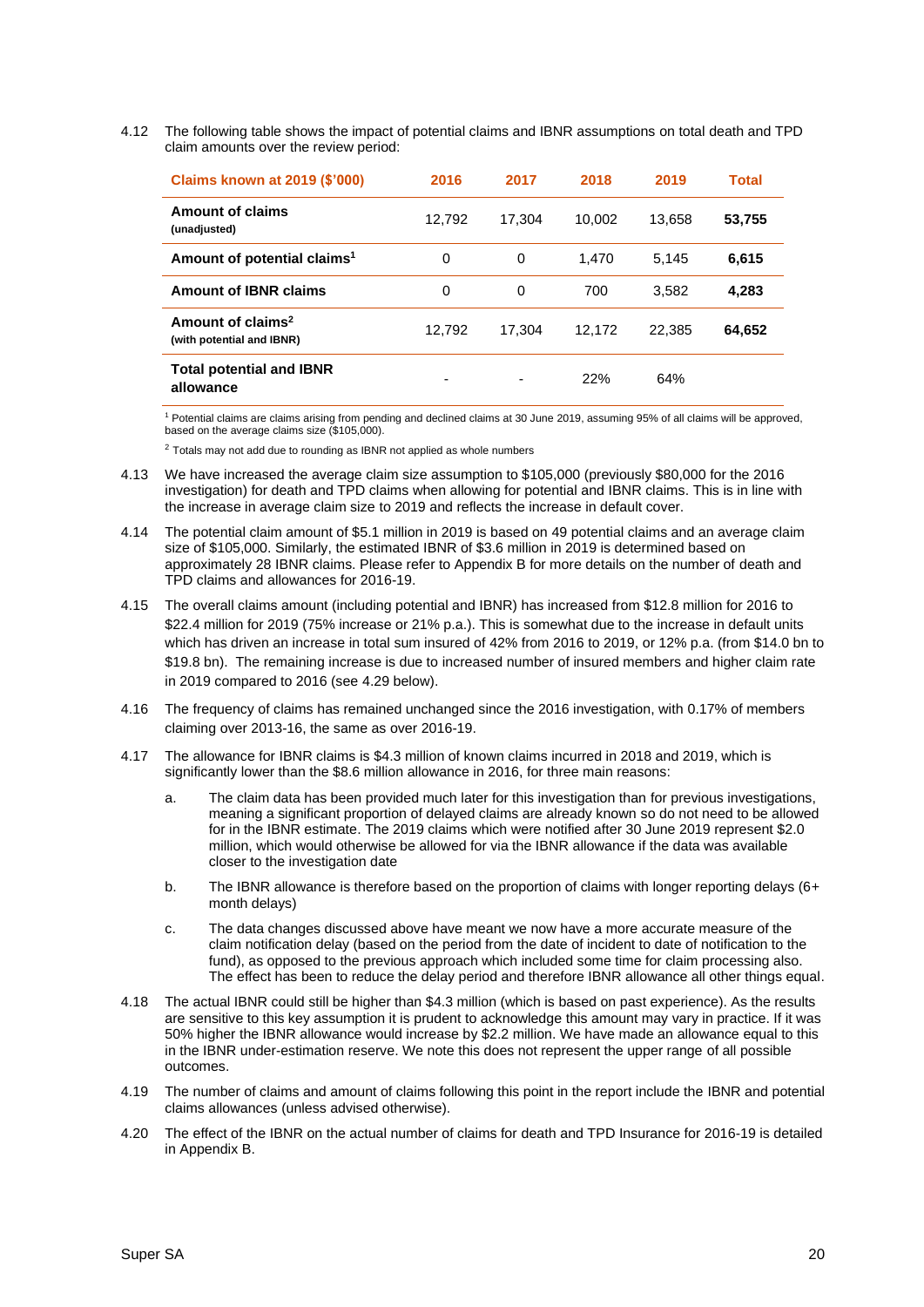## *Claims experience by number of claims*

4.21 The claim rates for death and TPD Insurance, based on the number of claims and the number of insured members, are shown below:



4.22 By way of explanation:

- a. The solid red line shows the 2016-19 claim rate as a percentage of subsidised premiums (subsidisation on default units only). For example, if the red line is showing 50% of subsidised premiums this means the claim rate was half the amount of premiums for that age group. A breakdown is shown in Appendix B
- b. The dotted red lines show the "95% confidence interval", i.e. the true claim rates should be somewhere within the dotted lines with a 95% probability
- c. The shaded bars in the background show the number of members in each age group. The dotted confidence intervals are narrowest where there is the most data
- d. The grey dashed line shows the previous claim rates from the 2013-16 investigation (average claim rate of 0.17% of number of members). The 2013-16 claim rate is shown as a percentage of \$0.75 per unit per week premium (as all units were subsidised).
- 4.23 Death and TPD cover was extended to cover members aged 65 to 70 from September 2018. The number of insured members aged 65 to 70 is therefore as at 30 June 2019, whilst the number of members at all other ages are based on 4-year averages (2016-19). The claim rate for ages 65 to 70 is based on claims incurred in the year to 30 June 2019 (10 months from September 2018), whilst all other claim rates are 4 year averages. The confidence interval widens for 65 to 70 year olds, reflecting low numbers of insured members and claims.
- 4.24 The graph shows that the 2016-19 claim rate based on number of claims exceeds the premiums for members aged approximately 35 to 40 and 45 to 55 but is lower than premiums at all other ages.
- 4.25 Over the review period, the claim rate remained relatively stable with a 2016 claim rate of 0.18% of members insured to 0.18% for 2019, noting some volatility in intervening years. Similarly, the average claim rate over the 4-year period (2016-19) remained stable compared to the previous 2013-16 period at 0.17%.

|                  | Claims as % of members insured |       |       |       |                  |  |  |  |  |
|------------------|--------------------------------|-------|-------|-------|------------------|--|--|--|--|
| 2013-16<br>total | 2016                           | 2017  | 2018  | 2019  | 2016-19<br>total |  |  |  |  |
| 0.17%            | 0.18%                          | 0.16% | 0.15% | 0.18% | 0.17%            |  |  |  |  |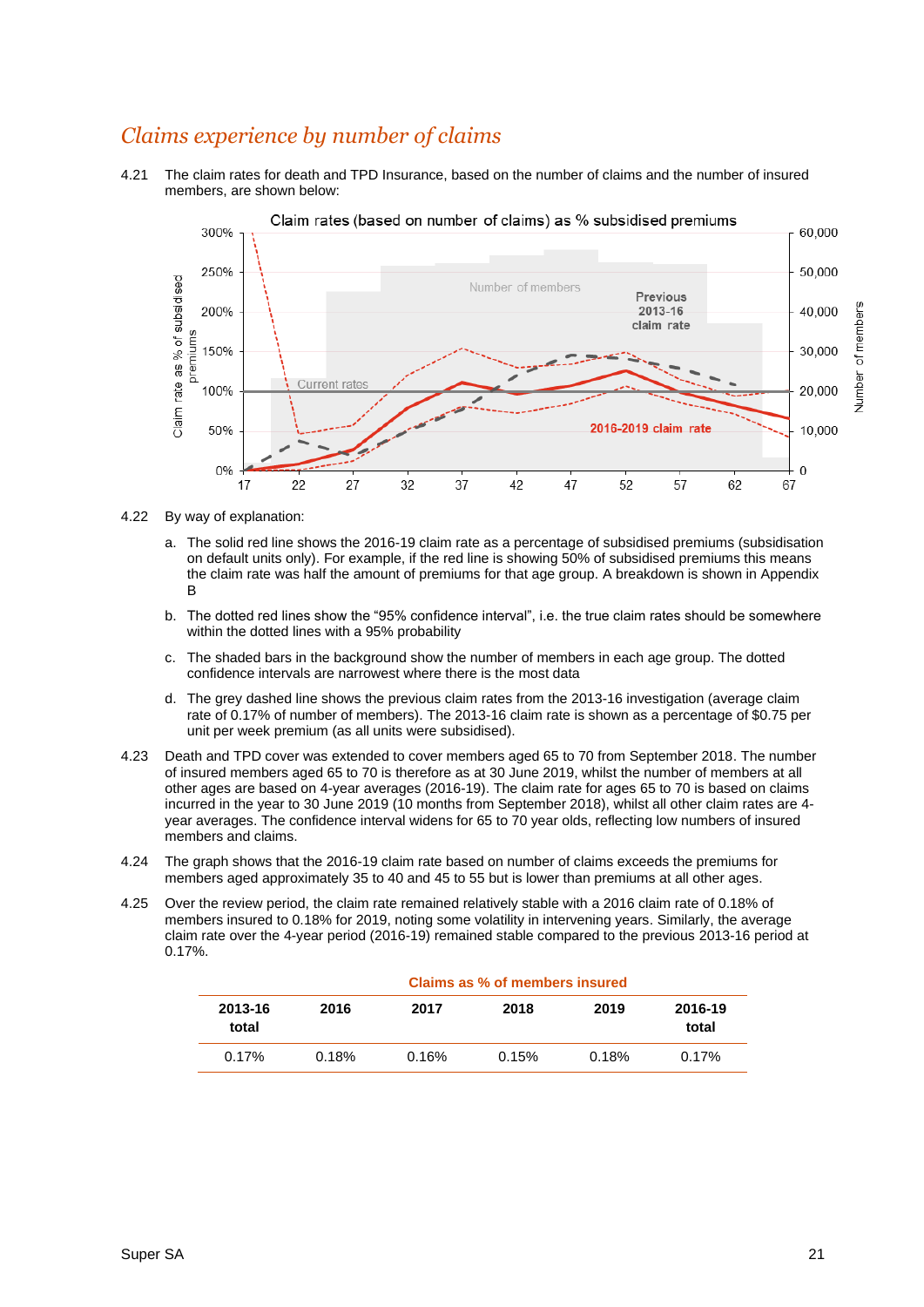### *Claims experience by amount of claims*

4.26 The claim rates for death and TPD Insurance, based on the amount of claims and the sum insured, are shown below:



- 4.27 The claim rate based on amount of claims exceeds the premium rate for members aged between 35 and 42 and for the majority of members over approximately age 47. The claim rate based on amount of claims is lower than the premium rate for members under age 35 and for the small number of 60-65 year olds, indicating that these members are paying more in premiums than their expected claim cost.
- 4.28 The shape of the claim rate for 2016-19 (solid red line) has flattened compared to the 2013-16 claim rate, showing that the claim rate over this period has been closer to premiums paid by the members, and that the age-based cross-subsidy has reduced. While the claim rate remains sloping upwards there remains inherent cross-subsidies in the premium structure.
- <span id="page-21-0"></span>4.29 The cost of claims (including IBNR) has marginally increased from 0.09% for 2013-16 to 0.11% for 2016- 19.

|                  | Claims as % of sum insured |       |          |       |                  |  |  |  |  |
|------------------|----------------------------|-------|----------|-------|------------------|--|--|--|--|
| 2013-16<br>total | 2016                       | 2017  | 2018     | 2019  | 2016-19<br>total |  |  |  |  |
| 0.09%            | $0.09\%$                   | 0.12% | $0.08\%$ | 0.13% | $0.11\%$         |  |  |  |  |

4.30 We discussed in section 3 the experience observed with regards to claims for 2018 (being inconsistent with surrounding years). We note if there are a number of claims which were not available in the data provided then this will increase the claims rates for 2018 and in turn the overall claim rates for 2016-19.

#### Super SA 22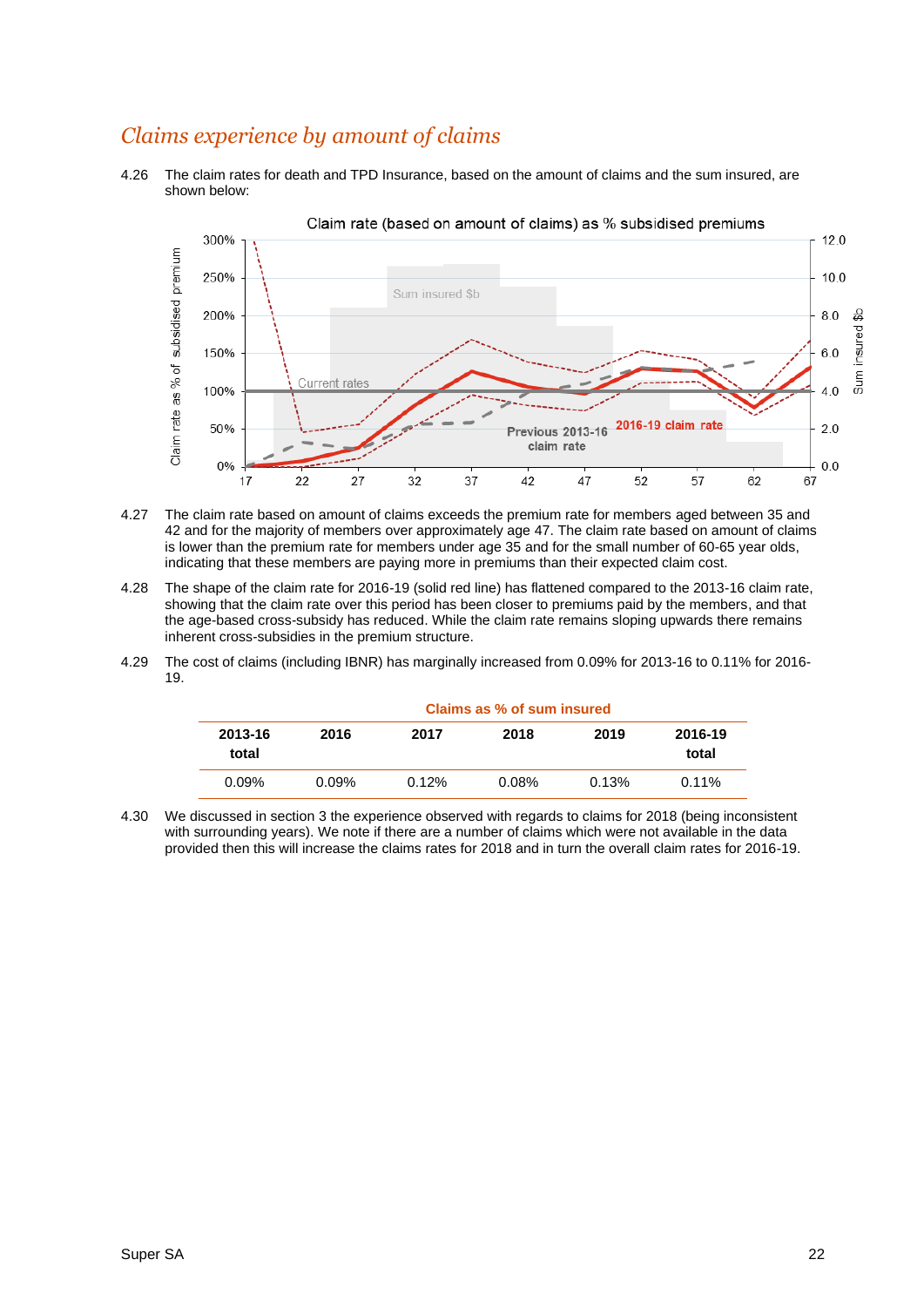### *Claims payment experience*

4.31 The chart and table below compares the amount of claims paid from the accounts to the data provided for this investigation.



Death and TPD claims paid by year

Claim payments from accounts based on reconciliations with financials provided by Super SA in excel spreadsheets

- 4.32 We note the paid claim amounts from the data for 2015 and 2016 above are understated as they do not include claims incurred prior to 1 July 2014 whereas the accounts include all paid claims for those years.
- 4.33 Based on the figures from the accounts there is a clear increase in the number of TPD claims paid. The amount of death and TPD claims paid has increased 32% (from \$13.3m in 2016 to \$15.9m in 2019). This is partly due to there being more insured members and an increase in the average claim size.

| Number of claims (2019 data) <sup>1</sup> | 2015 | 2016 | 2017 | 2018 | 2019 |
|-------------------------------------------|------|------|------|------|------|
| Death paid in year                        | 30   | 51   | 57   | 42   | 60   |
| TPD paid in year                          | 59   | 106  | 96   | 97   | 125  |
| Total paid in year                        | 89   | 157  | 153  | 139  | 185  |
| Death claims in year                      | 55   | 49   | 61   | 51   | 52   |
| TPD claims in year                        | 91   | 133  | 110  | 79   | 79   |
| Total claims in year                      | 146  | 182  | 171  | 130  | 131  |

<sup>1</sup> Payments are the actual payments made in a year, whereas claims incurred are the claims that arise in any year but due to the assessment process may be paid out in later years

4.34 For 2015 and 2016, paid and incurred figures are significantly different to those in the 2016 report because:

- a. We only received claims incurred from 1 July 2014 onwards the claims paid (numbers and amounts from the database) in 2015 and 2016 shown above are understated as they do not include claims incurred prior to 1 July 2014 but paid in 2015 and 2016.
- b. The number of known claims incurred in 2015 is lower than in the 2016 data (151 claims) as discussed in section 3 above.
- c. Updated information reassigning claims to different years, and/or approving previously declined/withdrawn/deferred claims, or vice versa.
- d. New claims arising which hadn't been reported at the time of the 30 June 2016 investigation.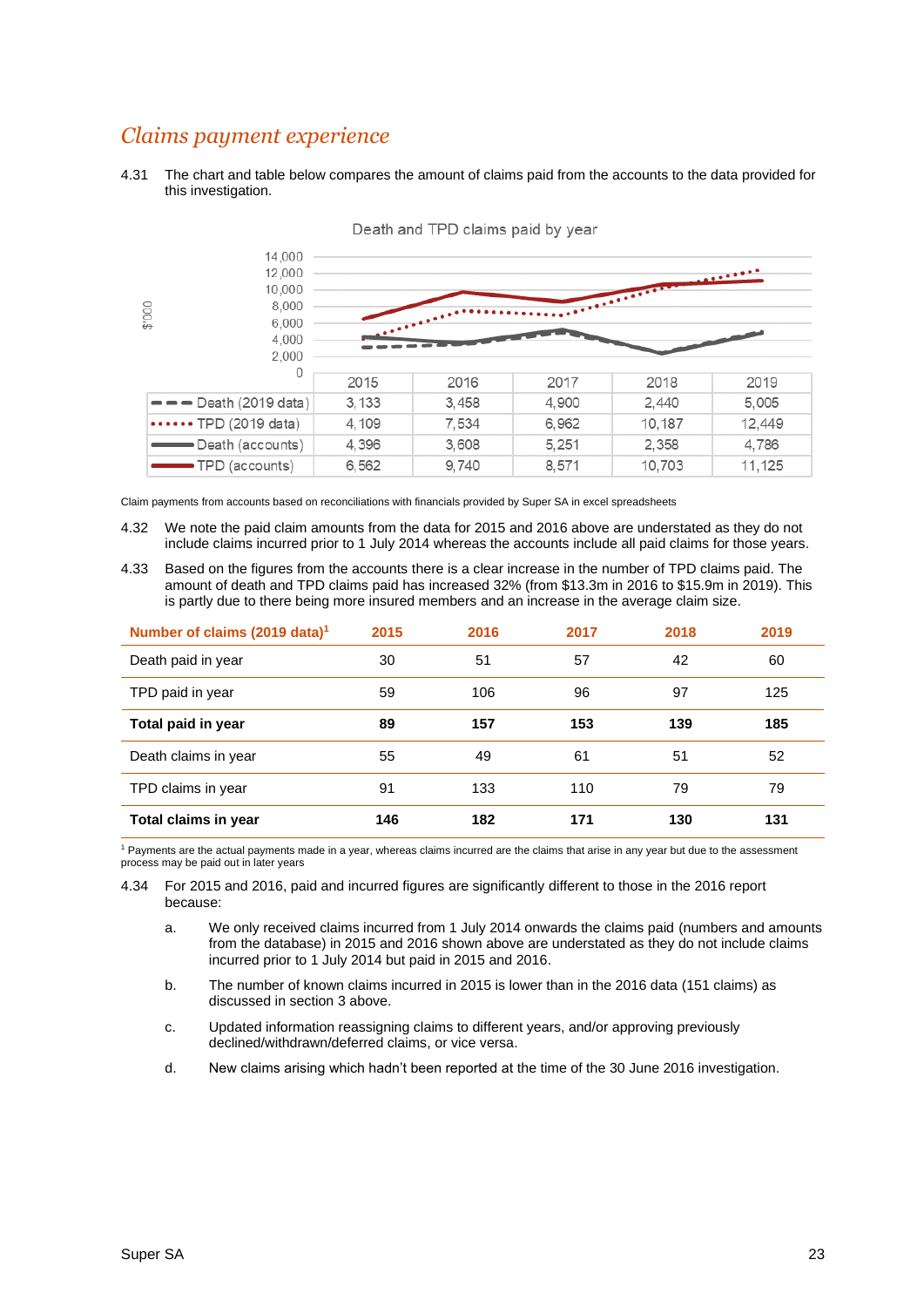### *Death and TPD analysis by 'Group'*

4.36 The insurance data enables analysis by pre-defined groups; however these designations do not allow for occupational analysis. The table and chart below detail the results for each group.

| <b>Group</b>                    | <b>Sum</b><br><b>insured</b><br>2016-19<br>\$bn) | <b>Number of</b><br>claims<br>2016-19 | <b>Total claims</b><br>2016-19 (\$m) <sup>1</sup> | <b>Claim rate</b><br>2016-19 (% of<br>sum insured) | <b>Average claim size</b> |
|---------------------------------|--------------------------------------------------|---------------------------------------|---------------------------------------------------|----------------------------------------------------|---------------------------|
| Health                          | 17.0                                             | 261                                   | 23.7                                              | 0.14%                                              | 90,600                    |
| <b>Education</b>                | 16.0                                             | 203                                   | 12.7                                              | 0.08%                                              | 62,500                    |
| <b>Police</b>                   | 6.4                                              | 25                                    | 5.3                                               | 0.08%                                              | 211,700                   |
| Correctional<br><b>Services</b> | 1.0                                              | 20                                    | 1.5                                               | 0.15%                                              | 77,500                    |
| <b>Emergency</b>                | 1.3                                              | 3                                     | 0.1                                               | 0.01%                                              | 48,800                    |
| <b>Other</b>                    | 18.3                                             | 205                                   | 20.9                                              | 0.11%                                              | 102,200                   |
| No group                        | ٠                                                | $\overline{2}$                        | 0.4                                               | -                                                  | 225,000                   |
| <b>Overall</b>                  | 60.0                                             | 719                                   | 64.7                                              | 0.11%                                              | 90,000                    |

1 Includes potential claims and IBNR allowance.

4.37 The analysis shows, similar results to previous years:

- a. Correctional Services had the highest claim rate, though the actual claim rate (once all claims are known) is highly uncertain due to statistically small number of claims
- b. Police had the largest average claim size due to higher level of default units (6 units compared to 3 units for other members)
- c. Overall average claim rate 0.11% and claim size \$90,000 (0.09% and \$69,650 in 2016)
- d. All rates are indicative only as the small number of claims per group makes rates unreliable.
- 4.38 The chart below illustrates these results, where the size of the bubble represents the average claim size.

Death and TPD claims by employer group

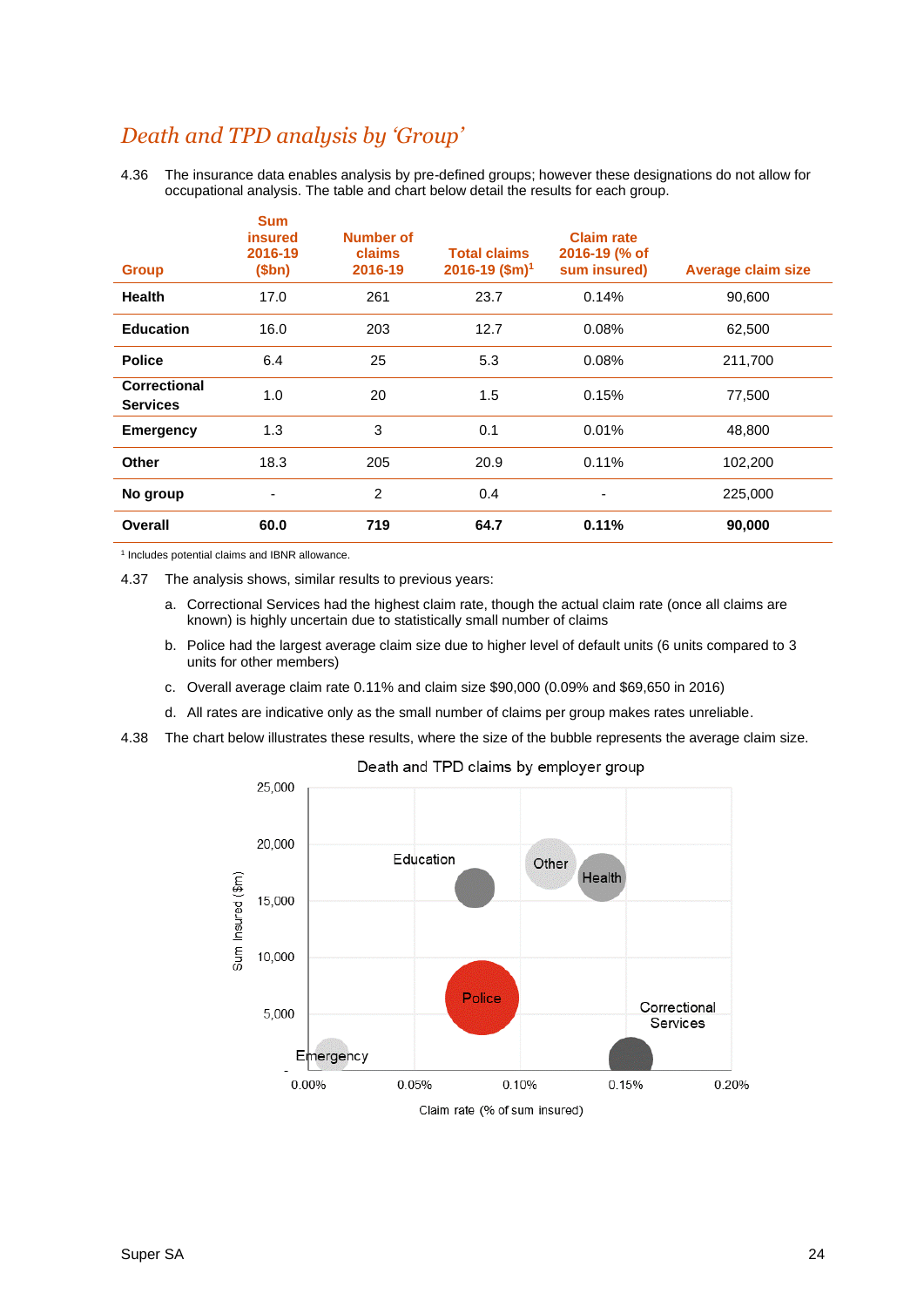## <span id="page-24-0"></span>5.Income protection experience analysis

- 5.1 As with death and TPD, the income protection data provided to us does not include all the claims which were incurred prior to 30 June 2019. We therefore need to adjust the data to allow for additional claims which will be reported to the fund after 30 June 2019 relating to incidents incurred prior to that date.
- 5.2 There are two types of adjustments for income protection claims:
	- a. Incurred by not reported (IBNR) provisions are made for claims that are not reported or finalised for some time after they occur, and would otherwise be represented in the claims experience under review
	- b. Incurred but not enough reported (IBNER) provisions are made where the duration of income protection payments is potentially longer than the date of the next review.

## *Adjustment for incurred but not reported (IBNR) claims*

- 5.3 As there is no accurate proxy for incident date with income protection claims, IBNR and IBNER are approximated based on observed claim amounts per month and delay patterns.
- 5.4 For the 24 months to 30 April 2019 income protection claims averaged 44 claims per month. As claims in the later months of 2019 are yet to develop, targeting 44 claims for these months result in an IBNR of 6% of the observed claims for 2019. The IBNR for 2016 was 10% of claims (targeting 38 claims per month for the months leading up to 30 June 2016). As with death and TPD, we expect the IBNR allowance to be lower for this investigation due to the later date the data was provided (and hence more delayed claims are now included in the data).
- 5.5 The number of income protection claims adjusted for the expected number of incurred but not reported claims is as follows:

| Claims to 30 June 2019                    | 2016 | 2017                     | 2018 | 2019 | Total |
|-------------------------------------------|------|--------------------------|------|------|-------|
| Number of claims<br>(unadjusted for IBNR) | 456  | 500                      | 542  | 504  | 2,002 |
| <b>IBNR claims allowance</b>              | 0    | 0                        | 0    | 30   | 30    |
| Number of claims (with IBNR)              | 456  | 500                      | 542  | 534  | 2,032 |
| <b>IBNR allowance</b>                     | -    | $\overline{\phantom{0}}$ | -    | 6%   |       |

5.6 A review of claims advised to have been incurred in 2016 (based on data in 2019) showed the IBNR (43 claims) that was included for the 2016 valuation was higher than the actual experience (28 claims in addition to the 428 already notified at 2016, resulting in 456 actual claims for 2016).

## *Adjustment for incurred but not enough reported (IBNER) claims*

- 5.7 The claims data includes the date on which income protection payments will cease, or, if the date is beyond the date on which data was extracted<sup>8</sup>, the date on which the member's medical condition will next be assessed. Clearly, many claims will continue beyond this date, so we need to adjust the dates to reflect the expected total payment period.
- 5.8 IBNER is estimated based on observed duration of claims. The average remaining duration for current income protection payments is estimated based the distribution of completed income protection claims.

 $8$  Taken to be 31 December 2019. This is a conservative date, as some information may have been updated after this date before the data was provided in April 2020, however given potential administrative delays with updating claims statuses we believe this approach is reasonable.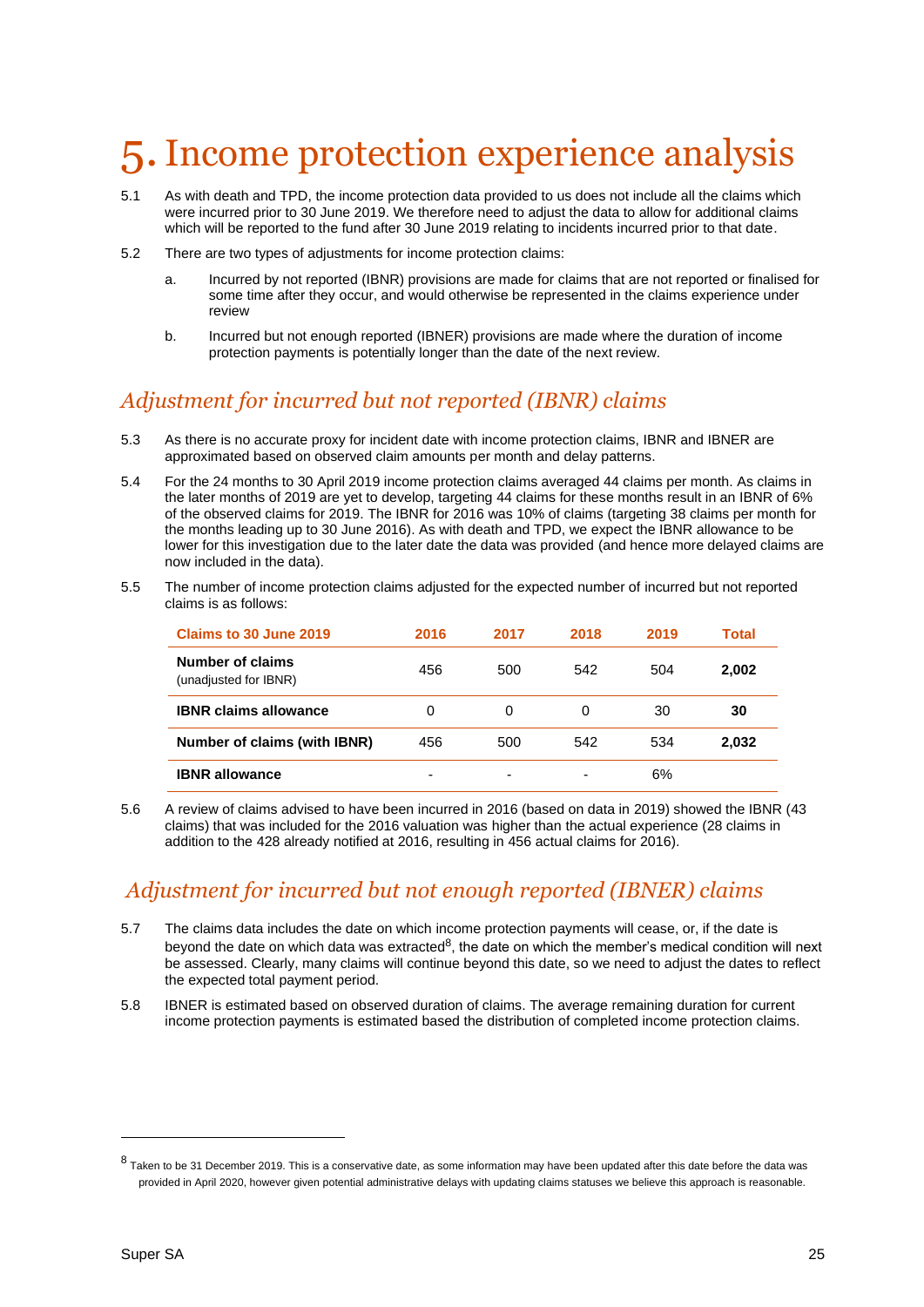<span id="page-25-0"></span>5.9 Claims in payment, with a review date after 31 December 2019, are assumed to continue based on the following table, given their duration (months) to that date:

| <b>Current duration</b><br>(months)   | $0 - 3$       | $3 - 6$ | $6-9$ | $9 - 12$ | $12 - 15$ | $15 - 18$ | $18-21$ | $21 - 24$ |
|---------------------------------------|---------------|---------|-------|----------|-----------|-----------|---------|-----------|
| <b>Remaining duration</b><br>(months) | $9.0^{\circ}$ | 9.5     | 9.5   | 8.5      | 8.5       | 7.5       | 4.5     | 1.5       |

- 5.10 For example, for members who have been receiving income protection payments for 9-12 months it is estimated they will continue to receive income protection for another 8.5 months on average (so an average 19 months in total).
- 5.11 The IBNR and IBNER allowance equates to 53% of claims for 2019,13% for 2018 and 1% for 2017. That is, \$11.5 million in total, up from \$8.8 million in 2016, as detailed below.

| <b>Claims known at 2019 (\$'000)</b>                     | 2016   | 2017   | 2018   | 2019   | Total  |
|----------------------------------------------------------|--------|--------|--------|--------|--------|
| <b>Amount of claims</b><br>(unadjusted for IBNR)         | 15,689 | 18.048 | 22,257 | 18.866 | 74,861 |
| <b>IBNR &amp; IBNER claims</b><br>allowance <sup>1</sup> | -      | 125    | 1.504  | 9.955  | 11,584 |
| Amount of claims<br>(with IBNR & IBNER)                  | 15.689 | 18.173 | 23.761 | 28.821 | 86,445 |
| <b>IBNR and IBNER allowance</b>                          |        | $1\%$  | 7%     | 53%    |        |

<sup>1</sup> Allows for the fact that members can receive up to 24 months of IP payments during any 48 month period

- 5.12 For 2019, the \$10.0 million IBNR and IBNER claim allowance comprises:
	- a. An IBNR allowance of 6% of claims in payment (including IBNER) to 30 June 2019 (\$1.6 million), plus
	- b. An IBNER allowance based on the observed duration of each claim in payment and adjusted for an estimated remaining duration (refer to table under [5.9\)](#page-25-0). This equates to \$8.3 million, or 44% of claims paid in the year to 30 June 2019.
- 5.13 The level of IBNR and IBNER has reduced since the last valuation (7% for 2018 and 53% for 2019 compared to 6% for 2015 and 81% for 2016). Similar to the change in the death and TPD IBNR, this is due to the data being provided at a later date, and hence the IBNR allowance is lower as more claims reported after the investigation data are now known. However, the dollar amount of IBNR and IBNER allowance applied has increased slightly due to the higher level of known claims. The increase in claims is discussed further below.
- 5.14 The actual IBNR and IBNER could still be higher than \$11.6 million (which is based on past experience). As the results are sensitive to this key assumption it is prudent to acknowledge this amount may vary in practice. If it was 50% higher this allowance would increase by \$5.8 million. We have made an allowance equal to this in the IBNR and IBNER under-estimation reserve. We note this does not represent the upper range of all possible outcomes.
- 5.15 The number of claims and amount of claims following this point in the report include the IBNR and IBNER allowances (unless advised otherwise).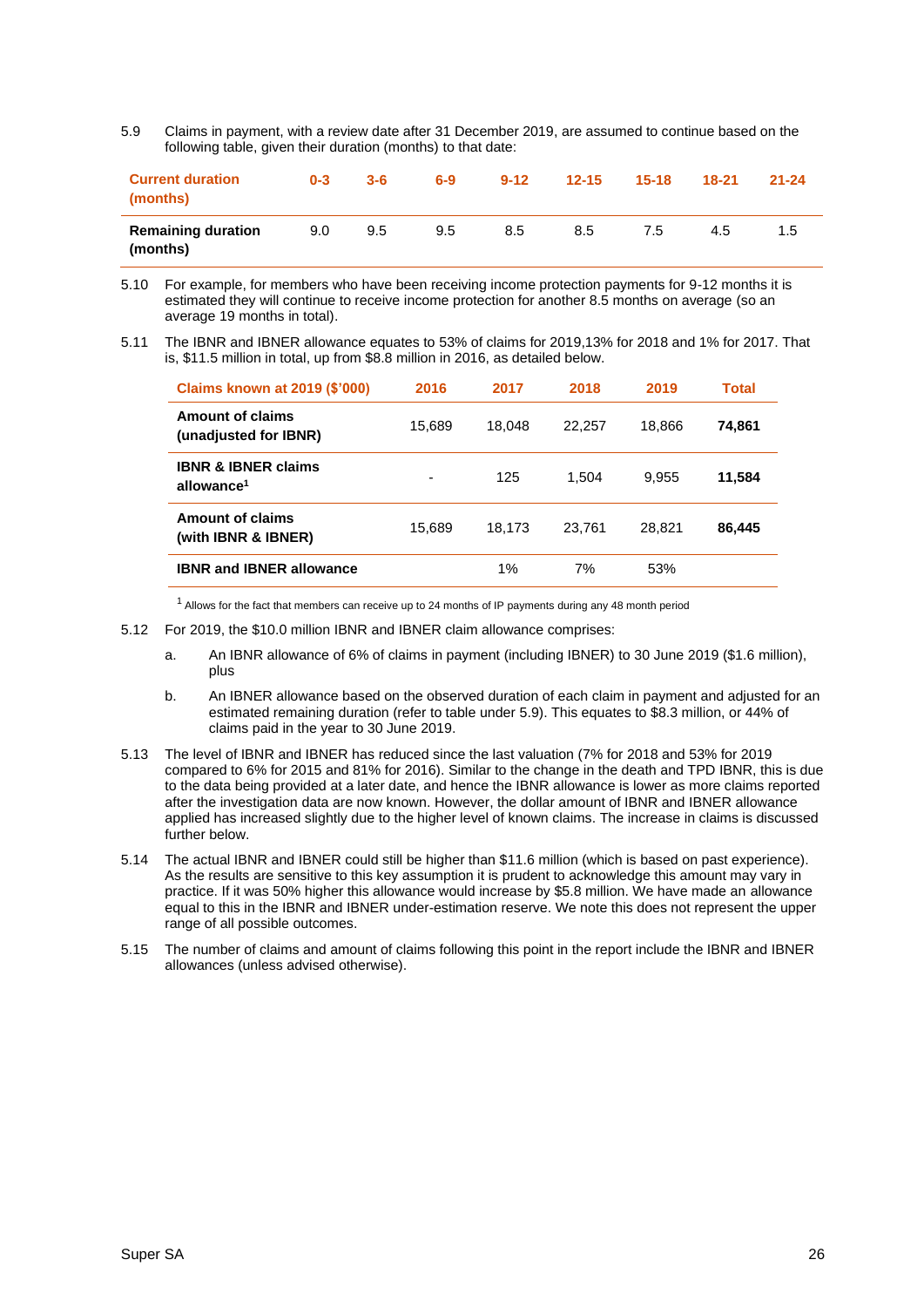### *Claims experience by number of claims*

5.16 The charts below show the number of income protection claims by age group, after adjustment for IBNR and IBNER, as at 30 June 2016 and 2019.



- 5.17 The number of claims commencing in 2019 is higher at almost every age compared to the number for 2016. This reflects an increase in the number of insured members (6% from 2016 to 2019) but more so the increasing rate of income protection claims being observed for the fund and across the industry.
- 5.18 The claim rates have increased since the previous valuation, especially for older members. The rate for 2013-16 was 0.51%, with a trend to increasing claims with 2016 at 0.54%. This trend has continued, with the highest being 0.63% in 2018. The claim rates, as a percentage of members, from 2016 to 2019 were as follows (includes IBNR):

|               | Claims as % of members |       |       |       |       |         |  |  |
|---------------|------------------------|-------|-------|-------|-------|---------|--|--|
|               | 2013-16                | 2016  | 2017  | 2018  | 2019  | 2016-19 |  |  |
| <b>Claims</b> | 1.699                  | 456   | 500   | 542   | 534   | 2,032   |  |  |
| Claim rate    | 0.51%                  | 0.54% | 0.59% | 0.63% | 0.60% | 0.59%   |  |  |

5.19 The claim rates for income protection, based on the number of claims and the number of insured members, are shown below:

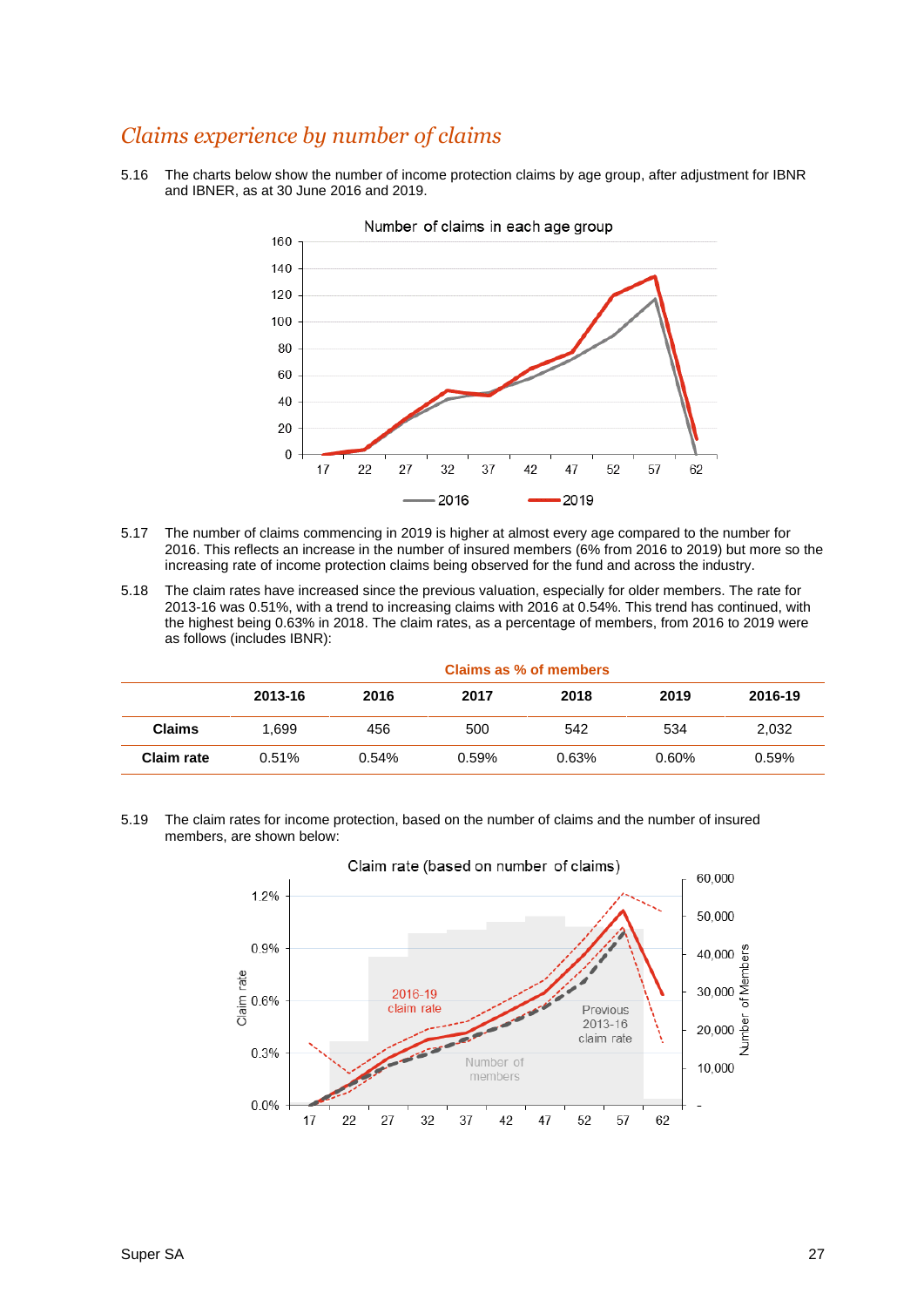- 5.20 By way of explanation:
	- a. The solid red line shows the rate of claim for each age group, based on the number of insured members in that group.
	- b. The dotted red lines show the "95% confidence interval", i.e. the true claim rates should be somewhere within the dotted lines with a 95% probability.
	- c. The shaded bars in the background show the number of members in each age group. The dotted confidence intervals are narrowest where there is the most data.
	- d. The grey dashed line shows previous equivalent rates from the 2013-16 investigation, with allowance for IBNR and IBNER.
- 5.21 Similar to death and TPD the claim rate for members aged 60 to 65 is based on claims incurred in the year to 30 June 2019, all other claim rates are four-year averages. The confidence interval widens for 60 to 65 year olds, reflecting low numbers of insured members and claims.
- 5.22 The graph above shows that income protection claim rates based on the number of claims have increased at all ages compared to those at the previous review.

#### *Claim experience by amount of claims*

5.23 The claim rates for income protection, based on the amount of claims and the salary of insured members, are shown below relative to the premium rates:



- 5.24 The claim rate based on amount of claims is lower than the premium rate for members under age 35 and members over age 55, indicating that these members are paying more in premiums than the amount of benefits that were being paid.
- 5.25 The shape of the claim rate for 2016-19 (solid red line) has flattened somewhat compared to the 2013-16 claim rate, showing that the claim rate over this period has been closer to premiums paid by the members, and that the age-based cross-subsidy has reduced. Where the claim rate is above and below the 100% line there remains inherent cross-subsidies in the premium structure; this is most evident at younger ages, noting while the claim rate for older members also shows premiums in excess of claim rates there are only a small number of claims in this age group.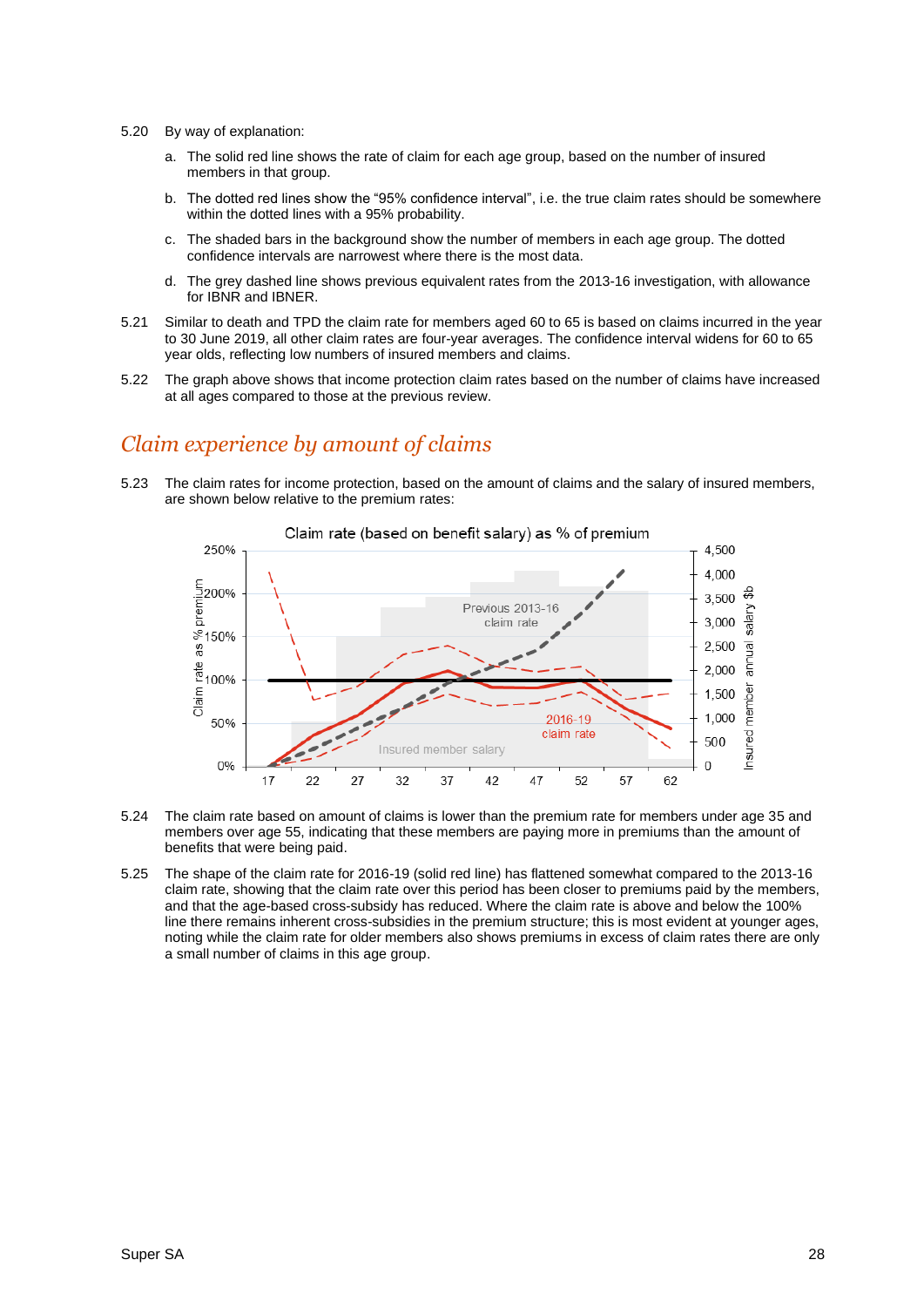5.26 The overall amount of claims was 0.33% of salary for 2016-19 but was as high as 0.39% for 2019. Allowing for insurance administration expenses the total cost was 0.40% for 2016-19 and 0.44% for 2019<sup>9</sup>. The average duration has also increased from 0.65 years to 0.75 years.

|                               | Claims as % of salary insured |       |       |       |       |          |  |  |
|-------------------------------|-------------------------------|-------|-------|-------|-------|----------|--|--|
|                               | 2013-16                       | 2016  | 2017  | 2018  | 2019  | 2016-19  |  |  |
| Claims rate as<br>% of salary | 0.25%                         | 0.27% | 0.30% | 0.35% | 0.39% | $0.33\%$ |  |  |
| Average<br>duration (yrs.)    | 0.65                          | 0.68  | 0.68  | 0.79  | 0.85  | 0.75     |  |  |

5.27 The 2016 investigation (as with prior years) highlighted the need to move from a flat percentage of salary premium to age-based pricing so that the premium scale more closely aligned with expected claims rates. This change was implemented in September 2018 and the below graph shows the 2019 claim rates (red line) versus the age based premium rates (grey shaded); we have also shown the 2016 claim rate (grey dashed) for comparison:



5.28 As shown above the age-based premiums more closely match the claim rates at most ages, with the exception of members under 30 and over 57 (suggesting some age-based cross-subsidisation remains).

<sup>9</sup> Estimated based on operational cost estimate as at 30 June 2019 advised by Super SA (\$3.2m for 2019).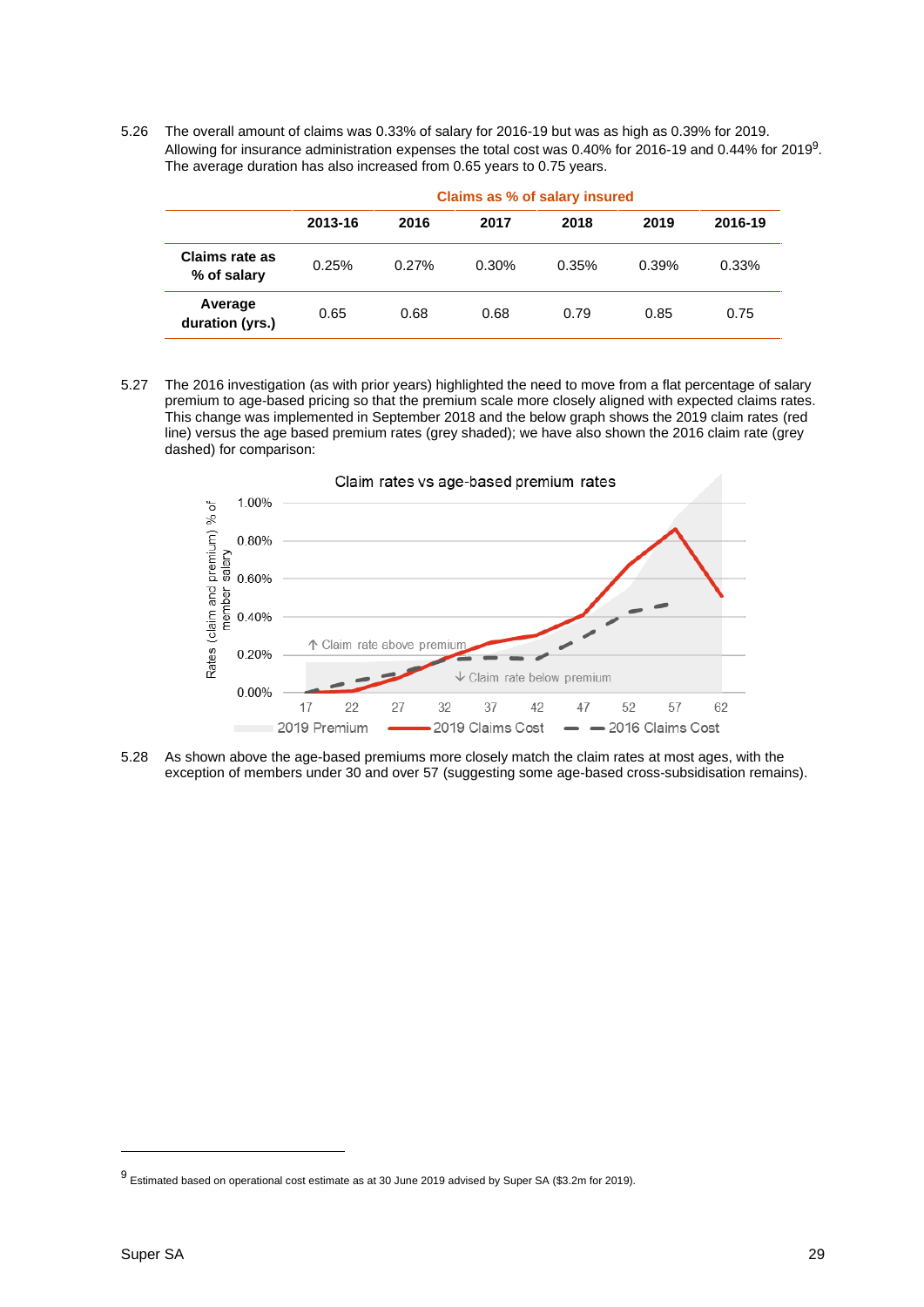# <span id="page-29-0"></span>6.Profitability

## *Profitability of death and TPD insurance*

#### **Industry experience**

- 6.1 TPD claims continue to increase across the industry, as was the case in 2016. This is due to increased member engagement and awareness of superannuation related insurance benefits, and a continued presence of legal firms in claims.
- 6.2 Super SA's experience has mirrored this trend, with 2019 claims cost of 0.13% of sum insured, higher than the 0.11% average for 2016-19.
- 6.3 We have estimated the profitability of death and TPD rates as shown below.

#### **Expected cost of death and TPD claims for standard and new fixed benefit cover**

- 6.4 The current premium is \$1 per unit per week for standard cover, however default cover (up to first 3 units for regular members, 6 units for police and ambulance members) is subsidised to \$0.75 per unit per week from the insurance reserves.
- 6.5 As there is a limited number of members with the new fixed benefit cover (345 members at 30 June 2019) and premium rates are based on standard cover rates, we have included these members in the results of standard members.
- 6.6 Based on the claims experience for the last four years, the expected cost of claims and expenses is below \$1.00 per unit (approximately \$0.86 based on 2016-2019 claim rates) for all members.
- 6.7 However, based Super SA claims experience for 2019 alone, the expected cost of claims and expenses would be \$1.00 per unit across all members.

| <b>Expected values</b>                    | 2019 cover<br>based on subsidised<br>premiums<br>(\$'000) | 2019 cover<br>based on premiums<br>without subsidy<br>(\$'000) | <b>Difference</b>        |
|-------------------------------------------|-----------------------------------------------------------|----------------------------------------------------------------|--------------------------|
| Default premiums                          | 13.344                                                    | 17,792                                                         | 4.448                    |
| Voluntary and fixed premiums <sup>4</sup> | 2,908                                                     | 2,908                                                          | $\overline{\phantom{0}}$ |
| Total premiums <sup>3</sup>               | 16,252                                                    | 20,700                                                         | 4.448                    |
| <b>Expected claims</b>                    | $(16, 198)^{4}$ to $(19, 201)^{5}$                        | $(16, 198)^{4}$ to $(19, 201)^{5}$                             |                          |
| 6<br>Expenses                             | (2,087)                                                   | (2,087)                                                        | -                        |
| <b>Premiums minus payments</b>            | $(2,033)$ to $(5,036)$                                    | 2,415 to (588)                                                 | 4,448                    |

6.8 The table below illustrates the current subsidised premiums:

<sup>1</sup> Based on 342,148 units for members with subsidised premiums (identified as "BASSDDTPD" in the data), including subsidised units for members with voluntary cover.

<sup>2</sup> Based on 49,792 voluntary standard units and 18,755 fixed benefit units (identified as "VOLSDDTPD" (i.e. voluntary standard death and TPD) and "FBDTPD" (i.e. fixed benefit death and TPD) in the data).

<sup>3</sup> Based on our calculation of premiums using insured members as at 30 June 2019. This is significantly higher than premiums of \$14.5m actually paid in 2019 as that reflects lower sums insured for members at the beginning of the year compared to the end of the year, due to product changes occurring in September 2018, and may be higher than actual 30 June 2019 premiums due to back-dated changes (e.g. members who have exited or need to be preserved).

<sup>4</sup> Expected claims based on 2016-19 observed claim rate for Super SA and amount of sum insured as at 30 June 2019. Expected claims for standard cover and new fixed benefit cover members are about 80% of overall claims.

<sup>5</sup> Expected claims based on 2019 claim rate and amount of sum insured as at 30 June 2019.

<sup>6</sup> Estimate based on operational cost estimate as at 30 June 2019 advised by Super SA (\$2.2m for death & TPD for 2019 and 94% of members having standard and basic fixed cover).

- 6.9 The premium subsidy from reserves for \$0.75 per default unit per week is approximately \$4.4 million per annum.
- 6.10 Given the results above, we do not believe there is an immediate need to change the premium structure at this time, as the existing premiums remain appropriate given the current membership profile, claims experience for 2016-19 and the full cost of current premiums (\$1 per unit per week for standard and new fixed benefit cover).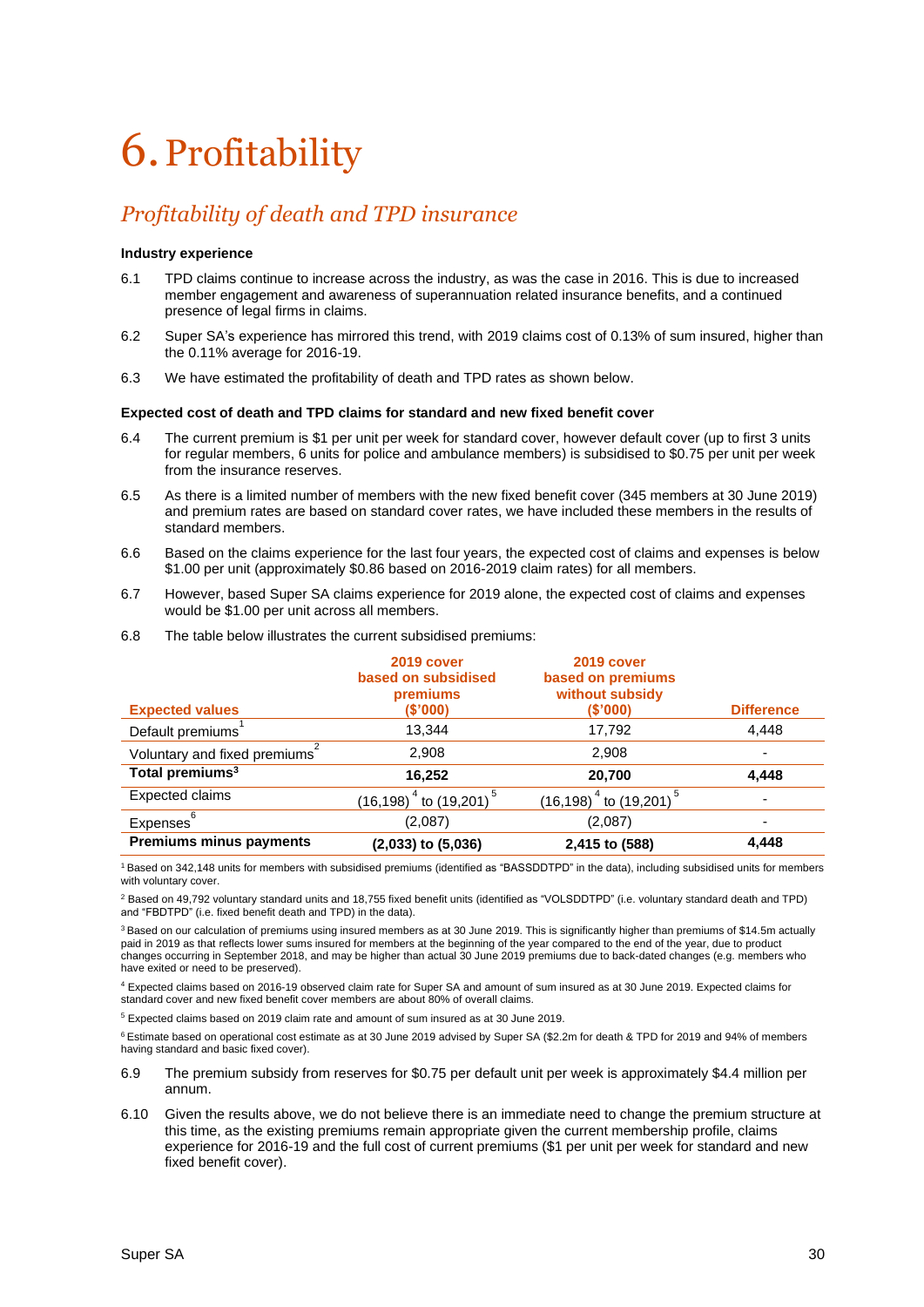#### **Expected cost of death and TPD claims for legacy fixed cover**

- 6.11 The legacy fixed cover product is no longer offered. However, existing policyholders at the cut-off date can continue to be covered under this policy.
- 6.12 The table below shows expected premiums currently exceed expected claims and expenses. However, premiums will remain fixed whereas expected claims will increase as the fixed cover members' age.
- 6.13 The excess premium should be considered as a contribution to reserves, as claims will likely to exceed premiums in the future.

| <b>Legacy fixed cover product</b> | \$'000                     |
|-----------------------------------|----------------------------|
| Expected premiums <sup>1</sup>    | 3,786                      |
| <b>Expected claims</b>            | $(4,539)^2$ to $(5,506)^3$ |
| Expenses <sup>4</sup>             | (130)                      |
| <b>Premiums minus payments</b>    | (883) to (1,849)           |

<sup>1</sup> Based on 32,109 units and premium data provided by Super SA

<sup>2</sup> Expected claims based on 2016-19 observed claim rate for Super SA and amount of sum insured as at 30 June 2019. Expected claims for legacy fixed cover members are about 20% of overall claims

<sup>3</sup> Expected claims based on 2019 claim rate and amount of sum insured as at 30 June 2019

<sup>4</sup>Estimate based on operational cost estimate as at 30 June 2019 advised by Super SA (\$2.2m for death & TPD for 2016 and 6% of members having legacy fixed cover)

### *Profitability of income protection insurance*

- 6.14 Since the previous investigation, income protection premiums have changed from a flat 0.2% of salary to age-based premium rates, as shown in Appendix C. Since 2016, the claims experience has continued trending upwards, averaging 0.43% for 2016-19 and reaching 0.46% for 2019 (with IBNR and IBNER and insurance admin fee allowances).
- 6.15 As a result of the change to age-based tables, premiums increased significantly in 2019, meaning that for the first time since 2013 premiums have exceed benefits paid in that year. The chart below shows actual claims paid and premiums received based on the accounts<sup>10</sup>.



#### Premiums versus claims from accounts

 $10$  Note: these are actual claim payments as per accounts, and do not include allowances for IBNR and IBNER which are included in expected claims figures in 6.17 below for example.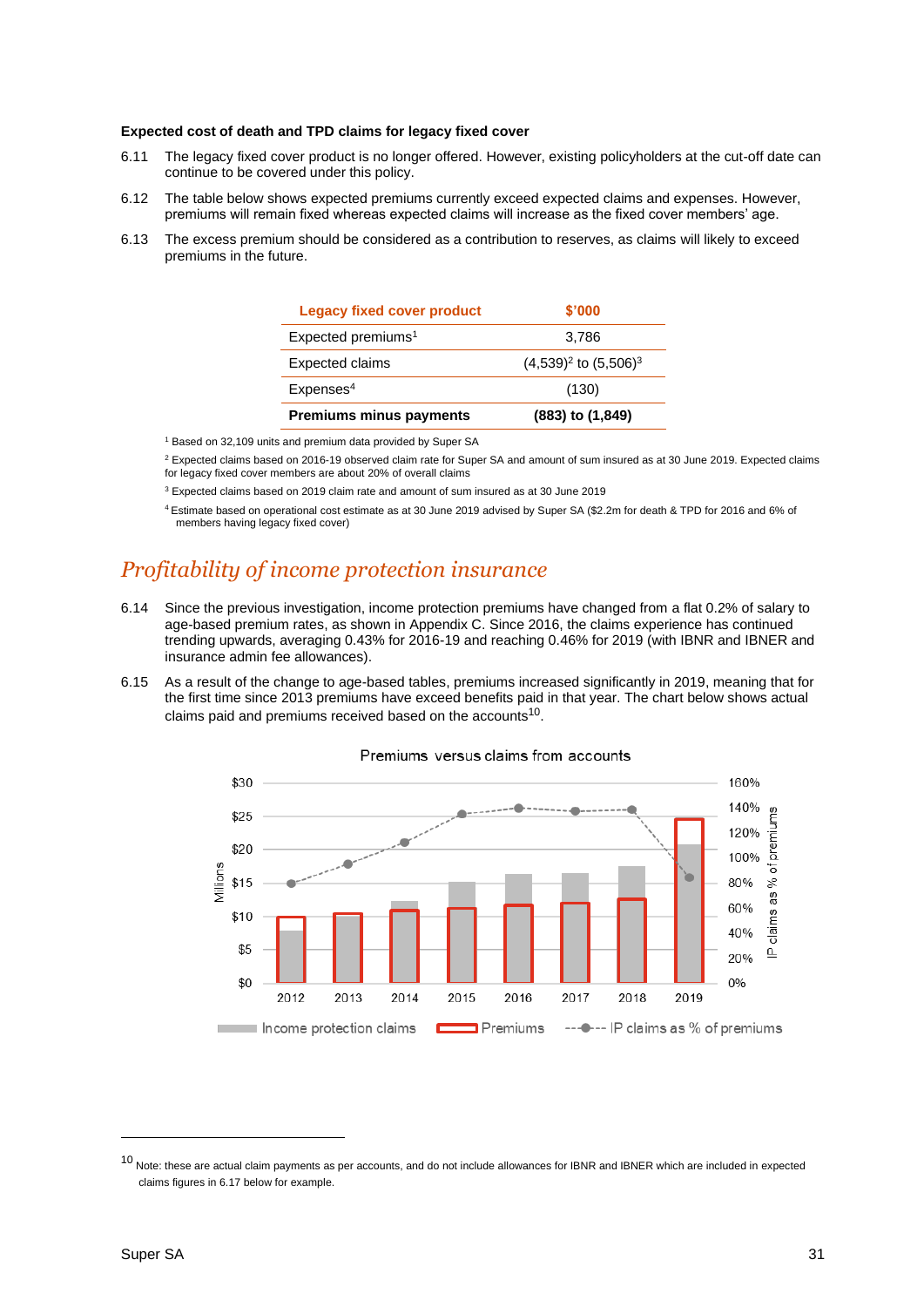- 6.16 The 0.39% claim rate for 2019 is lower than the current premium (0.43% of salary on average). With an allowance for expenses, the cost is expected to increase to 0.46% of salary, with a potential for further increases.
- 6.17 The table below illustrates the expected contribution to/draw from reserves for income protection insurance. Where claims costs are above premiums, the difference will be met from reserves.

|                                | Based on 2016-19 claim rates | Based on 2019 claim rates |
|--------------------------------|------------------------------|---------------------------|
| Expected premiums <sup>1</sup> | 29.412                       | 29.412                    |
| Expected claims                | (24, 139)                    | (28, 821)                 |
| Expenses <sup>2</sup>          | (3,247)                      | (3,247)                   |
| <b>Premiums minus payments</b> | 2.026                        | (2,656)                   |

<sup>1</sup>Based on our calculation of premiums using insured members as at 30 June 2019. This is significantly higher than premiums of \$24.6m actually paid in 2019 as that included just under 10 months of the new age-based premiums and reflects lower numbers of insured members at the beginning of the year compared to the end of the year, and may be higher than actual 30 June 2019 premiums due to back-dated changes (e.g. members who have exited or need to be preserved).

<sup>2</sup> Estimate based on operational cost estimate as at 30 June 2019 advised by Super SA (\$3.2m for 2019)

6.18 We note income protection claims are increasing across the industry, driven partly by mental health claims. Further increases in income protection claims for Super SA is allowed for as an additional reserve, estimated as 50% of IBNR and IBNER estimates (\$58m).

6.19 Given the results above, we do not believe there is an immediate need to change the premium structure at this time, as the existing premiums remain appropriate given the current membership profile and claims experience for 2016-19.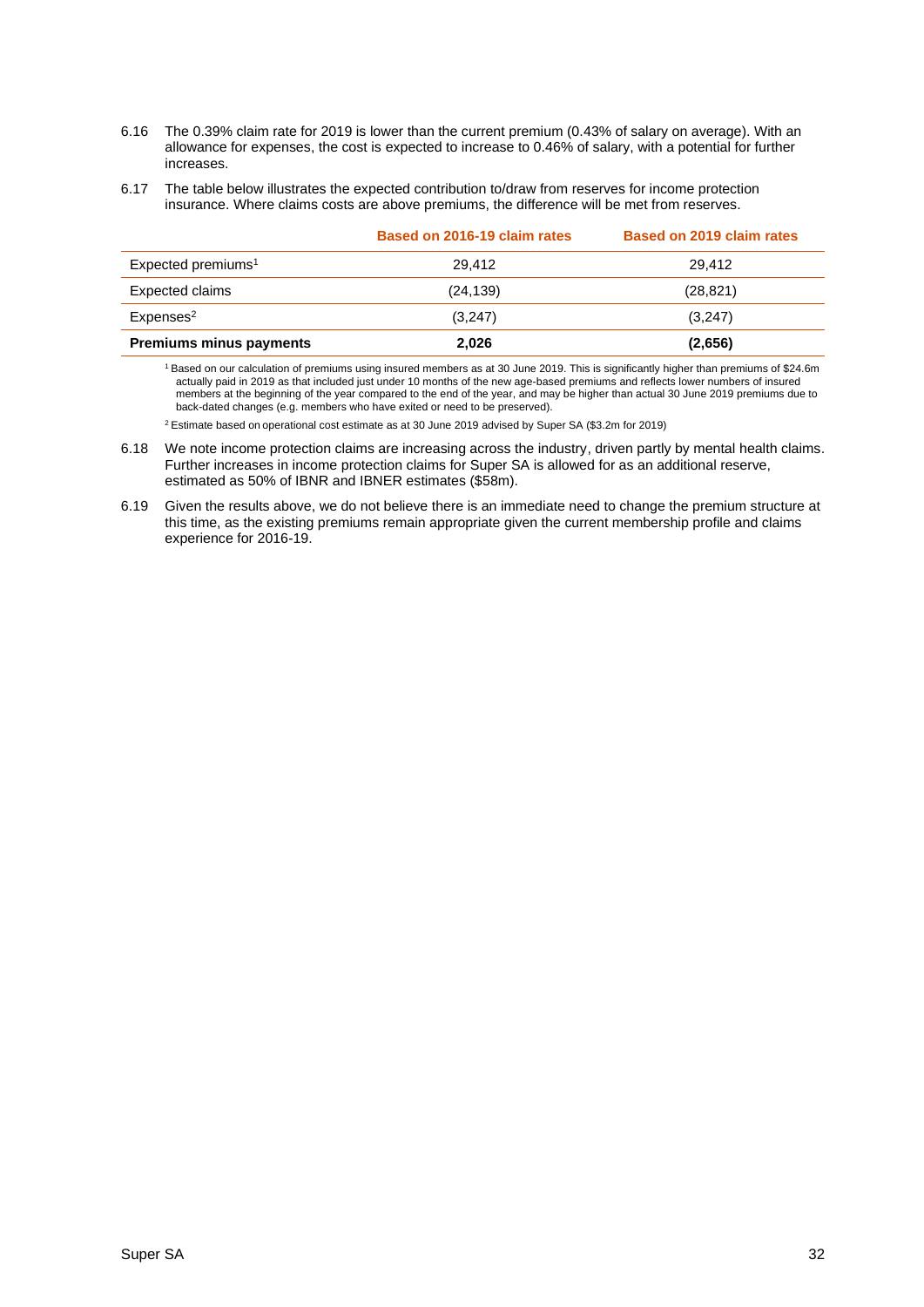## <span id="page-32-0"></span>7. Reserves

- 7.1 In the past, self-insurance was industry practice for State, Territory and Commonwealth schemes and certain large corporate superannuation funds.
- 7.2 However, the extent of self-insurance has substantially reduced in past years as APRA no longer allows self-insurance for public offer funds, because of the risks related to inadequate and unsegregated reserves and unrealistic pricing of the risks borne by the fund (as catastrophe cover and the cost of reserves is generally ignored in any pricing comparison).
- 7.3 APRA considers that life insurance companies registered under the Life Insurance Act 1995 are the best mechanism for superannuation funds to provide death and TPD benefits to members and has restricted public offer superannuation funds from self-insuring.
- 7.4 State schemes such as GESB (and previously RBF) have already converted from self-insurance to external insurance for their accumulation funds.
- 7.5 However, Triple S remains self-insured and must meet the cost of its own claims and insurance expenses. Ultimately, it is the South Australian government that carries the scheme's self-insurance risk, as there is no formal reinsurance arrangement in place. It is therefore prudent for the Board to hold substantial reserves against this risk.
- 7.6 In addition to self-insurance risk, the scheme also bears the following risks:
	- a. Catastrophe
	- b. Asset fluctuation
	- c. Underestimation of claim rates
- 7.7 Year on year fluctuations in claims experience are expected and don't pose a risk in and of themselves.
- 7.8 The Triple S scheme needs to hold reserves to mitigate these risks because it has no recourse to the employer. We propose that they be as follows.

#### *Prudential reserve*

7.9 A prudential reserve may include an allowance for normal statistical fluctuations in claims from time to time, volatility of outstanding claims, and protection against exceptional events.

#### IBNR and IBNER reserve for claims not finalised

7.10 Our analysis has showed that some claims are not finalised, or even reported, for quite some time after they are incurred. A provision needs to be made in the Scheme accounts for these claims.

#### **Death and TPD**

- 7.11 The previous investigation recommended holding a provision of 57% of annual premiums for death and TPD claims.
- 7.12 We have calculated a provision of 21% of annual premiums for this investigation, consistent with the approach taken for the last valuation.
- 7.13 This amounts to \$4.3 million at 30 June 2019 (\$8.6 million at 30 June 2016).
- 7.14 In addition, we have made an allowance for potential claims expected to be approved and declined claims that may be approved on appeal in proportion to observed rates. This amounts to \$6.6 million at 30 June 2019 (compared to a reserve of \$2.2 million in 2016), as can be seen in the amount of potential claims in 4.12 above. The reserve has been increased due to a higher number of potential claims, and a higher average claim assumption.
- 7.15 In total, the reserve for additional expected claims relating to the investigation period is \$10.9 million as at 30 June 2019 (compared to \$10.8 million was assumed at 30 June 2016).

#### **Income Protection**

7.16 Income protection requires a reserve not only for claims which have not been reported, but also for continuing payments for current claims.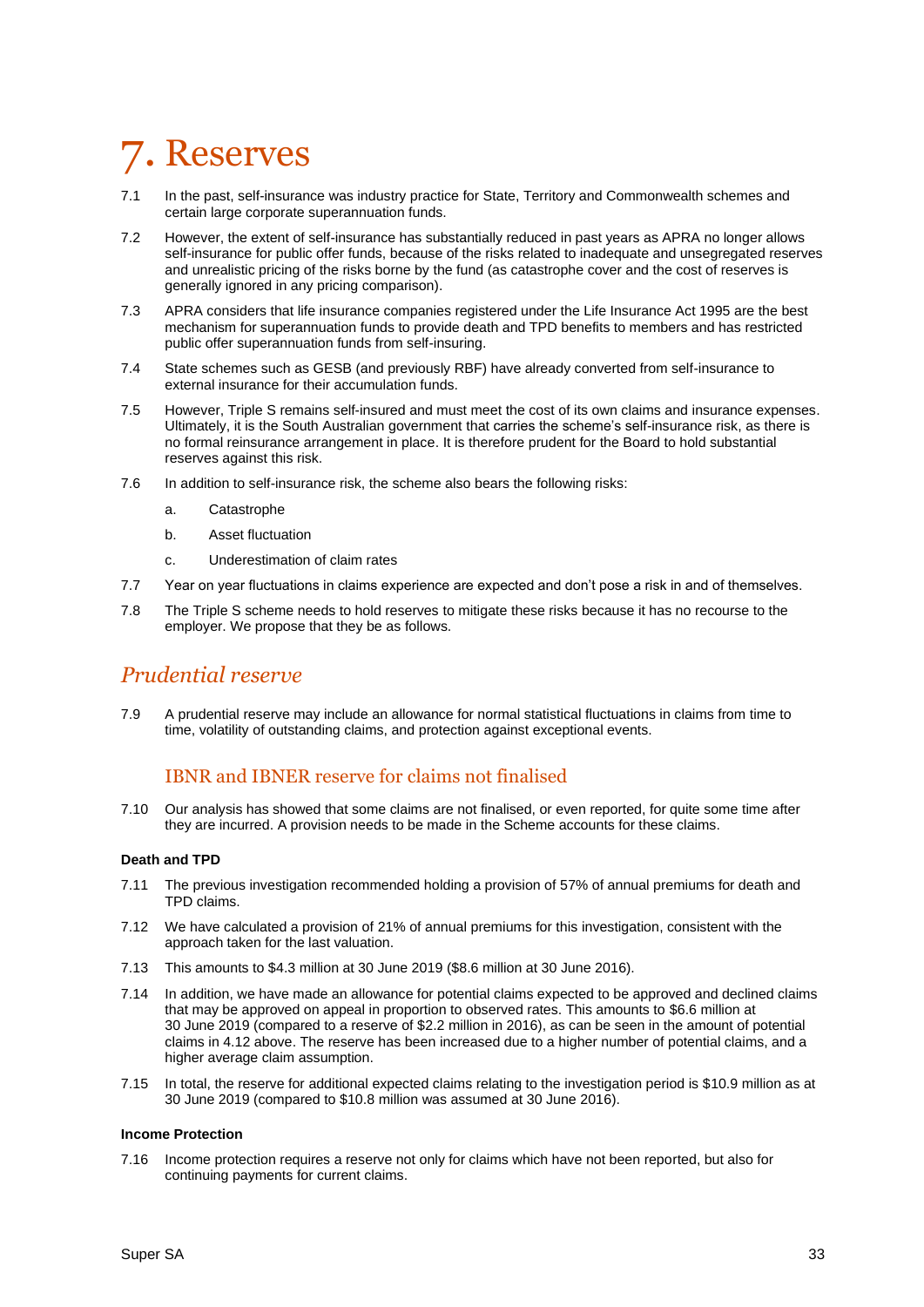- 7.17 Based on the approach outlined in this report, we estimate this at about 39% of annual premiums for IBNR and IBNER (compared to 73% for 2016), with the reduction reflecting the premium increase which occurred with moving to age-based premiums (average of 0.43% of salary at 30 June 2019 versus 0.2% of salary at 2016).
- 7.18 This amounts to \$11.6 million at 30 June 2019 (\$8.8 million at 30 June 2016).

#### **Volatility of existing claims**

- 7.19 The IBNR and IBNER are estimates based on a number of factors including industry knowledge and observed experience however there is a risk that these estimates may be higher than expected.
- 7.20 Consistent with the previous investigations, we recommend holding a reserve of 50% of the estimated outstanding claims (IBNER and IBNR). This requires an additional reserve amount of \$8.0 million in 2019 (i.e. 50% of death and TPD IBNR of \$4.3 million and income protection IBNR and IBNER of \$11.6 million; \$8.7 million in 2016).
- 7.21 We have included this reserve with the reserve for IBNR and IBNER, in the table which follows this analysis.

#### Fluctuation reserve

7.22 We estimated the random statistical variation in claim amounts for a fund of this size for death and TPD and income protection combined, which is based on additional cost arising if claims experience is two standard deviation from the observed rate of claim. This gives claim costs at 95% level of confidence. We recommend the statistical fluctuation reserve to remain at \$10 million as at 30 June 2019.

#### Fixed cover reserve

- 7.23 Fixed premium is currently operating at a profit but as members' age and premiums stay fixed, claims are expected to increase above the level of premiums.
- 7.24 Estimation of the reserve to be held in respect of this cohort of members has been based on the expected profit and loss assuming average claim rates will continue at current levels for 5 to 10 years. Based on this, we recommend the reserve for fixed cover members to remain at \$10 million.

#### *Self-insurance reserve*

7.25 Certain additional reserves are needed for the Triple S scheme because it is a self-insurance scheme.

#### Asset resilience reserve

- 7.26 The insurance reserve is substantially invested in equity and property assets, whose value can fluctuate significantly. We suggest that it would be prudent to allow for this by holding an asset resilience reserve which approximates the amount by which the Prudential Reserves could reduce under a modest market fall. This ensures that the true value of the insurance reserve is not overstated, even when market values fall.
- 7.27 We propose setting the resilience reserve at 15% of the prudential reserves in line with the approach in 2013 and 2016. This results in a reserve of \$7.6 million at 30 June 2019 (based on prudential reserves of \$50.5 million). This is higher than the asset resilience reserve at 30 June 2016 (\$7.2 million), due to the increase in prudential reserves.

#### Contingency reserves

- 7.28 The main risk is from exceptional events which can incur large numbers of claims, such as a hospital epidemic, terrorism, or judicial risk (e.g. misinforming members about their benefits). Such rare events are extremely difficult to quantify.
- 7.29 On the one hand, Triple S is self-insured, and must meet its own claims unless it can obtain financial support from government. It may be prudent for the Board to hold substantial reserves to mitigate this risk. The difficulty is in quantifying the level of protection, and the corresponding reserve required to meet it.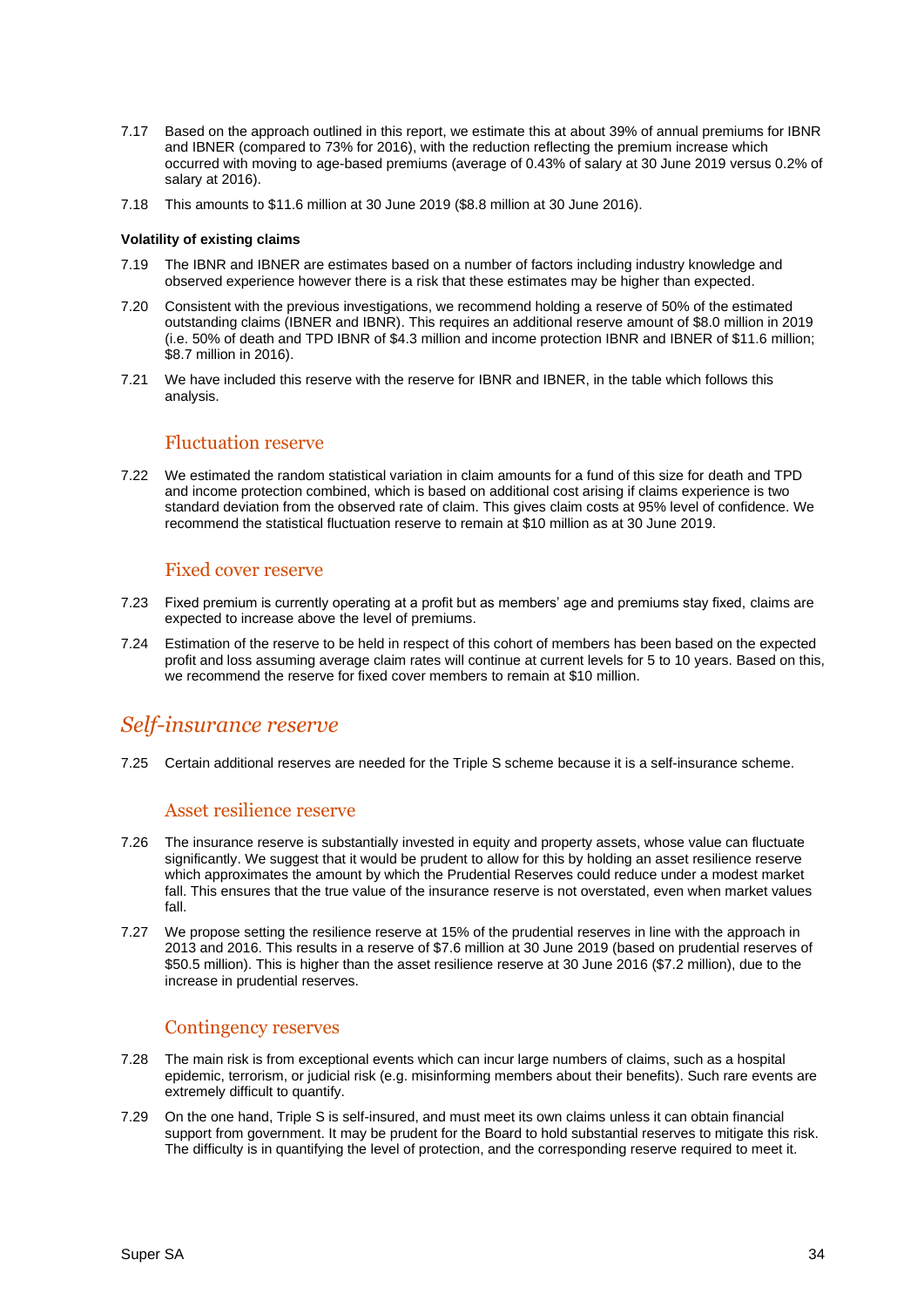- 7.30 On the other hand, reserves are financed completely from insurance premiums paid by Triple S members, and it would be unfair to those members to hold excessive reserves that had very little chance of being required.
- 7.31 The Board needs to balance these two potentially conflicting interests, but the difficulty of quantifying the level of protection means this must be a matter of judgement rather than actuarial calculation.
- 7.32 As things stand, Triple S has an insurance reserve of \$165.2 million at 30 June 2019, which is some \$107 million in excess of the reserves required for prudential and asset resilience reserves. This excess represents:
	- a. 1,020 additional insurance claims based on average death and TPD claim size of \$105,000
	- b. 631 additional insurance claims based on average death and TPD sum insured of \$170,000
	- c. Double the number of death, TPD and income protections claims for 2019, after IBNR and IBNER allowances, noting the prudential reserves include a 50% allowance also for underestimation of IBNR and IBNER allowances.
- 7.33 The Board has previously considered this risk and decided that a possible worst case would be a catastrophe affecting the buildings in which most Government employees work. This assessment was undertaken at the time of the 2010 review and concluded that the cost of a catastrophic event would be \$20-\$40 million. The upper bound of this range was equated to an event which affects 260 employees, assuming 130 (half) are death claims and 130 are income protection claims paid for 2 years followed by 130 TPD claims.
- 7.34 Based on current claim amounts, the contingency reserve would need to increase from \$49.0 million in 2016 to \$65.0 million as at 30 June 2019. This increase is partly due to the product changes in September 2018 including the additional default units on death & TPD and the inclusion of Contribution Replacement Benefit for income protection claims.
- 7.35 It is extremely difficult to set a contingency reserve, because by their nature, catastrophes are unexpected and can occur in many different ways, so any estimate can only be very broad and cannot take account of all possible scenarios. We believe the contingency above provides a reasonable compromise between the interests of safeguarding Triple S, and the interests of providing low cost insurance to members. The Board can maintain a contingency allowance at a different level if it believes it is appropriate to do so.
- 7.36 The current COVID-19 pandemic is another example of a catastrophe which may face the scheme. With the current level of free reserves estimated to cover an additional ~1,000 claims (or an increase in the claims for one year of five times) the existing reserves will likely be sufficient to protect against any impacts of the current pandemic, given Australia's low infection/mortality rate to date. However, the nature of "one in 100 year" events is that they are rarely dependent on the length of time since the last event, so it is prudent to ensure a suitable catastrophe reserve allowance is maintained.
- 7.37 It is extremely difficult to set a contingency reserve because, by their nature, catastrophes are unexpected and can occur in many different ways. However, we believe that a reserve at this level provides a reasonable compromise between the interests of safeguarding Triple S and the interest of providing low cost insurance to members and therefore would be applicable for at least the next three years.
- 7.38 We note that reserves are invested in Super SA's Balanced fund. This not an issue in itself but may give rise to potential liquidity issues if a substantial amount of the reserve is required to be drawn down in a short period of time (e.g. if a catastrophic event was experienced).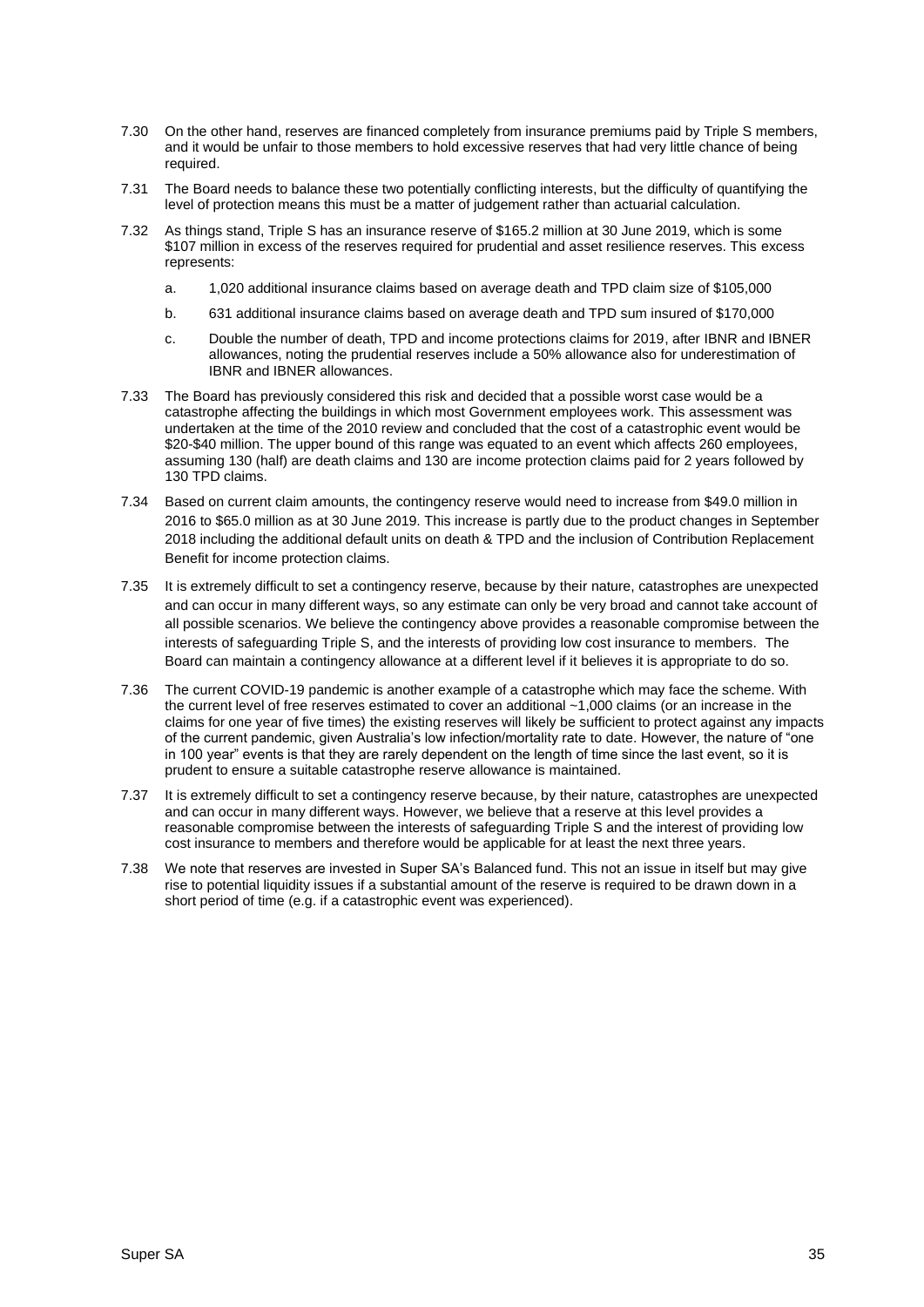## *Reserve allocation*

7.39 The existing insurance reserve is \$165.2 million at 30 June 2019. If we allow for the reserves above, then we have the following:

| \$ million                                                    | Death and<br><b>TPD</b> | <b>Income</b><br><b>Protection</b> | <b>Total at</b><br>30/06/19 | <b>Total at</b><br>30/6/16 |
|---------------------------------------------------------------|-------------------------|------------------------------------|-----------------------------|----------------------------|
| Insurance reserve <sup>1</sup>                                | 159.6                   | 5.6                                | 165.2                       | 141.3                      |
| <b>Prudential Reserves</b>                                    |                         |                                    |                             |                            |
| IBNR & IBNER <sup>2</sup>                                     | 13.1                    | 17.4                               | 30.5                        | 28.3                       |
| <b>Fluctuation reserve</b>                                    | 5.0                     | 5.0                                | 10.0                        | 10.0                       |
| Fixed Cover Reserve <sup>3</sup>                              | 10.0                    | 0.0                                | 10.0                        | 10.0                       |
| <b>Total Prudential Reserves</b>                              | 28.1                    | 22.4                               | 50.5                        | 48.3                       |
| <b>Self-insurance Reserves</b>                                |                         |                                    |                             |                            |
| Asset resilience reserve                                      | 4.2                     | 3.4                                | 7.6                         | 7.2                        |
| Contingency reserve                                           | 26.3                    | 38.7                               | 65.0                        | 49.0                       |
| <b>Total Self Insurance</b><br><b>Reserves</b>                | 30.5                    | 42.1                               | 72.6                        | 56.2                       |
| <b>Total Prudential and Self</b><br><b>Insurance Reserves</b> | 58.6                    | 64.5                               | 123.1                       | 104.5                      |
|                                                               |                         |                                    |                             |                            |
| <b>Expected 'free reserves'</b>                               | 101.0                   | (58.9)                             | 42.1                        | 36.8                       |
| <b>Total subsidy</b>                                          | 4.4                     |                                    | 4.4                         | 7.7                        |

<sup>1</sup> Insurance reserve has been split into death and TPD and income protection accounts by Super SA (unaudited)

<sup>2</sup> Includes allowance for higher than expected IBNR & IBNR at 50%

<sup>3</sup> Estimated based on current member cohort

- 7.40 This shows that free reserves have increased since 2016 even with the increase of contingency reserves. This is mainly due to good investment returns, which have been approximately 9.5% per annum over the three-year period from 30 June 2016 to 30 June 2019.
- 7.41 We note that since 30 June 2019 the reserves are likely to have reduced, with Super SA's Balanced fund (where the reserves are invested) falling by 7.2% to 31 March 2020. This would have reduced the free reserves by approximately \$12 million, from \$42.1 million to \$30 million.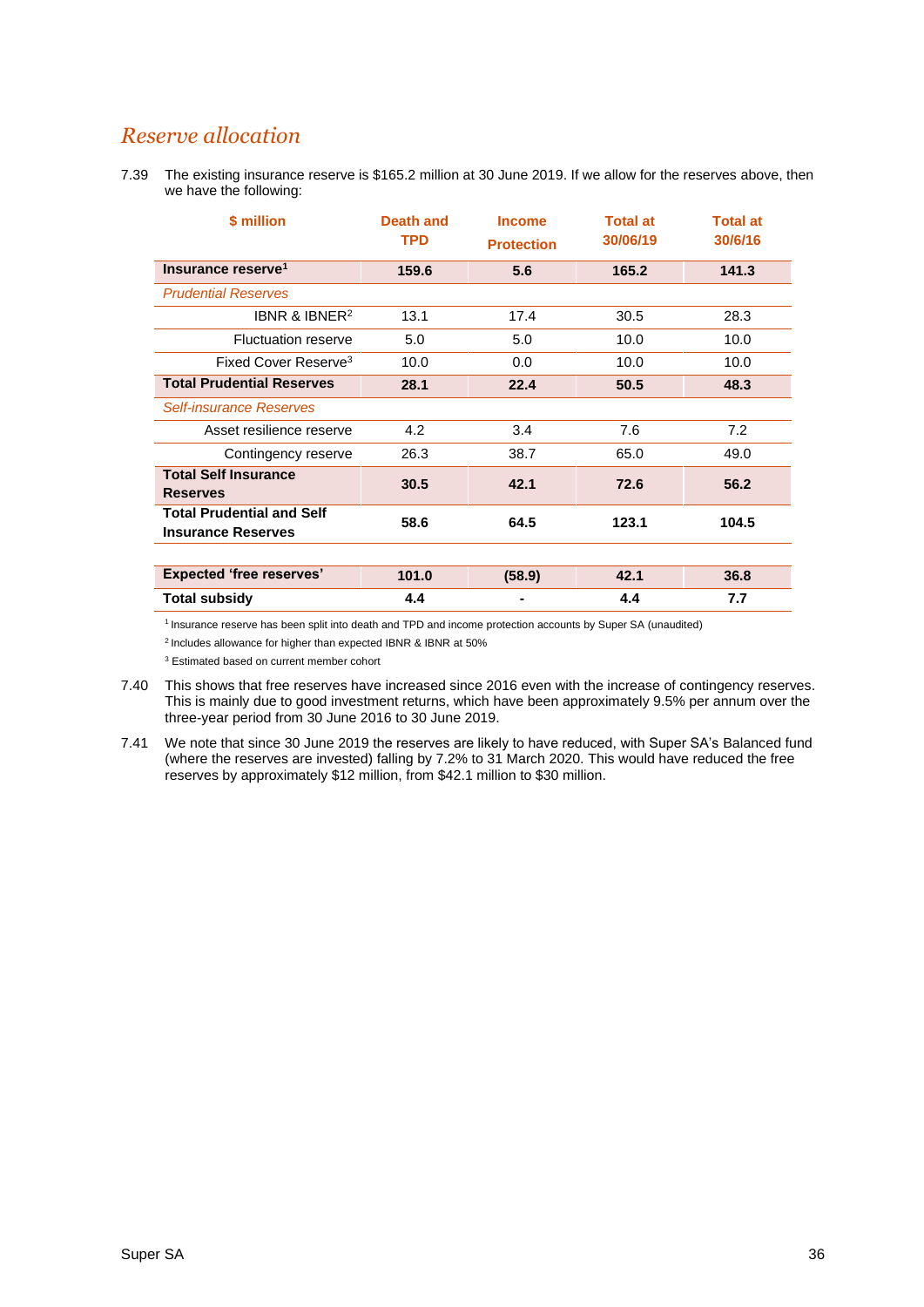# <span id="page-36-0"></span>8.Reliance and limitations

- 8.1 PricewaterhouseCoopers (PwC) has prepared this report solely for the Department of Treasury and Finance of South Australia's (the Department's) use and benefit in accordance with and for the purpose set out in PwC's agreement with the Department dated 16 July 2018. In doing so, PwC has acted exclusively for the Department and considered no-one else's interests.
- 8.2 Our work did not constitute an audit in accordance with Australian Auditing Standards or a review in accordance with Australian Auditing Standards applicable to review engagements and accordingly no assurance is provided in this report.
- 8.3 This report is not intended to be read or used by anyone other than the Department or Super SA. PwC accepts no responsibility, duty or liability:
	- a. to anyone other than the Department or Super SA in connection with this report
	- b. to the Department or Super SA for the consequences of using or relying on it for a purpose other than that referred to above.
- 8.4 PwC makes no representation concerning the appropriateness of this report for anyone other than the Department. If anyone other than the Department or Super SA chooses to use or rely on it, they do so at their own risk.
- 8.5 The advice contained in this report is based on the circumstances of Super SA as a whole. It does not take into account the specific circumstances of any individual.
- 8.6 We have relied on a range of external sources for the data. As a result we are unable to guarantee the accuracy of the data contained in this report.
- 8.7 PwC is not obliged to provide any additional information or update anything in this report, even if matters come to our attention which are inconsistent with its contents.
- 8.8 This disclaimer applies:
	- a. to the maximum extent permitted by law and, without limitation, to liability arising in negligence or under statute; and
	- b. even if PwC consents to anyone other than the Department or Super SA receiving or using this report.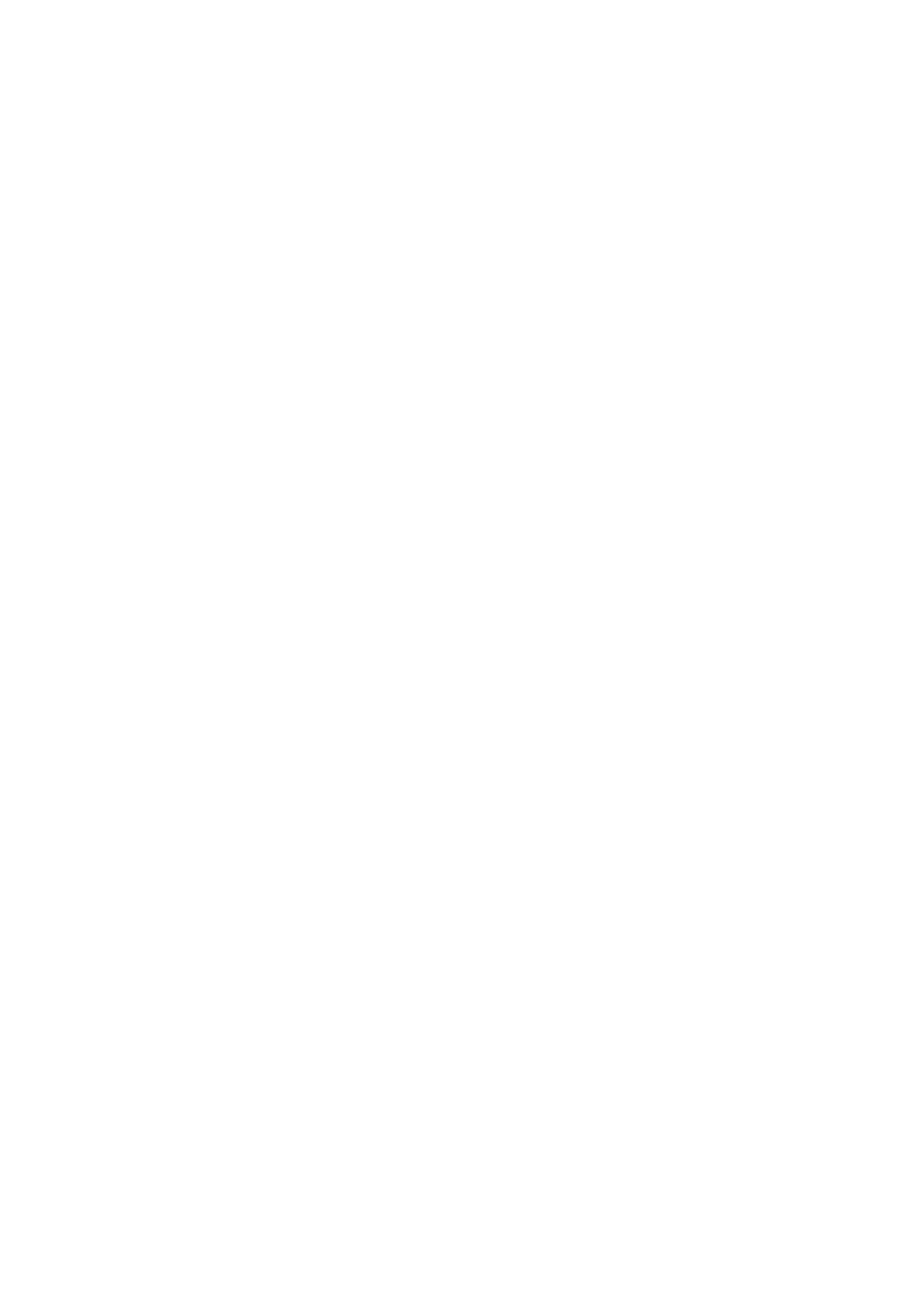# Appendices

| Appendix A | <b>IBNR</b> calculations for death and TPD insurance | 40 |
|------------|------------------------------------------------------|----|
| Appendix B | Death and TPD insurance cover tables                 | 42 |
| Appendix C | Summary of 2018 product changes                      | 45 |
| Appendix D | Extract from Southern State Superannuation Act 2009  | 49 |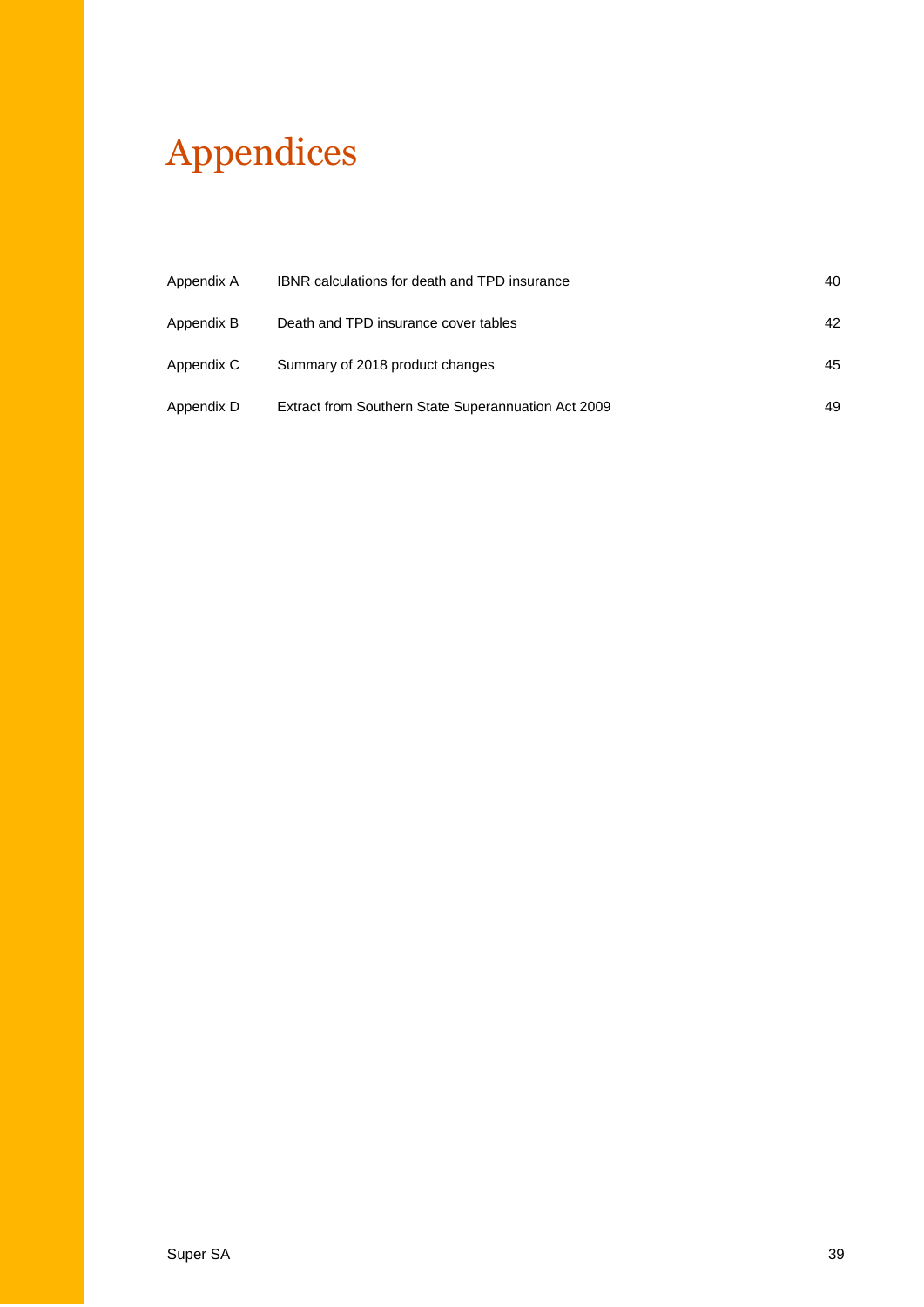## <span id="page-39-0"></span>Appendix A IBNR calculations for death and TPD insurance

A.1 As noted in the body of the report, historical industry observed delay periods showed approximately:

- a. 90% of claims being reported within 6 months and 98% within 12 months for death claims
- b. 50% of claims being reported within 6 months, 80% within 12 months and 90% within 24 months for TPD claims.
- A.2 TPD claim delays are similar to the historical observations above and are showing increasing numbers of late claims in more recent years.

| <b>Cumulative</b>                           | $0 - 3$<br>mths | $3 - 6$<br>mths | $6-9$<br>mths | $9 - 12$<br>mths | $12 - 18$<br>mths | $18 - 24$<br>mths | 24-36<br>mths | 36-48<br>mths |
|---------------------------------------------|-----------------|-----------------|---------------|------------------|-------------------|-------------------|---------------|---------------|
| 2013-16 % of claims paid<br>Death only      | 30%             | 69%             | 84%           | 90%              | 93%               | 95%               | 99%           | 100%          |
| 2013-16 % of claims paid<br><b>TPD only</b> | 51%             | 56%             | 62%           | 66%              | 80%               | 87%               | 100%          | 100%          |
| 2016-19 % of claims paid<br>Death only      | 23%             | 57%             | 74%           | 87%              | 96%               | 98%               | 100%          | 100%          |
| 2016-19 % of claims paid<br><b>TPD only</b> | 58%             | 66%             | 71%           | 75%              | 81%               | 90%               | 97%           | 100%          |

A.3 The effect of the IBNR on the actual number of claims for Death and TPD Insurance for 2016 to 2019 is shown below.

| Claims known at 2019 (\$'000)                                       | 2016 | 2017 | 2018           | 2019         | Total |
|---------------------------------------------------------------------|------|------|----------------|--------------|-------|
| Claims in 2019 data<br>(unadjusted for IBNR)                        | 182  | 171  | 130            | 131          | 614   |
| Potential claims <sup>1</sup><br>(% of claims in 2019 data)         | -    |      | 14<br>$(11\%)$ | 49<br>(37%)  | 63    |
| <b>IBNR claims</b><br>(% of claims with potential)                  |      |      | 14<br>(10%)    | 28<br>(15%)  | 42    |
| Number of expected claims (%)<br>of claims with potential and IBNR) | 182  | 171  | 158<br>(22%)   | 208<br>(59%) | 719   |

1 Potential claims are claims arising from pending and declined claims at 30 June 2019, assuming 95% of all claims will be approved.

A.4 We have compared claims rates against premiums including a subsidised proportion of the death & TPD sum insured covered by the subsidy of \$0.25 per standard unit per week on a member's first 3 units (6 units for police and ambulance members). The table below shows the breakdown of subsidised sum insured by 5-year age bands: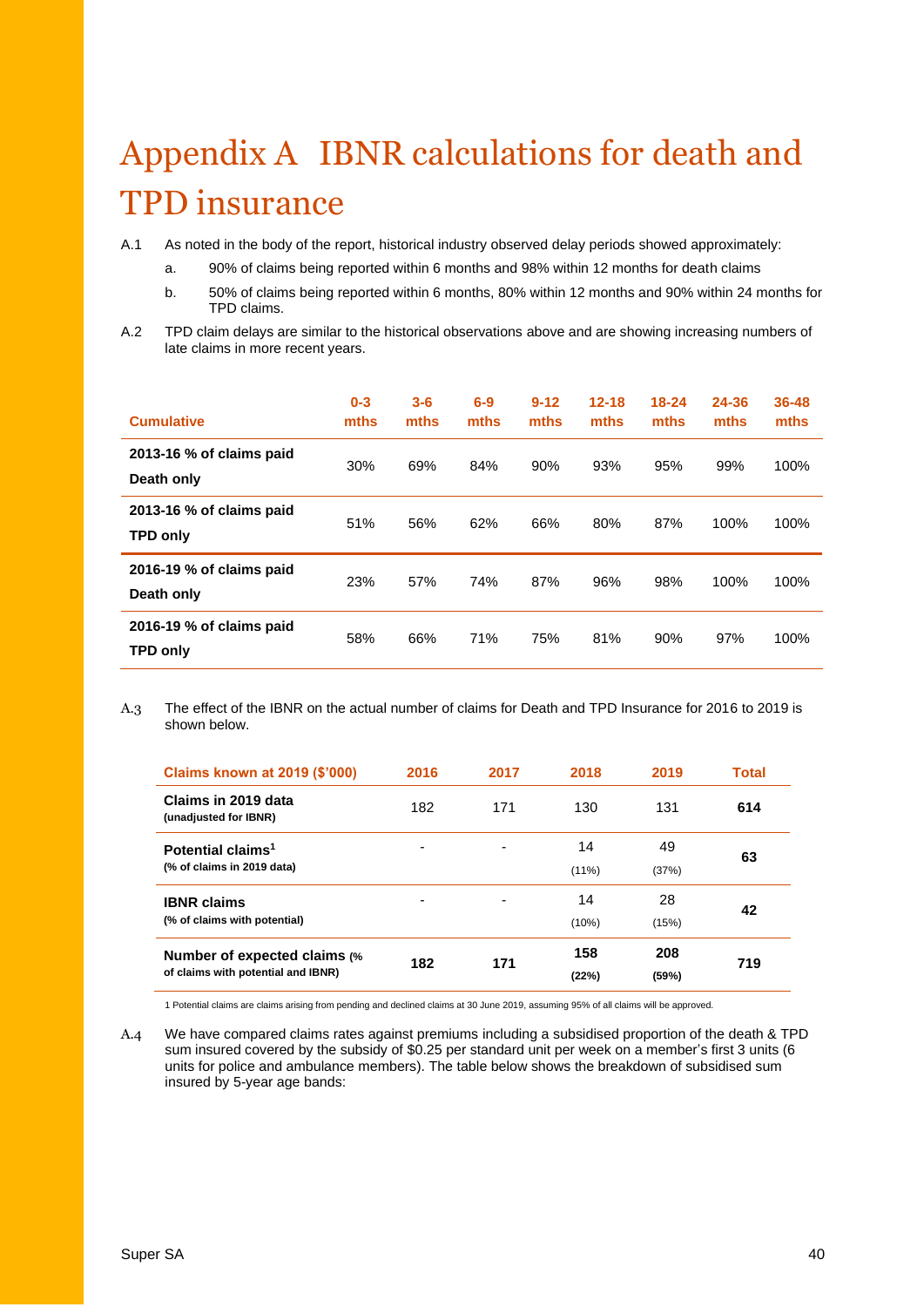| Age group    | <b>Total Sum Insured</b><br>\$m\$ | <b>Default</b><br>(Subsidised) Sum<br>Insured (\$m) | <b>Proportion Default</b><br>(Subsidised) | <b>Average Premium</b><br>per unit per week<br>\$) |
|--------------|-----------------------------------|-----------------------------------------------------|-------------------------------------------|----------------------------------------------------|
| $15 - 19$    | 42                                | 42                                                  | 100%                                      | 0.75                                               |
| $20 - 24$    | 1,096                             | 1,093                                               | 100%                                      | 0.75                                               |
| $25 - 29$    | 2,773                             | 2,716                                               | 98%                                       | 0.76                                               |
| $30 - 34$    | 3,477                             | 3,164                                               | 91%                                       | 0.77                                               |
| $35 - 39$    | 3,663                             | 3,014                                               | 82%                                       | 0.79                                               |
| $40 - 44$    | 3,082                             | 2,240                                               | 73%                                       | 0.82                                               |
| 44 - 49      | 2,465                             | 1,646                                               | 67%                                       | 0.83                                               |
| $50 - 54$    | 1,616                             | 972                                                 | 60%                                       | 0.85                                               |
| $55 - 59$    | 980                               | 519                                                 | 53%                                       | 0.87                                               |
| $60 - 64$    | 527                               | 251                                                 | 48%                                       | 0.88                                               |
| $65 - 69$    | 112                               | 74                                                  | 66%                                       | 0.84                                               |
| <b>Total</b> | 19,833                            | 15,730                                              | 79%                                       | 0.80                                               |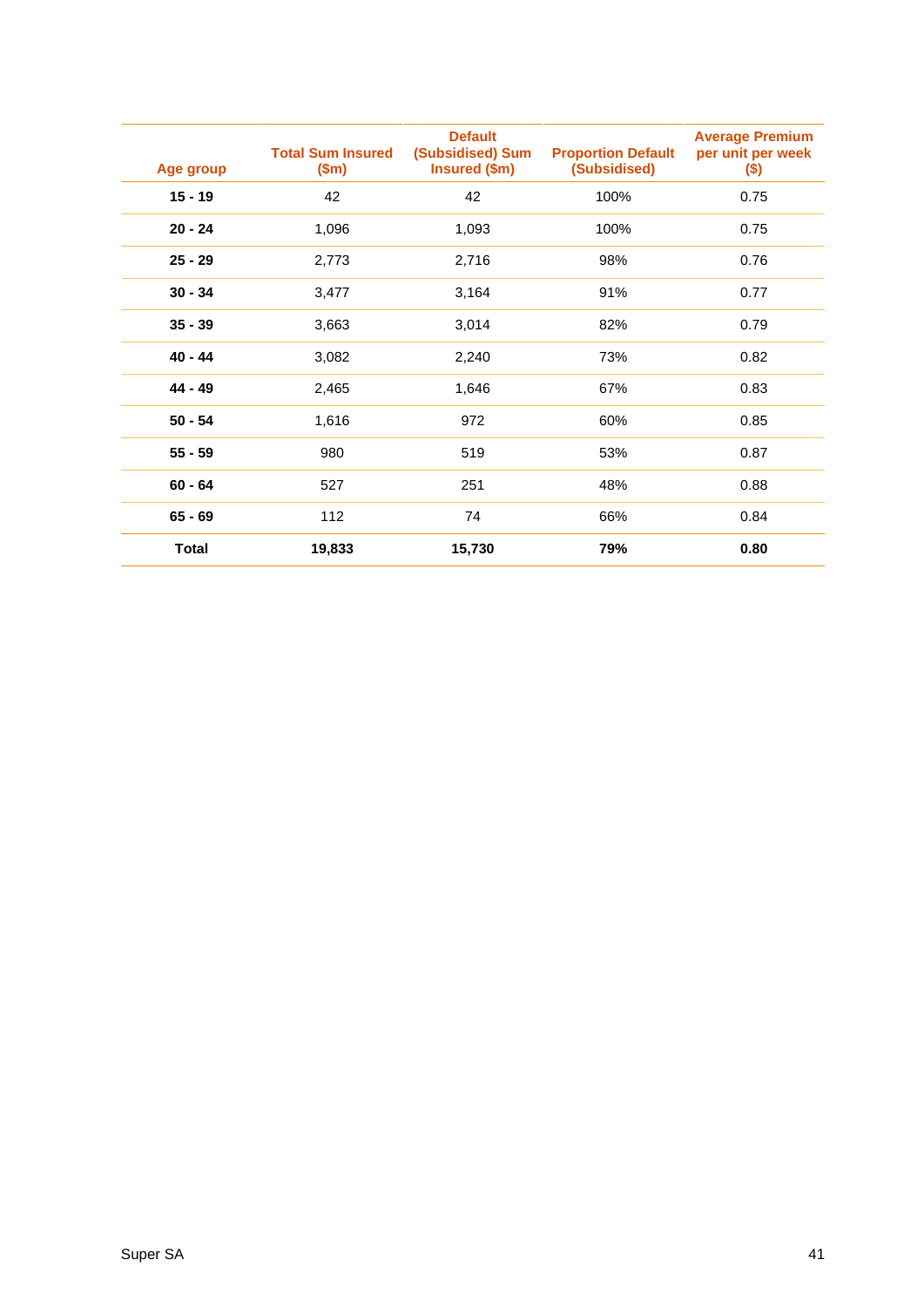## <span id="page-41-0"></span>Appendix B Death and TPD insurance cover tables

| <b>Age last</b><br>birthday | One unit<br>cover (\$) | <b>Age last</b><br>birthday | <b>One unit</b><br>cover (\$) | <b>Age last</b><br>birthday | <b>One unit</b><br>cover ( |
|-----------------------------|------------------------|-----------------------------|-------------------------------|-----------------------------|----------------------------|
| Up to 34                    | 75,000                 | 46                          | 39,000                        | 58                          | 11,000                     |
| 35                          | 72,000                 | 47                          | 36,000                        | 59                          | 10,000                     |
| 36                          | 69,000                 | 48                          | 33,000                        | 60                          | 9,000                      |
| 37                          | 66,000                 | 49                          | 30,000                        | 61                          | 8,000                      |
| 38                          | 63,000                 | 50                          | 27,000                        | 62                          | 7,000                      |
| 39                          | 60,000                 | 51                          | 24,000                        | 63                          | 6,000                      |
| 40                          | 57,000                 | 52                          | 22,000                        | 64                          | 5,000                      |
| 41                          | 54,000                 | 53                          | 20,000                        | 65                          | 5,000                      |
| 42                          | 51,000                 | 54                          | 18,000                        | 66                          | 5,000                      |
| 43                          | 48,000                 | 55                          | 16,000                        | 67                          | 5,000                      |
| 44                          | 45,000                 | 56                          | 14,000                        | 68                          | 5,000                      |
| 45                          | 42,000                 | 57                          | 12,500                        | 69                          | 5,000                      |

A.5 The table below shows the value of 1 unit of standard cover, for \$1 per week premium.

A.6 The table below shows the premium for 1 unit of legacy fixed benefit cover (premium per \$10,000 unit).

| <b>Age last</b><br>birthday | <b>Premium per</b><br>week $($ \$) | <b>Age last</b><br>birthday | <b>Premium per</b><br>week $($ \$) | <b>Age last</b><br>birthday | <b>Premium per</b><br>week $($ \$) |
|-----------------------------|------------------------------------|-----------------------------|------------------------------------|-----------------------------|------------------------------------|
| Up to 34                    | 0.13                               | 46                          | 0.26                               | 58                          | 0.91                               |
| 35                          | 0.14                               | 47                          | 0.28                               | 59                          | 1.00                               |
| 36                          | 0.14                               | 48                          | 0.30                               | 60                          | 1.11                               |
| 37                          | 0.15                               | 49                          | 0.33                               | 61                          | 1.25                               |
| 38                          | 0.16                               | 50                          | 0.37                               | 62                          | 1.43                               |
| 39                          | 0.17                               | 51                          | 0.42                               | 63                          | 1.67                               |
| 40                          | 0.18                               | 52                          | 0.45                               | 64                          | 2.00                               |
| 41                          | 0.19                               | 53                          | 0.50                               | 65                          | 2.00                               |
| 42                          | 0.20                               | 54                          | 0.56                               | 66                          | 2.00                               |
| 43                          | 0.21                               | 55                          | 0.63                               | 67                          | 2.00                               |
| 44                          | 0.22                               | 56                          | 0.71                               | 68                          | 2.00                               |
| 45                          | 0.24                               | 57                          | 0.80                               | 69                          | 2.00                               |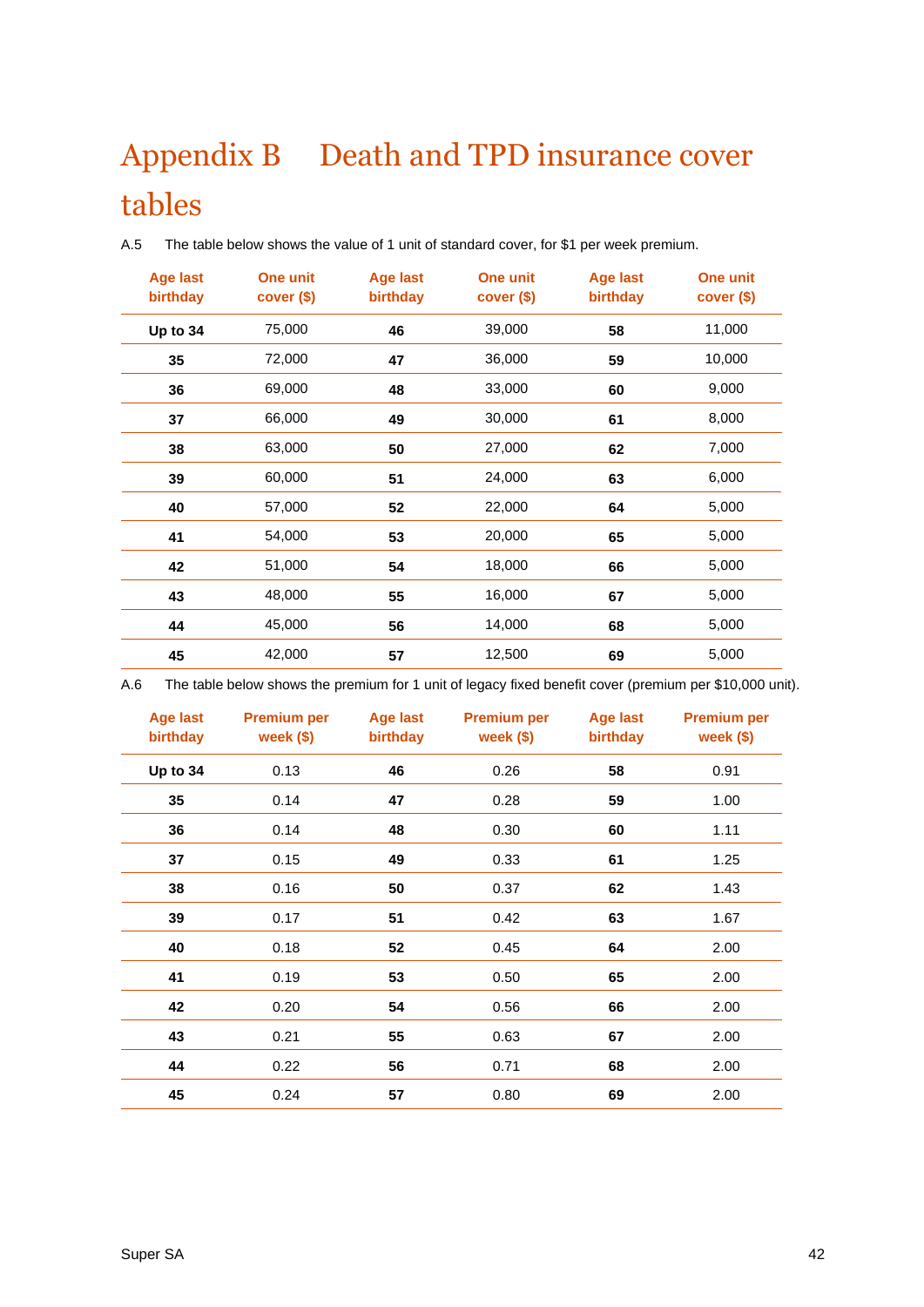| <b>Age last</b><br>birthday | One unit<br>cover (\$) | <b>Premium per</b><br>week (\$) | <b>Age last</b><br>birthday | One unit<br>cover (\$) | <b>Premium per</b><br>week (\$) |
|-----------------------------|------------------------|---------------------------------|-----------------------------|------------------------|---------------------------------|
| 20 and under                | 75,000                 | 0.80                            | 43                          | 75,000                 | 2.90                            |
| 21                          | 75,000                 | 0.85                            | 44                          | 75,000                 | 3.10                            |
| 22                          | 75,000                 | 0.85                            | 45                          | 75,000                 | 3.30                            |
| 23                          | 75,000                 | 0.90                            | 46                          | 75,000                 | 3.50                            |
| 24                          | 75,000                 | 0.95                            | 47                          | 75,000                 | 3.70                            |
| 25                          | 75,000                 | 1.00                            | 48                          | 75,000                 | 3.90                            |
| 26                          | 75,000                 | 1.05                            | 49                          | 75,000                 | 4.10                            |
| 27                          | 75,000                 | 1.10                            | 50                          | 75,000                 | 4.40                            |
| 28                          | 75,000                 | 1.15                            | 51                          | 75,000                 | 4.70                            |
| 29                          | 75,000                 | 1.20                            | 52                          | 75,000                 | 5.10                            |
| 30                          | 75,000                 | 1.25                            | 53                          | 75,000                 | 5.50                            |
| 31                          | 75,000                 | 1.30                            | 54                          | 75,000                 | 6.00                            |
| 32                          | 75,000                 | 1.40                            | 55                          | 75,000                 | 6.50                            |
| 33                          | 75,000                 | 1.50                            | 56                          | 75,000                 | 7.10                            |
| 34                          | 75,000                 | 1.60                            | 57                          | 75,000                 | 7.70                            |
| 35                          | 75,000                 | 1.70                            | 58                          | 75,000                 | 8.40                            |
| 36                          | 75,000                 | 1.80                            | 59                          | 75,000                 | 9.20                            |
| 37                          | 75,000                 | 2.00                            | 60                          | 75,000                 | 10.10                           |
| 38                          | 75,000                 | 2.10                            | 61                          | 75,000                 | 11.00                           |
| 39                          | 75,000                 | 2.30                            | 62                          | 75,000                 | 12.00                           |
| 40                          | 75,000                 | 2.40                            | 63                          | 75,000                 | 13.00                           |
| 41                          | 75,000                 | 2.60                            | 64                          | 75,000                 | 14.10                           |
| 42                          | 75,000                 | 2.70                            | $65+$                       | Not offered            | Not offered                     |

A.7 The table below shows the value of 1 unit and corresponding premium for fixed benefit death and TPD cover.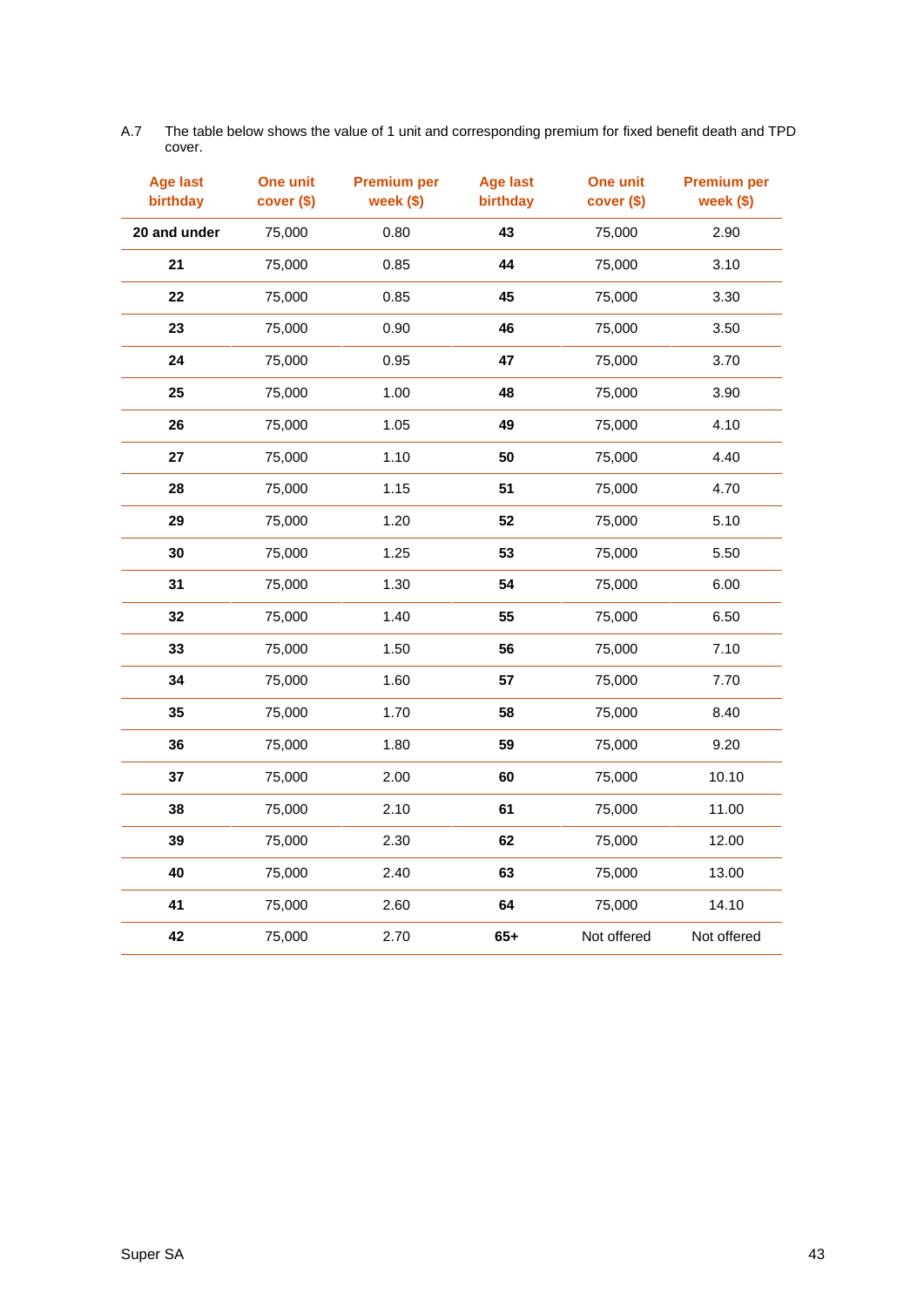| Age last<br>birthday | 30 Day<br><b>Waiting</b> | 90 Day<br><b>Waiting</b> | Age last<br>birthday | 30 Day<br><b>Waiting</b> | 90 Day<br><b>Waiting</b> | Age last<br>birthday | 30 Day<br><b>Waiting</b> | 90 Day<br><b>Waiting</b> |
|----------------------|--------------------------|--------------------------|----------------------|--------------------------|--------------------------|----------------------|--------------------------|--------------------------|
| 15                   | 0.16%                    | 0.09%                    | 32                   | 0.18%                    | 0.10%                    | 49                   | 0.46%                    | 0.25%                    |
| 16                   | 0.16%                    | 0.09%                    | 33                   | 0.18%                    | 0.10%                    | 50                   | 0.49%                    | 0.27%                    |
| 17                   | 0.16%                    | 0.09%                    | 34                   | 0.19%                    | 0.10%                    | 51                   | 0.52%                    | 0.29%                    |
| 18                   | 0.16%                    | 0.09%                    | 35                   | 0.20%                    | 0.11%                    | 52                   | 0.56%                    | 0.31%                    |
| 19                   | 0.16%                    | 0.09%                    | 36                   | 0.21%                    | 0.11%                    | 53                   | 0.63%                    | 0.35%                    |
| 20                   | 0.16%                    | 0.09%                    | 37                   | 0.21%                    | 0.12%                    | 54                   | 0.70%                    | 0.39%                    |
| 21                   | 0.16%                    | 0.09%                    | 38                   | 0.23%                    | 0.13%                    | 55                   | 0.78%                    | 0.43%                    |
| 22                   | 0.16%                    | 0.09%                    | 39                   | 0.24%                    | 0.13%                    | 56                   | 0.85%                    | 0.47%                    |
| 23                   | 0.16%                    | 0.09%                    | 40                   | 0.26%                    | 0.14%                    | 57                   | 0.93%                    | 0.51%                    |
| 24                   | 0.16%                    | 0.09%                    | 41                   | 0.27%                    | 0.15%                    | 58                   | 0.97%                    | 0.54%                    |
| 25                   | 0.16%                    | 0.09%                    | 42                   | 0.28%                    | 0.16%                    | 59                   | 1.02%                    | 0.56%                    |
| 26                   | 0.16%                    | 0.09%                    | 43                   | 0.31%                    | 0.17%                    | 60                   | 1.07%                    | 0.59%                    |
| 27                   | 0.17%                    | 0.09%                    | 44                   | 0.33%                    | 0.18%                    | 61                   | 1.11%                    | 0.61%                    |
| 28                   | 0.17%                    | 0.09%                    | 45                   | 0.35%                    | 0.19%                    | 62                   | 1.16%                    | 0.64%                    |
| 29                   | 0.17%                    | 0.09%                    | 46                   | 0.37%                    | 0.20%                    | 63                   | 1.02%                    | 0.56%                    |
| 30                   | 0.17%                    | 0.09%                    | 47                   | 0.39%                    | 0.22%                    | 64                   | 0.44%                    | 0.24%                    |
| 31                   | 0.17%                    | 0.10%                    | 48                   | 0.43%                    | 0.23%                    | $65+$                |                          | Not offered              |

A.8 The table below shows the current premium rates (as a percentage of salary) for income protection cover.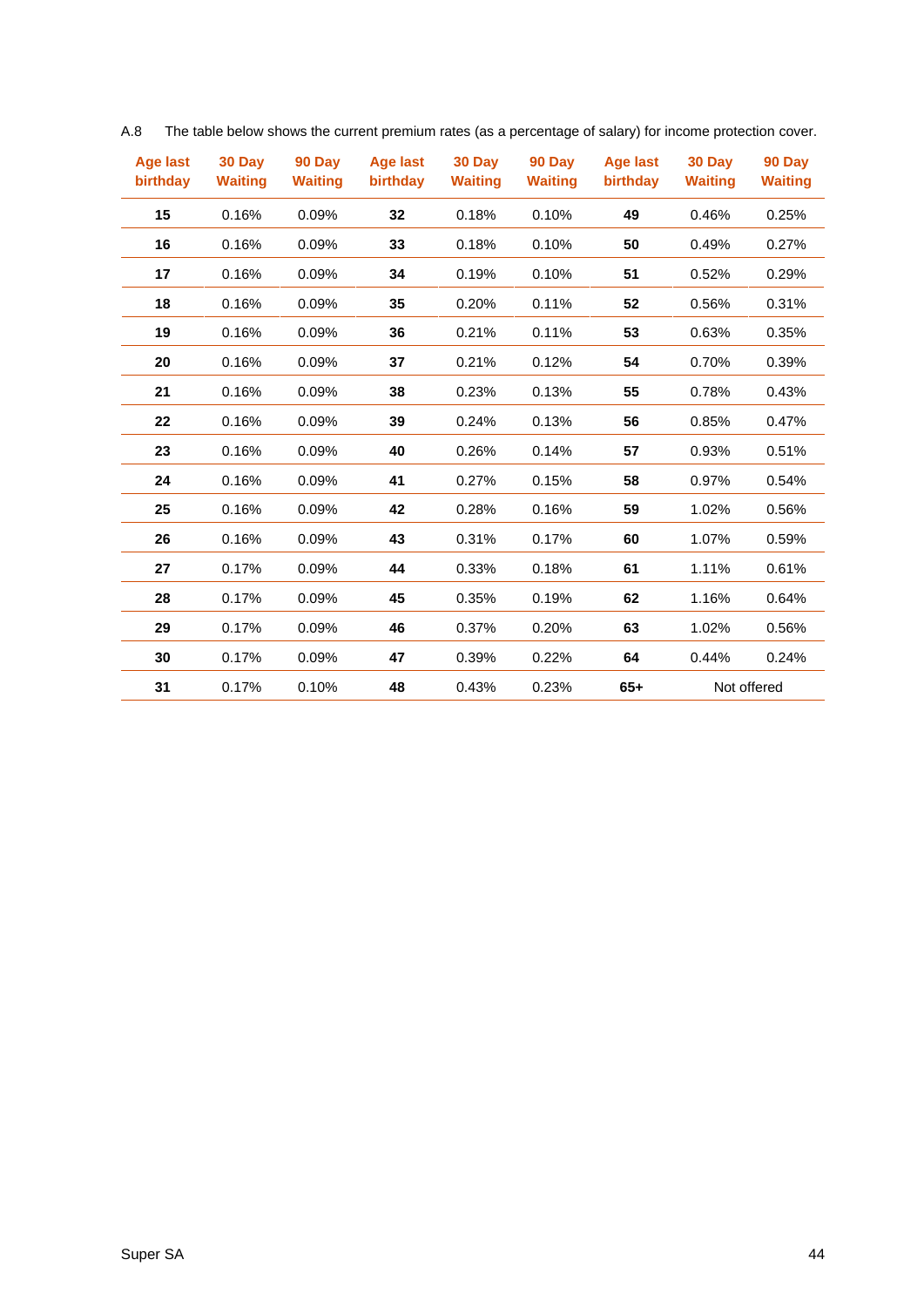## <span id="page-44-0"></span>Appendix C Summary of 2018 product changes

## *Death & TPD*

| Pre effective date (3 September 2018)                                                                                            | Post effective date (3 September 2018)                                                                                                                                                                                                   |
|----------------------------------------------------------------------------------------------------------------------------------|------------------------------------------------------------------------------------------------------------------------------------------------------------------------------------------------------------------------------------------|
| New members receive 2 standard Basic Units<br>without limitations.                                                               | New members automatically receive 3 standard DTPD<br>Units by default without limitations.                                                                                                                                               |
| Existing standard members have 2 basic units (or<br>1 if they opted out in 2008).                                                | Members previously with basic standard units will be<br>provided with extra standard units so they have at least<br>3 standard units.                                                                                                    |
|                                                                                                                                  | Extra units provided will be limitation free but members<br>must have a date last worked after the changeover<br><b>date</b> to receive the extra units.                                                                                 |
|                                                                                                                                  | Eligible members previously with basic and additional<br>cover will have any limitations on the first 3 units<br>removed.                                                                                                                |
| Only casual members and those on LWOP can<br>suspend cover.<br>On re-commencing cover a 12 month accidental                      | All members (except Police & AMB) can reduce their<br>cover (including cancelling to nil) but would need to be<br>assessed if they re-apply.                                                                                             |
| death period applies.                                                                                                            | Police & AMB can reduce their cover (including to nil)<br>after age 65.                                                                                                                                                                  |
|                                                                                                                                  | Members who suspended their cover prior to the<br>changeover date can re-commence their cover with the<br>12 month accidental death period.                                                                                              |
| Cover Ceases at age 65                                                                                                           | Standard Cover ceases at age 70. Members aged 65<br>to 70, eligible for automatic cover by default, will<br>automatically receive 3 units. They must have a date<br>last worked after the changeover date to receive the<br>extra units. |
| Members can apply for additional units by<br>completing an application form and health<br>statement, limitations may be applied. | No change, however the Board delegate will also have<br>the power to decline an application                                                                                                                                              |
| All standard units subsidised by \$0.25 (ie actual<br>cost of \$1 per week with a \$0.25 subsidy).                               | Only first 3 standard units receive the \$0.25 subsidy.<br>Police & Ambulance members will receive the subsidy<br>on first 6 units.                                                                                                      |
| Fixed Insurance only available to those members<br>who had cover before Nov 2014. Members cannot                                 | No change to existing Closed Fixed Insurance<br>members.                                                                                                                                                                                 |
| increase cover.<br>Fixed Insurance ceases at age 65.                                                                             | Where Closed Fixed units cease at age 65, eligible<br>members will automatically receive 3 standard Units by<br>default.                                                                                                                 |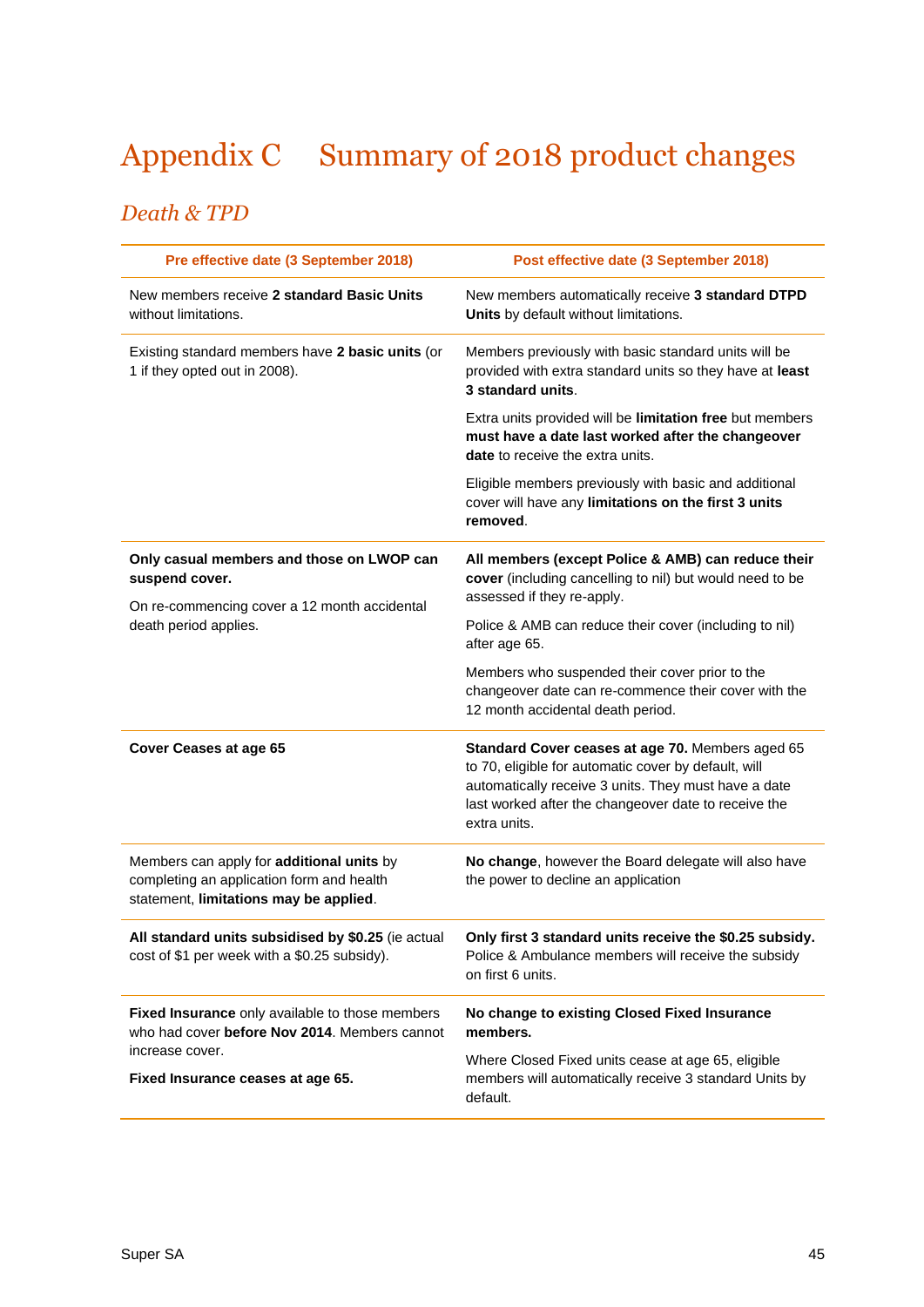|                                                                                                                                                    | A new Fixed Benefit option launched:                                                                                                        |
|----------------------------------------------------------------------------------------------------------------------------------------------------|---------------------------------------------------------------------------------------------------------------------------------------------|
|                                                                                                                                                    | Continues to age 70.<br>$\circ$                                                                                                             |
|                                                                                                                                                    | \$10,000 Units<br>$\circ$                                                                                                                   |
|                                                                                                                                                    | Premiums increase each year with the<br>$\circ$<br>member's age                                                                             |
|                                                                                                                                                    | Premiums based on standard rate<br>$\circ$                                                                                                  |
| <b>Police &amp; Ambulance members must have cover</b><br>to the value of at least 6 standard units and<br>cannot suspend cover.                    | Police & Ambulance members can reduce cover below 6<br>units (or cancel to nil) after age 65. Cover still ceases at<br>age 70.              |
| TPD definition, member must cease work and be<br>60% incapacitated for all kinds of work and likely to<br>be permanent.                            | New definition based on SIS Act definition; however<br>member must still terminate employment.                                              |
| Terminal Illness, insurance payable if member has<br>not terminated employment and is likely to die<br>within 1 year (will be updated to 2 years). | No change however terminal illness insurance claim<br>can be assessed if the member terminated employment<br>when they were terminally ill. |
| Casuals working < 9 hours per week are not<br>covered once they leave work.                                                                        | Casuals working < 9 hours per week are considered<br>employed for 1 month following the date they last<br>worked.                           |
| Pre 2002 members may have additional basic<br>units and a \$20,000 minimum until age 60.                                                           | \$20,000 minimum removed, as members provided with<br>at least 3 units.                                                                     |
| Visiting Medical Officers may have VMO<br>standard & VMO Fixed cover.                                                                              | VMO insurance will be replaced with equivalent Triple<br><b>S</b> standard & Fixed Benefit insurance.                                       |
| Salary sacrifice & PSS3 members can apply for<br>additional insurance within Triple S.                                                             | No change<br>Will receive the subsidy on the first 3 units.                                                                                 |

## *Income protection*

| Pre effective date (3 September 2018)                          | Post effective date (3 September 2018)                                                                                                  |
|----------------------------------------------------------------|-----------------------------------------------------------------------------------------------------------------------------------------|
| <b>Police &amp; Ambulance</b> members cannot opt out of<br>IP. | Police & Ambulance members can only opt out of IP<br>once they have reached age 60.                                                     |
| <b>Limitations</b> may be applied to applications for IP       | <b>Limitations</b> may be applied to applications for IP and the<br>Board Delegate will have the ability to decline IP<br>applications. |
| IP ceases at age 60                                            | IP ceases at age 65.                                                                                                                    |
|                                                                | Members aged 60 to 65 at the changeover date will not<br>be provided with IP cover but can apply for cover,<br>limitations may apply.   |
|                                                                | Those who turn age 60 one month before the changeover<br>date can receive back their IP (on application) without<br>underwriting.       |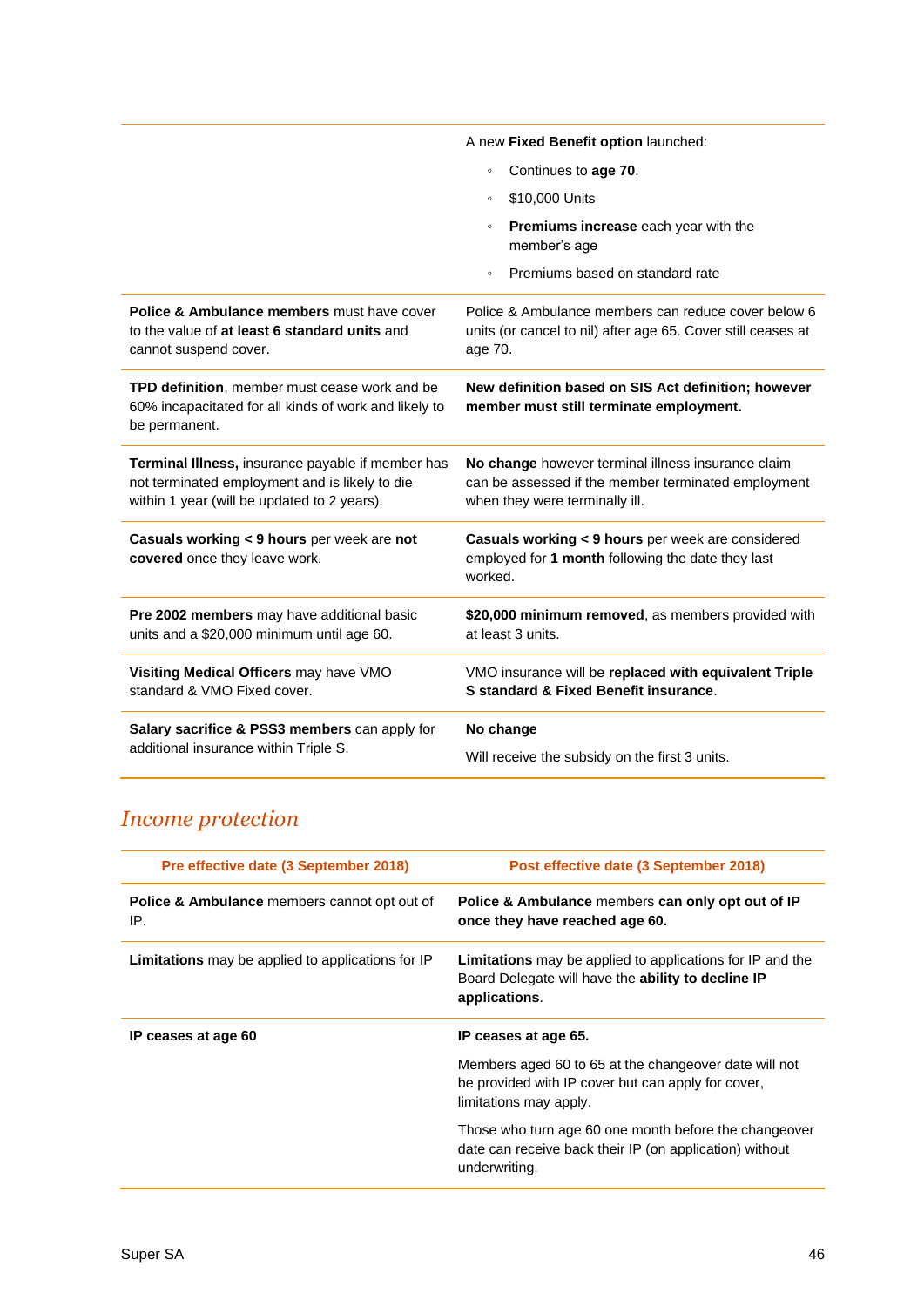| IP benefit is 75% of notional salary.                                               | IP benefit is 75% of notional salary plus a<br>contribution replacement benefit (CRB).                                                                |
|-------------------------------------------------------------------------------------|-------------------------------------------------------------------------------------------------------------------------------------------------------|
| No CRB is paid.                                                                     | CRB is 9.5% of the amount of IP paid (ie 7.125% of<br>salary).                                                                                        |
|                                                                                     | CRB is paid into the member's Employer Account.                                                                                                       |
|                                                                                     | The CRB will not be subject to PAYG.                                                                                                                  |
|                                                                                     | The CRB will form part of the Taxable Untaxed<br>component of any future lump sum benefit.                                                            |
|                                                                                     | The CRB may count towards Div. 293 but is not a<br>Reportable Employer Superannuation Contribution<br>(RESC).                                         |
|                                                                                     | The CRB benefit is only paid where the member's last<br>day at work was after the changeover date (ie not for<br>existing claims).                    |
| There is no limit or cap on the notional salary or<br>IP benefit.                   | Notional salary is limited to an Automatic Assessment<br>Level (AAL) of \$122,000 p.a., without underwriting.                                         |
|                                                                                     | Members can apply for IP cover above the AAL up to the<br>maximum IP cover amount but must complete a medical<br>statement and limitations may apply. |
|                                                                                     | The AAL will not apply to existing Triple S members.                                                                                                  |
|                                                                                     | Maximum IP cover amount is based on a salary of<br>\$584,000 pa.                                                                                      |
|                                                                                     | Existing members with salaries above the Maximum limit<br>will be capped at the salary held at the changeover date.                                   |
| Members cannot choose the level of IP cover<br>as it is set to 75% of their salary. | Members cannot choose the level of IP cover however if<br>they are above the AAL limit they can elect to reduce IP<br>to the AAL level.               |
| IP premiums are set at 0.2% of salary,<br>regardless of age.                        | IP premiums are determined depending on waiting<br>period and the member's age.                                                                       |
| <b>IP</b> definition                                                                | New IP definition based on SIS definition.                                                                                                            |
|                                                                                     | Where a member's last day at work is before the<br>changeover date then the old definition will continue to<br>apply.                                 |
| 30 day waiting period                                                               | 90 day waiting period introduced (30 day remains<br>default option).                                                                                  |
|                                                                                     | All members can switch to the 90 day waiting period at<br>any time.                                                                                   |
| IP claims of under 1 week cannot be approved                                        | The 1 week rule will be removed                                                                                                                       |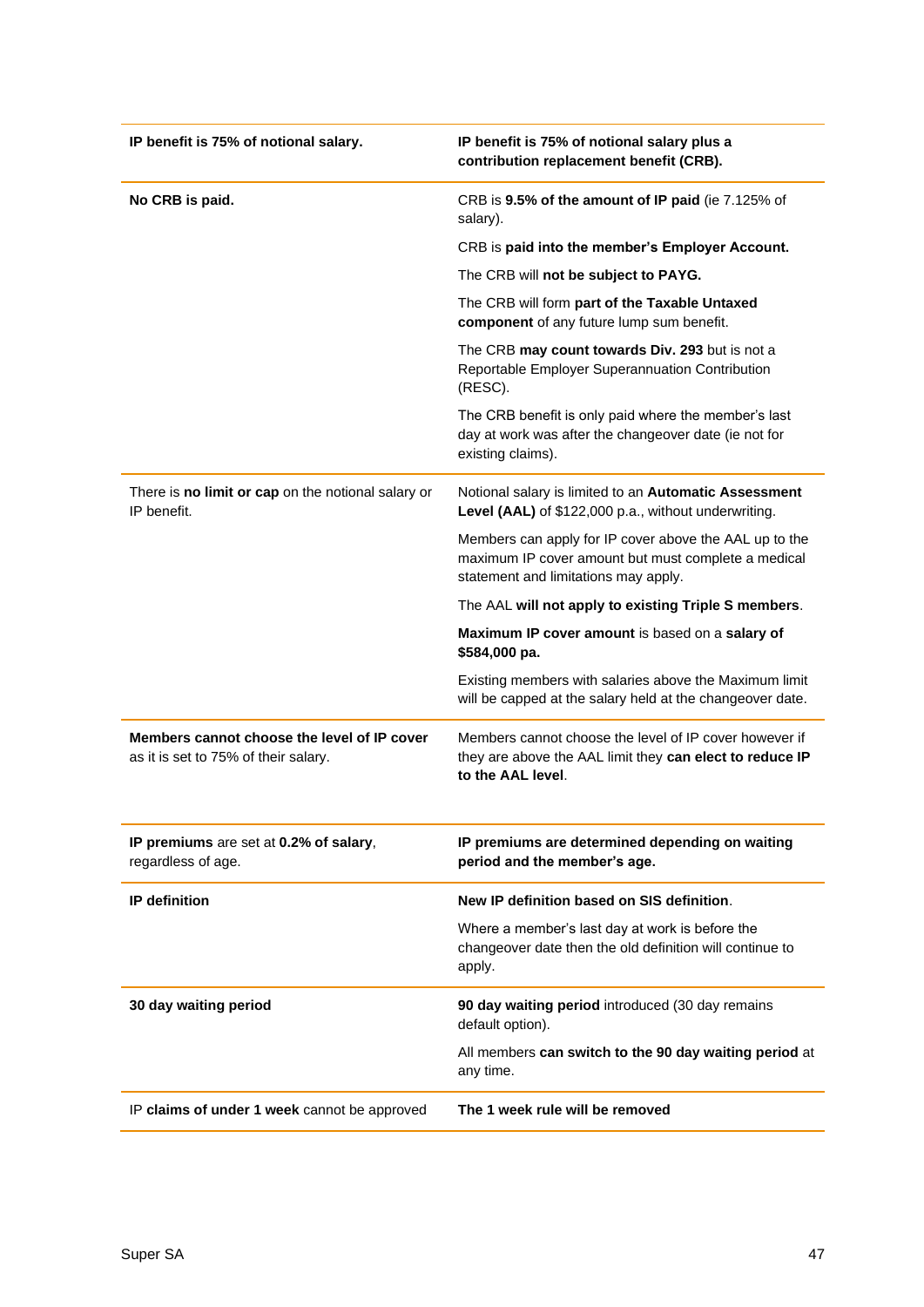<span id="page-47-0"></span>

| IP claims need to be made within 6 months of<br>the date they ceased working, or within 6 months<br>of paid leave or Workcover if this occurred<br>immediately following ceasing work. | No change however the Board will give the office the<br>power to extend this up to 2 years                                           |
|----------------------------------------------------------------------------------------------------------------------------------------------------------------------------------------|--------------------------------------------------------------------------------------------------------------------------------------|
| IP is not paid for periods where the member<br>was entitled to regular Workcover payments.                                                                                             | IP is not paid for periods where the member was<br>entitled to regular Workcover payments.                                           |
|                                                                                                                                                                                        | The Board may recoup IP where a member receives a<br>lump sum Workcover benefit in lieu of regular<br>payments.                      |
| <b>Graded Return to Work (GRTW)</b>                                                                                                                                                    | No change, however the delegate will be given the power<br>to take into account income from outside<br>employment.                   |
| <b>Casuals</b> working >9 hours per week can only<br>receive 11 months IP benefits (i.e. 12 months<br>continued employment less 30-day waiting<br>period).                             | <b>Casuals</b> working >9 hours per week can receive up to 12<br>months IP benefits regardless of which waiting period<br>they have. |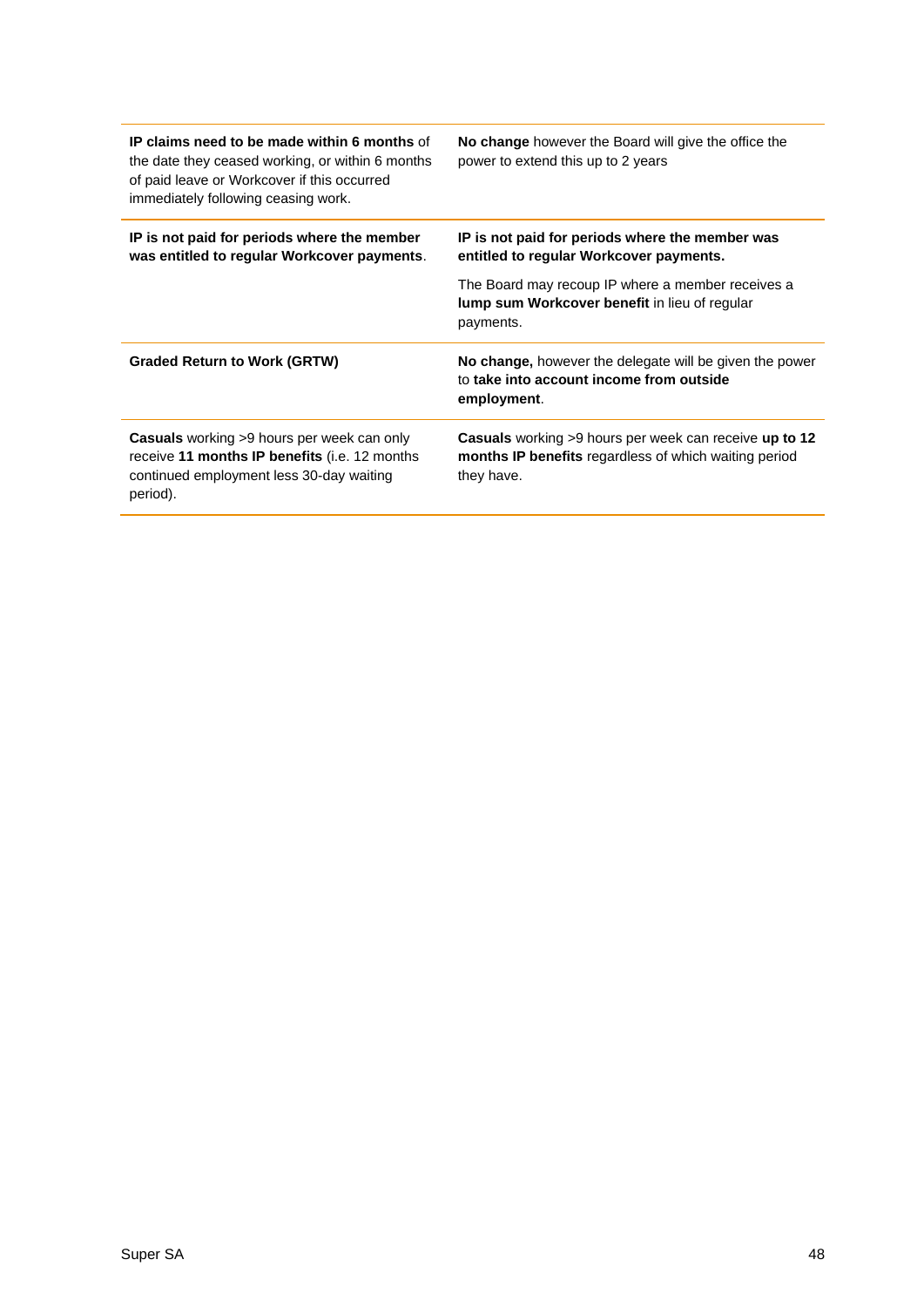## Appendix D Extract from Southern State Superannuation Act 2009

### *Section 17—Report as to cost and funding of insurance benefits*

- A.9 The Minister must obtain a report on the cost and funding of insurance benefits (including disability pensions) provided through the scheme within 12 months after 30 June 2010 and thereafter within 12 months after the end of each triennium following that date.
- A.10 Each report must be prepared by an actuary (not being a member of the Board) appointed by the Minister and must report on:
	- c. the cost of insurance benefits
	- d. the extent to which premiums paid by members and held by the Board are sufficient to meet the scheme's anticipated insurance liabilities

at the time of the report and in the foreseeable future.

A.11 The Minister must, within 6 sitting days after receiving a report under this section, have copies of the report laid before both Houses of Parliament.

### *Section 22—Insurance benefits*

- A.12 The following is to be provided through the Triple S scheme on terms and conditions prescribed by regulation:
	- a. invalidity insurance, death insurance and income protection for members
	- b. death insurance for spouse members.
- A.13 Invalidity or death insurance may also be provided through the scheme for other persons on terms and conditions prescribed by regulation.
- A.14 Regulations made for the purposes of this section:
	- a. may provide
		- i) for different amounts of invalidity or death insurance depending on a person's age or occupation, or whether the person was employed on a full time, part time or casual basis, or on any other relevant factor; and
		- ii) for annual increases in the amount of invalidity or death insurance for the benefit of persons who wish to have annual increases in their insurance; and
		- iii) for the amount of premiums to be fixed by the Board; and
	- b. may make different provision according to the various classes of members, matters or circumstances to which they are expressed to apply; and
	- c. may provide that specified members or spouse members, or members or spouse members of a specified class, cannot apply for, or are not entitled to, invalidity insurance, death insurance or income protection.